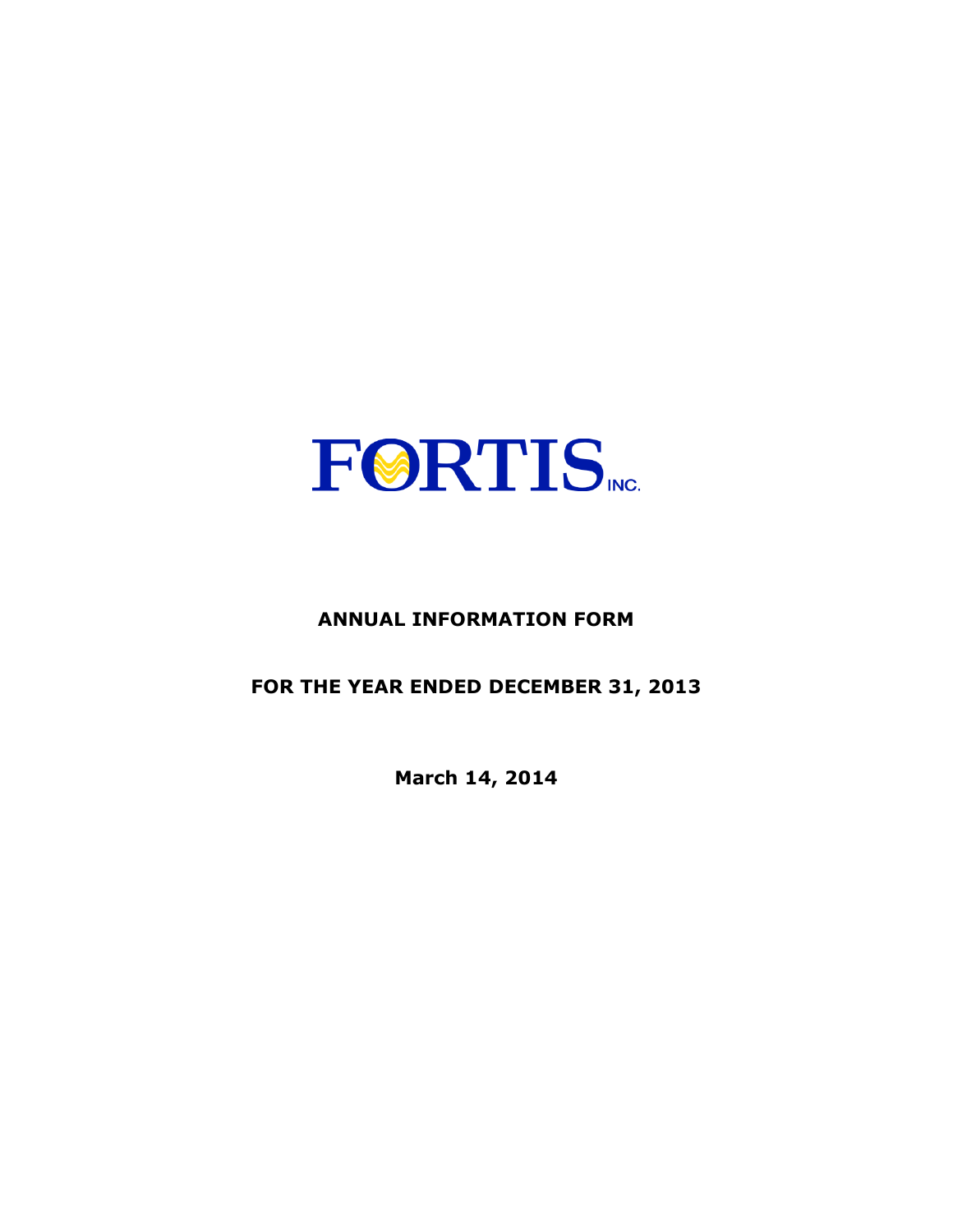## **ANNUAL INFORMATION FORM FOR THE YEAR ENDED DECEMBER 31, 2013**

## **TABLE OF CONTENTS**

| 1.0                                                                   |
|-----------------------------------------------------------------------|
| 1.1                                                                   |
| $1.2^{\circ}$                                                         |
| 2.0                                                                   |
| 2.1                                                                   |
| 2.2                                                                   |
| 2.3                                                                   |
| 3.0                                                                   |
| 3.1                                                                   |
|                                                                       |
| Regulated Gas & Electric Utility - United States  15<br>$3.2^{\circ}$ |
| 3.3                                                                   |
|                                                                       |
|                                                                       |
| 3.3.3                                                                 |
| 3.3.4<br>3.4                                                          |
| 3.5                                                                   |
| 3.6                                                                   |
| 4.0                                                                   |
|                                                                       |
|                                                                       |
| 6.0                                                                   |
| GENERAL DESCRIPTION OF SHARE CAPITAL STRUCTURE  36<br>7.0             |
| 8.0                                                                   |
| 9.0                                                                   |
| 10.0 DIRECTORS AND OFFICERS<br>44                                     |
|                                                                       |
| 11.0                                                                  |
|                                                                       |
|                                                                       |
|                                                                       |
| 12.0                                                                  |
| 13.0                                                                  |
| 14.0                                                                  |
| 5.0                                                                   |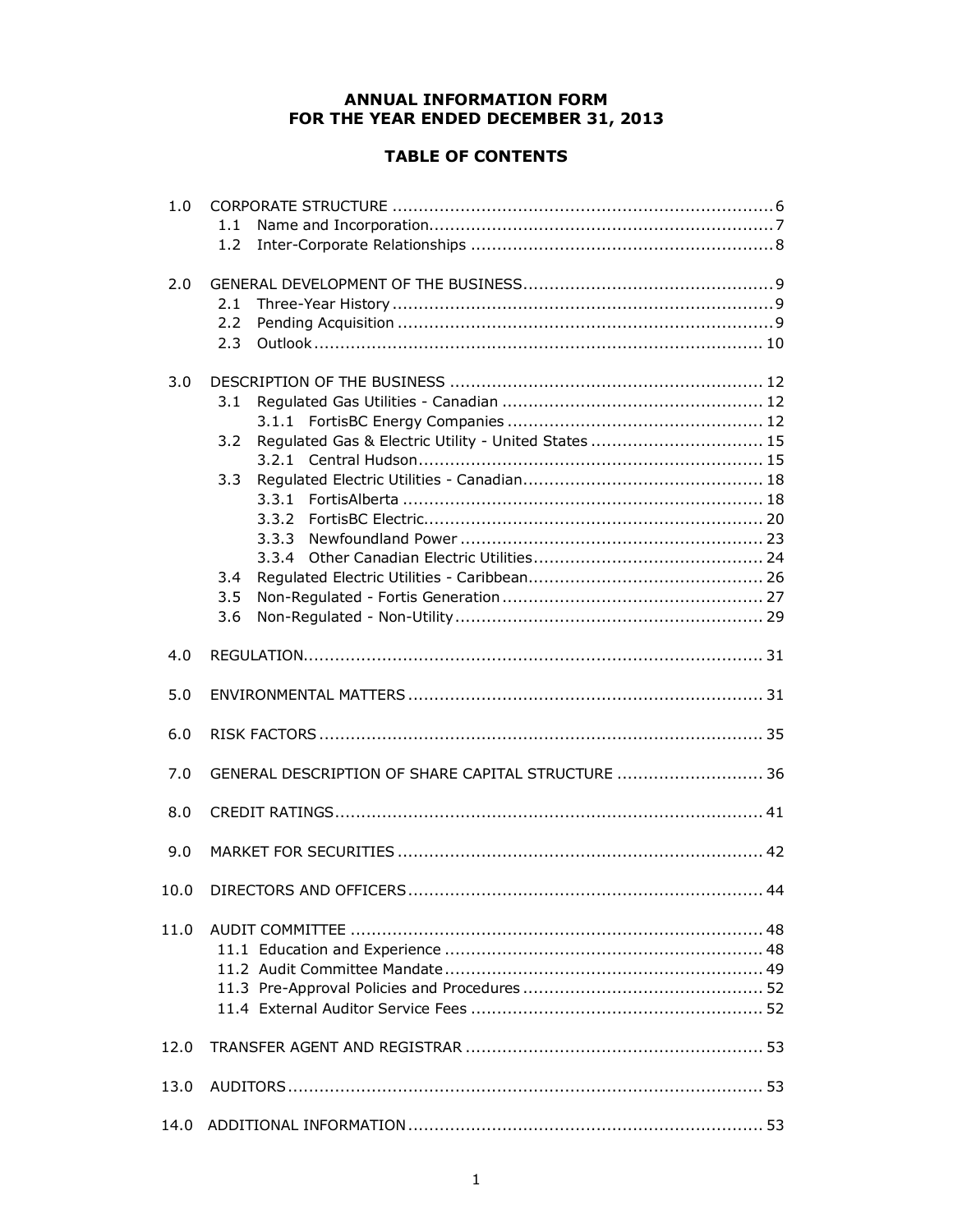## **DEFINITIONS OF CERTAIN TERMS**

Certain terms used in this Annual Information Form are defined below:

**"2013 Annual Information Form"** means this Fortis Inc. Annual Information Form in respect of the year ended December 31, 2013;

**"2013 Audited Consolidated Financial Statements"** means the audited consolidated financial statements of Fortis Inc. as at and for the years ended December 31, 2013 and 2012 and related notes thereto;

**"ACC"** means Arizona Corporation Commission;

**"Algoma Power"** means Algoma Power Inc.;

**"AUC"** means Alberta Utilities Commission;

**"BC Hydro"** means BC Hydro and Power Authority;

**"BCUC"** means British Columbia Utilities Commission;

**"BECOL"** means Belize Electric Company Limited;

**"Belize Electricity"** means Belize Electricity Limited;

**"BEPC"** means Brilliant Expansion Power Corporation;

**"Board"** means Board of Directors of Fortis Inc.;

**"BPC"** means Brilliant Power Corporation;

**"Canadian Niagara Power"** means Canadian Niagara Power Inc.;

**"Caribbean Utilities"** means Caribbean Utilities Company, Ltd.;

**"CAW"** means Canadian Auto Workers-Retail/Wholesale;

**"CEA"** means Canadian Electricity Association;

**"Central Hudson"** means Central Hudson Gas & Electric Corporation;

**"CEO"** means Chief Executive Officer of Fortis Inc.;

**"CEP"** means Communications, Energy and Paperworkers Union;

**"CH Energy Group"** means CH Energy Group, Inc.;

**"COPE"** means Canadian Office and Professional Employees Union;

**"Cornwall Electric"** means Cornwall Street Railway, Light and Power Company, Limited;

**"Corporation"** means Fortis Inc.;

**"CPA"** means Canal Plant Agreement;

**"CPC/CBT"** means Columbia Power Corporation and Columbia Basin Trust;

**"CUPE"** means Canadian Union of Public Employees;

**"DBRS"** means DBRS Limited;

**"DEC"** means New York State Department of Environmental Conservation;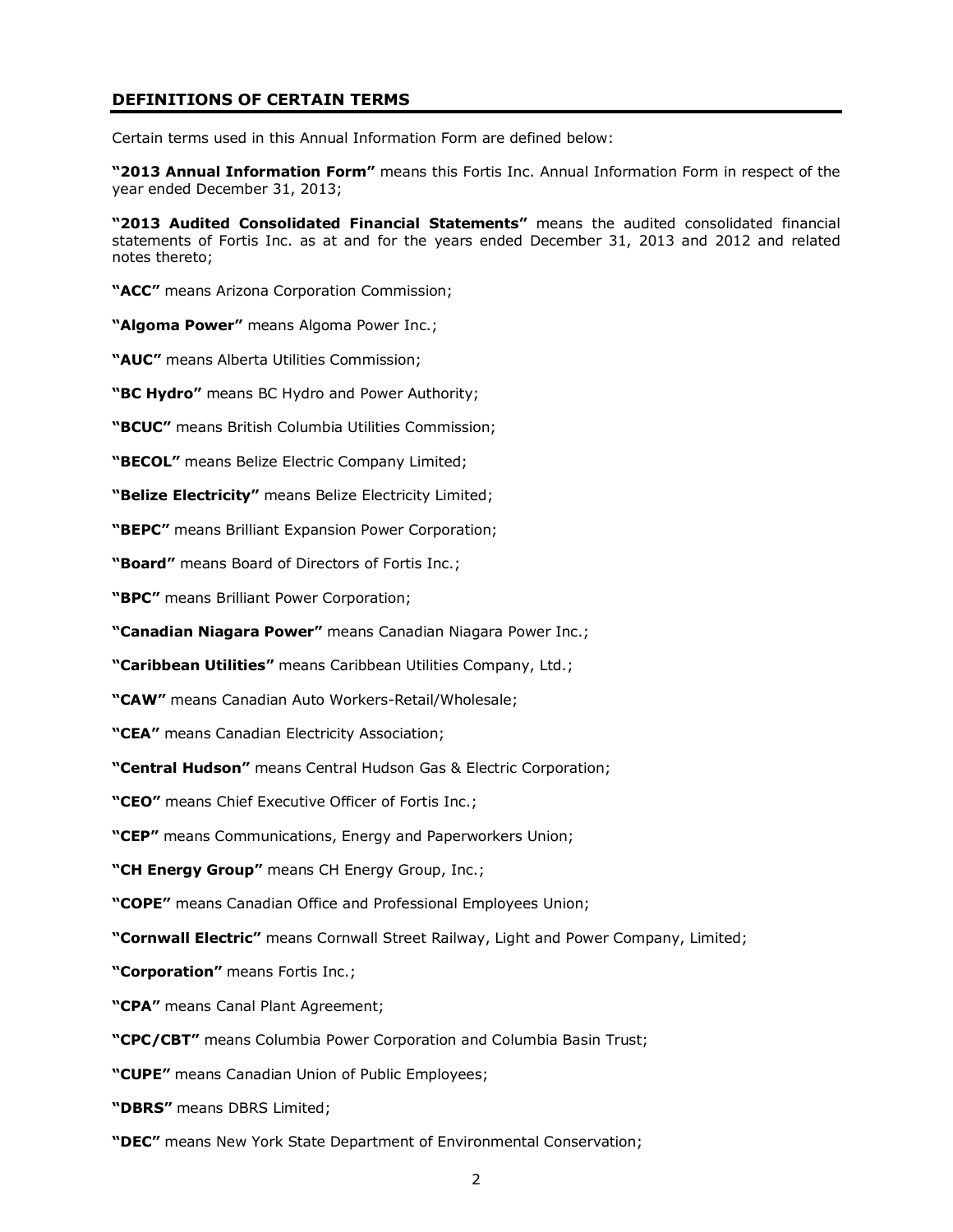**"EMS"** means environmental management system;

**"External Auditor"** means the firm of Chartered Accountants registered with the Canadian Public Accountability Board or its successor and appointed by the shareholders of the Corporation to act as external auditor of the Corporation;

**"FAES"** means FortisBC Alternative Energy Services Inc.;

**"FEI"** means FortisBC Energy Inc.;

**"FERC"** means United States Federal Energy Regulatory Commission;

**"FEVI"** means FortisBC Energy (Vancouver Island) Inc.;

**"FEWI"** means FortisBC Energy (Whistler) Inc.;

**"FHI"** means FortisBC Holdings Inc., the parent company of FEI, FEVI and FEWI;

**"Fortis"** means Fortis Inc.;

**"FortisAlberta"** means FortisAlberta Inc.;

**"FortisAlberta Holdings"** means FortisAlberta Holdings Inc.;

**"FortisBC Electric"** means, collectively, the operations of FortisBC Inc. and its parent company, FortisBC Pacific Holdings Inc., but excludes its wholly owned partnership, Walden Power Partnership;

**"FortisBC Energy companies"** means, collectively, the operations of FEI, FEVI and FEWI;

**"FortisBC Pacific Holdings"** means FortisBC Pacific Holdings Inc.;

**"FortisOntario"** means, collectively, the operations of Canadian Niagara Power, Cornwall Electric and Algoma Power;

**"Fortis Generation East Partnership"** means Fortis Generation East LLP;

**"Fortis Properties"** means Fortis Properties Corporation;

**"FortisTCI"** means FortisTCI Limited;

**"Fortis Turks and Caicos"** means, collectively, FortisTCI and Turks and Caicos Utilities Limited;

**"FortisUS Energy"** means FortisUS Energy Corporation;

**"FortisUS"** means FortisUS Inc.;

**"FortisUS Holdings"** means FortisUS Holdings Nova Scotia Limited;

**"FortisWest"** means FortisWest Inc.;

**"GHG"** means greenhouse gas;

**"GOB"** means Government of Belize;

**"Griffith"** means Griffith Energy Services, Inc.;

**"GSMIP"** means Gas Supply Mitigation Incentive Plan;

**"GWh"** means gigawatt hour(s);

**"Hydro One"** means Hydro One Networks Inc.;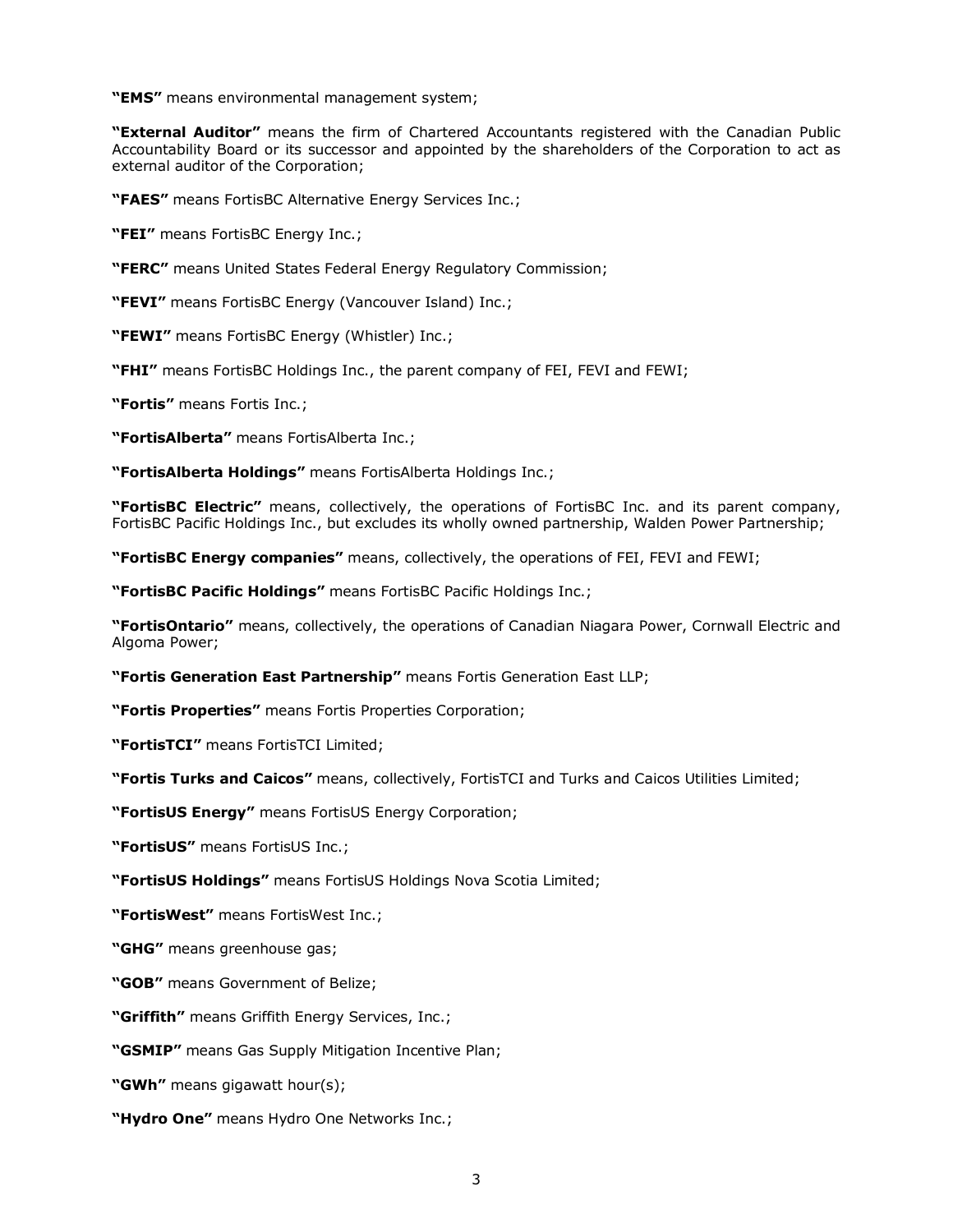**"IBEW"** means International Brotherhood of Electrical Workers;

**"IESO"** means Independent Electricity System Operator of Ontario;

**"ISO"** means International Organization for Standardization;

**"LNG"** means liquefied natural gas;

**"Management"** means, collectively, senior officers of the Corporation;

**"Maritime Electric"** means Maritime Electric Company, Limited;

**"MD&A"** means the Corporation's Management Discussion and Analysis, located on pages 6 through 73 of the Corporation's 2013 Annual Report to Shareholders, prepared in accordance with National Instrument 51-102 – *Continuous Disclosure Obligations,* in respect of the Corporation's annual consolidated financial statements for the year ended December 31, 2013;

**"MGP"** means manufactured gas plant;

**"Moody's"** means Moody's Investors Service;

**"MW"** means megawatt(s);

**"MWh"** means megawatt hours;

**"NB Power"** means New Brunswick Power Corporation;

**"NEB"** means National Energy Board;

**"Newfoundland Hydro"** means Newfoundland and Labrador Hydro Corporation;

**"Newfoundland Power"** means Newfoundland Power Inc.;

**"NYISO"** means New York Independent System Operator;

**"OEB"** means Ontario Energy Board;

**"Other Canadian Electric Utilities"** means, collectively, the operations of FortisOntario and Maritime Electric;

**"PCB"** means polychlorinated biphenyl;

**"PBR"** means performance-based rate-setting;

**"PEI"** means Prince Edward Island;

**"PEI Energy Accord"** means Prince Edward Island Energy Accord;

**"PJ"** means petajoule(s);

**"Point Lepreau"** means NB Power Point Lepreau Nuclear Generating Station;

**"PPA"** means power purchase agreement;

**"PRMP"** means Price Risk Management Plan;

**"PSC"** means New York State Public Service Commission;

**"PUB"** means Newfoundland and Labrador Board of Commissioners of Public Utilities;

**"ROE"** means rate of return on common shareholders' equity;

**"S&P"** means Standard & Poor's;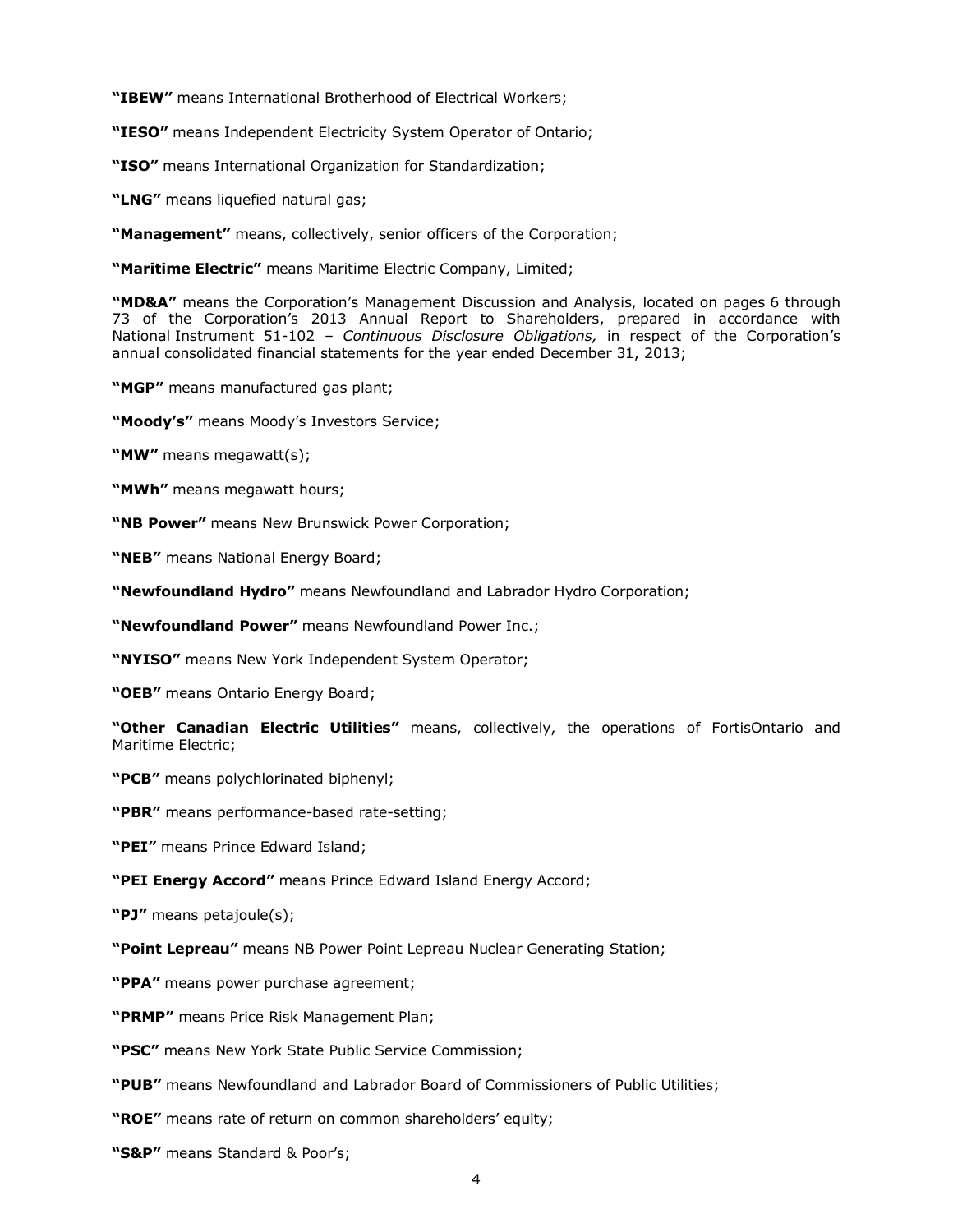**"SEDAR"** means the System for Electronic Document Analysis and Retrieval;

**"Spectra Energy"** means Westcoast Energy Inc. doing business as Spectra Energy Transmission;

**"T&D"** means transmission and distribution;

**"TCU"** means Turks and Caicos Utilities Limited;

**"Teck Metals"** means Teck Metals Ltd.;

**"TJ"** means terajoule(s);

**"TransCanada"** means TransCanada Pipelines Limited;

**"TSX"** means Toronto Stock Exchange;

**"UFCW"** means United Food and Commercial Workers;

**"UNS Energy"** means UNS Energy Corporation;

**"US GAAP"** means accounting principles generally accepted in the United States;

**"USW"** means United Steel Workers;

**"UUWA"** means United Utility Workers' Association of Canada;

**"Walden"** means Walden Power Partnership;

**"Waneta Expansion"** means the 335-MW hydroelectric generating facility being constructed adjacent to the existing Waneta Plant on the Pend d'Oreille River in British Columbia;

**"Waneta Partnership"** means the Waneta Expansion Limited Partnership between CPC/CBT and Fortis;

**"WECA"** means the Waneta Expansion Capacity Agreement; and

**"Whistler"** means the Resort Municipality of Whistler.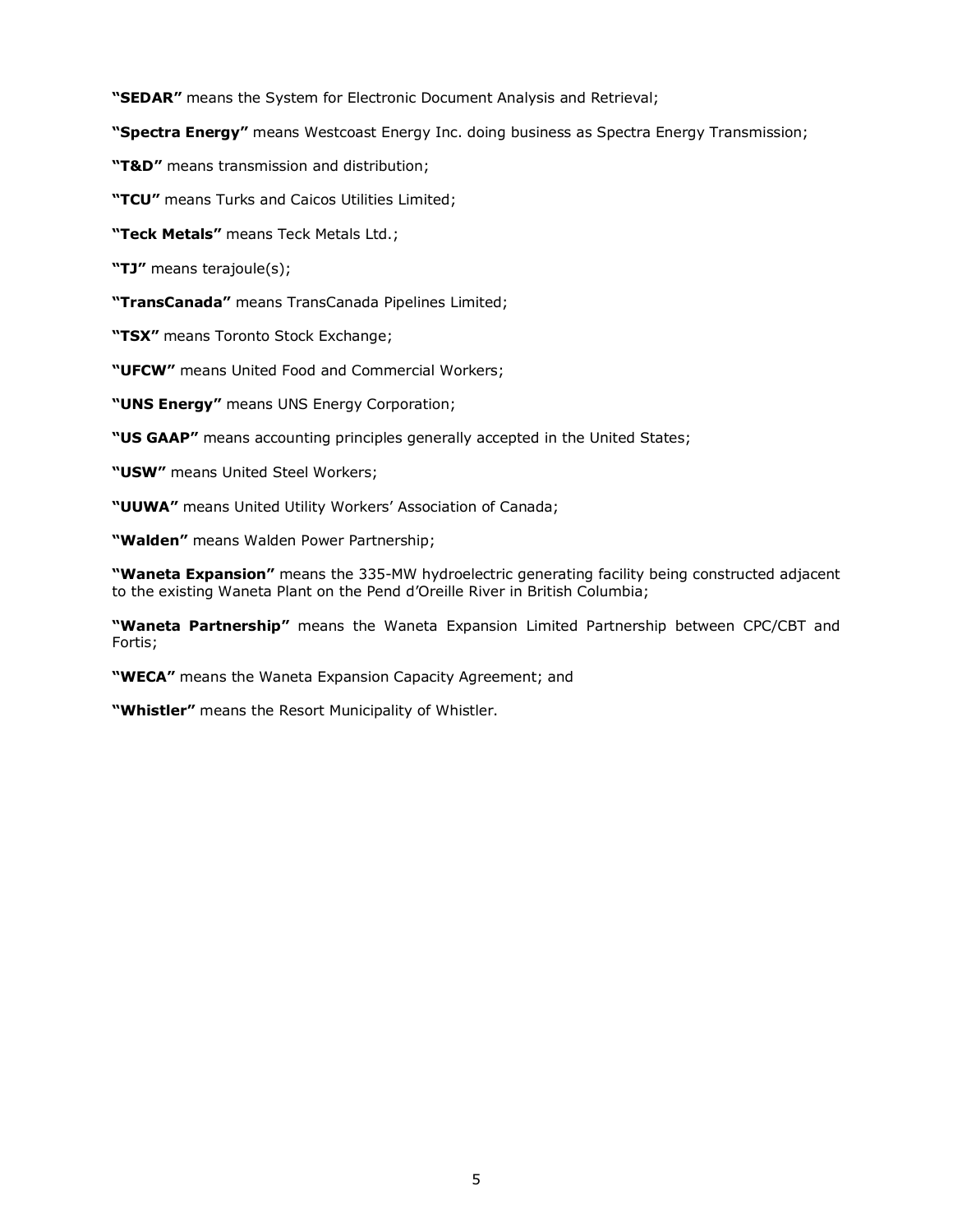#### **1.0 CORPORATE STRUCTURE**

The 2013 Annual Information Form has been prepared in accordance with National Instrument 51-102 - *Continuous Disclosure Obligations*. Financial information has been prepared in accordance with US GAAP and is presented in Canadian dollars unless otherwise specified.

Except as otherwise stated, the information in the 2013 Annual Information Form is given as of December 31, 2013.

*Fortis includes forward-looking information in the 2013 Annual Information Form within the meaning of applicable securities laws in*  Canada. The purpose of the forward-looking information is to provide management's expectations regarding the Corporation's *future growth, results of operations, performance, business prospects and opportunities, and it may not be appropriate for other purposes. All forward-looking information is given pursuant to the safe harbour provisions of applicable Canadian securities legislation. The words "anticipates", "believes", "budgets", "could", "estimates", "expects", "forecasts", "intends", "may", "might", "plans", "projects", "schedule", "should", "will", "would" and similar expressions are often intended to identify forward-looking information, although not all forward-looking information contains these identifying words. The forward-looking information reflects management's current beliefs and is based on information currently available to the Corporation's management. The forward-looking information in the 2013 Annual Information Form, including the 2013 MD&A incorporated herein by reference,*  includes, but is not limited to, statements regarding: the principal business of Fortis remaining the ownership and operation of *regulated electric and gas utilities; the Corporation's primary focus on Canada and the United States in the acquisition of regulated utilities; the pursuit of growth in the Corporation's non-regulated businesses in support of its regulated utility growth strategy; the expected capital investment in Canada's electricity sector over the 20-year period through 2030 to maintain system reliability; the expected timing of closing the acquisition of UNS Energy by Fortis and the expectation that the acquisition will be accretive to earnings per common share of Fortis in the first full year after closing, excluding one-time acquisition-related expenses; the expected increase in the Corporation's rate base at the time of closing the acquisition of UNS Energy; forecast 2014 midyear rate base for the Corporation's largest regulated utilities; the Corporations consolidated forecast gross capital expenditures for 2014 and in total over the five years 2014 through 2018; UNS Energy's forecast capital program for 2015 through 2018; the financing costs the Corporation expects to incur in 2014 associated with the convertible debentures represented by installment receipts; the expected net proceeds from the final installment of the convertible debentures; various natural gas investment opportunities that may be available to the Corporation; the nature, timing and amount of certain capital projects and their expected costs and time to complete; the expectation that the Corporation's significant capital expenditure program will support continuing growth in earnings and dividends; the assurance that capital projects perceived as required or completed by the Corporation's regulated utilities will be approved or that conditions to such approvals will not be imposed; the expectation that the Corporation's regulated utilities could experience disruptions and increased costs if they are unable to maintain their asset base; the expectation that cash required to*  complete subsidiary capital expenditure programs will be sourced from a combination of cash from operations, borrowings under *credit facilities, equity injections from Fortis and long-term debt offerings; the expectation that the Corporation's subsidiaries will be able to source the cash required to fund their 2014 capital expenditure programs; the expected consolidated long-term debt maturities and repayments in 2014 and on average annually over the next five years; the expectation that the Corporation and its subsidiaries will continue to have reasonable access to capital in the near to medium terms; the expectation that the combination of*  available credit facilities and relatively low annual debt maturities and repayments will provide the Corporation and its subsidiaries with flexibility in the timing of access to capital markets; the expectation that the Corporation and its subsidiaries will remain *compliant with debt covenants during 2014; the expectation that any increase in interest expense and/or fees associated with renewed and extended credit facilities will not materially impact the Corporation's consolidated financial results for 2014; the expected timing of filing of regulatory applications and of receipt of regulatory decisions; the estimated impact a decrease in revenue at Fortis Properties' Hospitality Division would have on annual basic earnings per common share; the expectation of no material adverse credit rating actions in the near term; the expected impact of a change in the US dollar-to-Canadian dollar foreign exchange rate on basic earnings per common share in 2014; the expectation that counterparties to derivative instruments will continue to meet their obligations; and the expectation that consolidated defined benefit net pension cost for 2014 will be comparable to that in 2013 and that there is no assurance that the pension plan assets will earn the assumed long-term rates of return in the future.* 

*The forecasts and projections that make up the forward-looking information are based on assumptions which include, but are not*  limited to: the receipt of applicable regulatory approvals and requested rate orders, no material adverse regulatory decisions being *received, and the expectation of regulatory stability; FortisAlberta's continued recovery of its cost of service and ability to earn its allowed ROE under performance-based rate-setting, which commenced for a five-year term effective January 1, 2013; the receipt of UNS Energy common shareholder approval and certain regulatory and government approvals required to close the acquisition of UNS Energy; the receipt of the final installment of the convertible debentures; no significant variability in interest rates; no significant operational disruptions or environmental liability due to a catastrophic event or environmental upset caused by severe weather, other acts of nature or other major events; the continued ability to maintain the gas and electricity systems to ensure their continued performance; no severe and prolonged downturn in economic conditions; no significant decline in capital spending; no material capital project and financing cost overrun related to the construction of the Waneta Expansion; sufficient liquidity and capital resources; the expectation that the Corporation will receive appropriate compensation from the GOB for fair value of the Corporation's investment in Belize Electricity that was expropriated by the GOB; the expectation that BECOL will not be expropriated by the GOB; the continuation of regulator-approved mechanisms to flow through the cost of natural gas and energy supply costs in customer rates; the ability to hedge exposures to fluctuations in foreign exchange rates, natural gas prices, electricity prices and fuel prices; no significant counterparty defaults; the continued competitiveness of natural gas pricing when*  compared with electricity and other alternative sources of energy; the continued availability of natural gas, fuel and electricity *supply; continuation and regulatory approval of power supply and capacity purchase contracts; the ability to fund defined benefit pension plans, earn the assumed long-term rates of return on the related assets and recover net pension costs in customer rates; no significant changes in government energy plans and environmental laws that may materially negatively affect the operations and cash flows of the Corporation and its subsidiaries; no material change in public policies and directions by governments that could materially negatively affect the Corporation and its subsidiaries; maintenance of adequate insurance coverage; the ability to obtain and maintain licences and permits; retention of existing service areas; the ability to report under US GAAP beyond 2018 or the adoption of International Financial Reporting Standards after 2018 that allows for the recognition of regulatory assets and liabilities; the continued tax-deferred treatment of earnings from the Corporation's Caribbean operations; continued maintenance of*  information technology infrastructure; continued favourable relations with First Nations; favourable labour relations; and sufficient *human resources to deliver service and execute the capital program.*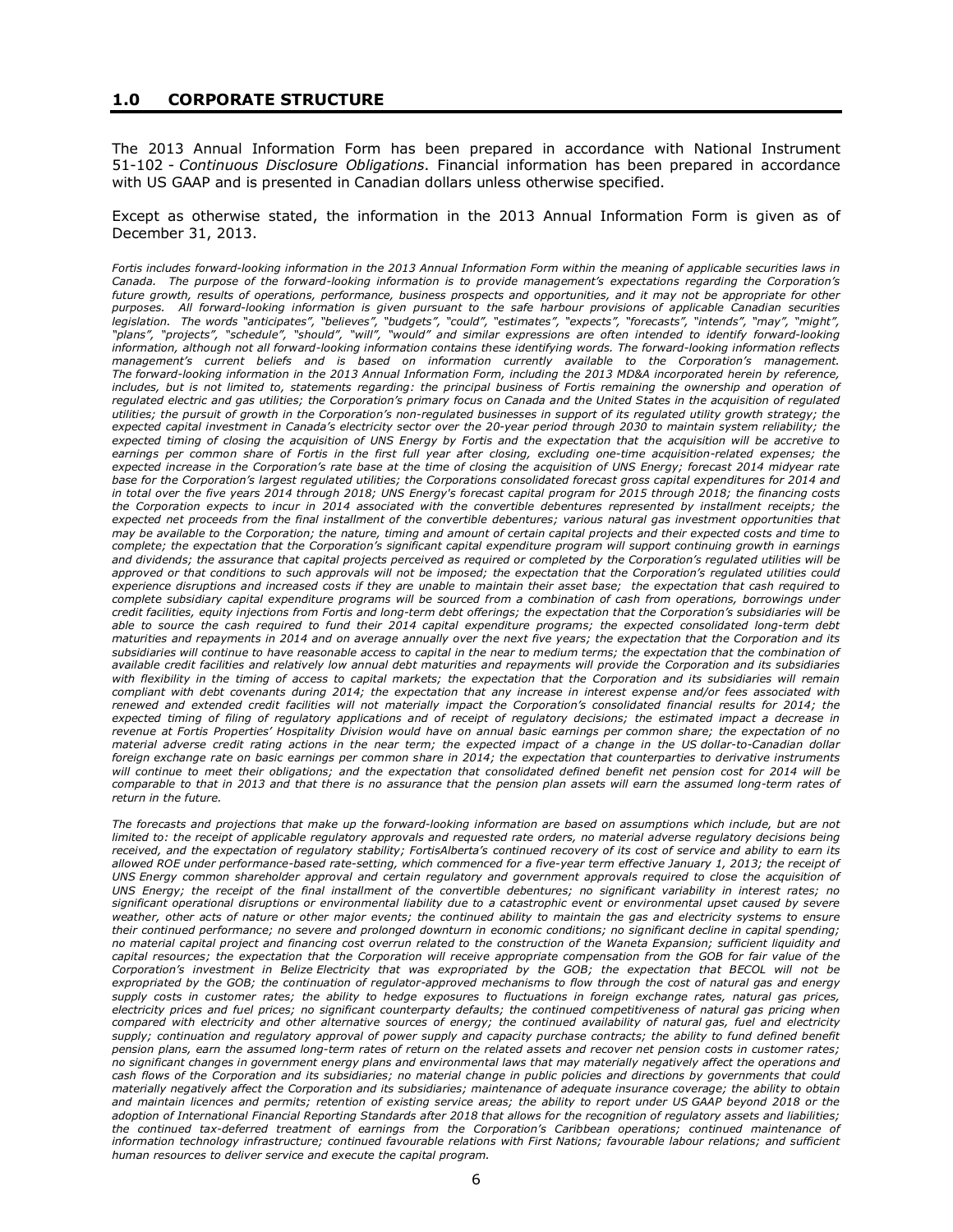*The forward-looking information is subject to risks, uncertainties and other factors that could cause actual results to differ materially from historical results or results anticipated by the forward-looking information. Risk factors which could cause results or events to differ from current expectations are detailed under the heading "Business Risk Management" in the MD&A for the year ended December 31, 2013 and in continuous disclosure materials filed from time to time with Canadian securities regulatory authorities. Key risk factors for 2014 include, but are not limited to: uncertainty of the impact a continuation of a low interest rate environment may have on the allowed ROE at certain of the Corporation's regulated utilities in western Canada; uncertainty regarding the treatment of certain capital expenditures at FortisAlberta under the newly implemented PBR mechanism; risks relating to the ability to close the acquisition of UNS Energy Corporation, the timing of such closing and the realization of the anticipated benefits of the acquisition; risk associated with the amount of compensation to be paid to Fortis for its investment in Belize Electricity that was expropriated by the GOB; and the timeliness of the receipt of the compensation and the ability of the GOB to pay the compensation owing to Fortis.* 

*All forward-looking information in the 2013 Annual Information Form is qualified in its entirety by the above cautionary statements and, except as required by law, the Corporation undertakes no obligation to revise or update any forward-looking information as a result of new information, future events or otherwise after the date hereof.* 

#### **1.1 Name and Incorporation**

Fortis is a holding company that was incorporated as 81800 Canada Ltd. under the *Canada Business Corporations Act* on June 28, 1977 and continued under the *Corporations Act* (Newfoundland and Labrador) on August 28, 1987.

The articles of incorporation of the Corporation were amended to: (i) change its name to Fortis on October 13, 1987; (ii) set out the rights, privileges, restrictions and conditions attached to the Common Shares on October 15, 1987; (iii) designate 2,000,000 First Preference Shares, Series A on September 11, 1990; (iv) replace the class rights, privileges, restrictions and conditions attaching to the First Preference Shares and the Second Preference Shares on July 22, 1991; (v) designate 2,000,000 First Preference Shares, Series B on December 13, 1995; (vi) designate 5,000,000 First Preference Shares, Series C on May 27, 2003; (vii) designate 8,000,000 First Preference Shares, Series D and First Preference Shares, Series E on January 23, 2004; (viii) amend the redemption provisions attaching to the First Preference Shares, Series D on July 15, 2005; (ix) designate 5,000,000 First Preference Shares, Series F on September 22, 2006; (x) designate 9,200,000 First Preference Shares, Series G on May 20, 2008; (xi) designate 10,000,000 First Preference Shares, Series H and 10,000,000 First Preference Shares, Series I on January 20, 2010; (xii) designate 8,000,000 First Preference Shares, Series J on November 8, 2012; and (xiii) designate 12,000,000 First Preference Shares, Series K and 12,000,000 First Preference Shares, Series L on July 11, 2013.

Fortis redeemed all of its outstanding First Preference Shares, Series A and First Preference Shares, Series B on September 30, 1997 and December 2, 2002, respectively. On June 3, 2003, Fortis issued 5,000,000 First Preference Shares, Series C. On January 29, 2004, Fortis issued 8,000,000 First Preference Units, each unit consisting of one First Preference Share, Series D and one Warrant. During 2004 7,993,500 First Preference Units were converted into 7,993,500 First Preference Shares, Series E and 6,500 First Preference Shares, Series D remained outstanding. On September 20, 2005, the 6,500 First Preference Shares, Series D were redeemed by the Corporation. On September 28, 2006, Fortis issued 5,000,000 First Preference Shares, Series F. On May 23, 2008, Fortis issued 8,000,000 First Preference Shares, Series G and on June 4, 2008 issued an additional 1,200,000 First Preference Shares, Series G, following the exercise of an over-allotment option in connection with the offering of the 8,000,000 First Preference Shares, Series G. On January 26, 2010, Fortis issued 10,000,000 First Preference Shares, Series H. On November 13, 2012, Fortis issued 8,000,000 First Preference Shares, Series J. On July 10, 2013, the 5,000,000 First Preference Shares, Series C were redeemed by the Corporation. On July 18, 2013, Fortis issued 10,000,000 First Preference Shares, Series K.

The corporate head and registered office of Fortis is located at the Fortis Building, Suite 1201, 139 Water Street, P.O. Box 8837, St. John's, NL, Canada, A1B 3T2.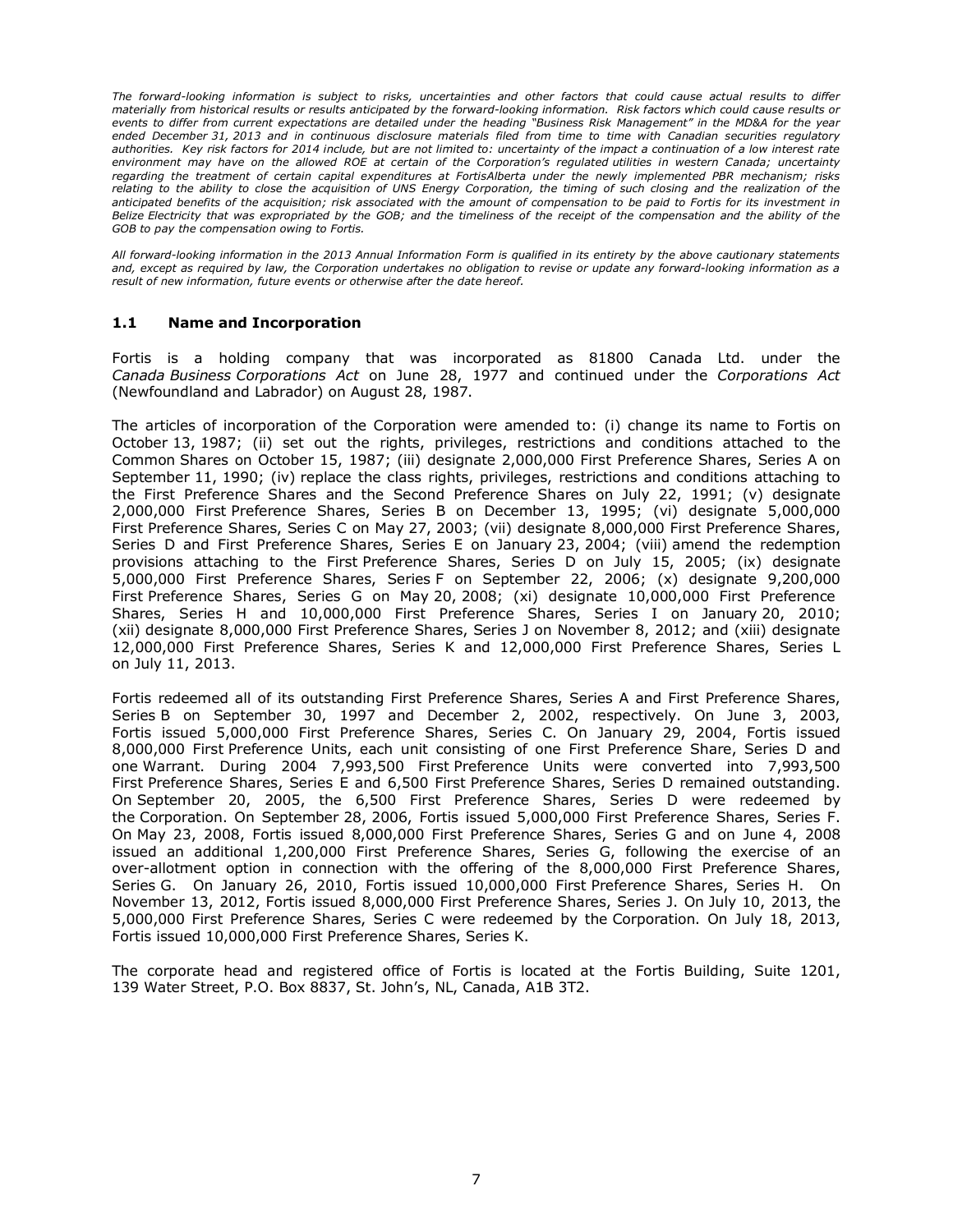## **1.2 Inter-Corporate Relationships**

Fortis is the largest investor-owned gas and electric distribution utility in Canada. The Corporation serves more than 2.4 million customers across Canada and in New York State and the Caribbean. Its regulated holdings account for 90% of total assets and include electric distribution utilities in five Canadian provinces, New York State and two Caribbean countries, and natural gas utilities in British Columbia, Canada and New York State. Fortis owns non-regulated hydroelectric generation assets in Canada, Belize and Upstate New York. The Corporation's non-utility investment is comprised of hotels and commercial real estate in Canada.

The following table lists the principal subsidiaries of the Corporation, their jurisdictions of incorporation and the percentage of votes attaching to voting securities held directly or indirectly by the Corporation as at March 13, 2014. This table excludes certain subsidiaries, the total assets of which individually constituted less than 10% of the Corporation's consolidated assets as at December 31, 2013, or the total revenue of which individually constituted less than 10% of the Corporation's 2013 consolidated revenue. Additionally, the principal subsidiaries together comprise approximately 81% of the Corporation's consolidated assets as at December 31, 2013 and approximately 77% of the Corporation's 2013 consolidated revenue.

| <b>Principal Subsidiaries</b>               |                                   |                                                                                                                           |  |  |
|---------------------------------------------|-----------------------------------|---------------------------------------------------------------------------------------------------------------------------|--|--|
| Jurisdiction of Incorporation<br>Subsidiary |                                   | Percentage of votes attaching to<br>voting securities beneficially owned,<br>controlled or directed by the<br>Corporation |  |  |
| <b>FHI</b>                                  | British Columbia, Canada          | 100                                                                                                                       |  |  |
| Central Hudson <sup>(1)</sup>               | New York State, United States     | 100                                                                                                                       |  |  |
| FortisAlberta <sup>(2)</sup>                | Alberta, Canada                   | 100                                                                                                                       |  |  |
| FortisBC Inc. $(3)$                         | British Columbia, Canada          | 100                                                                                                                       |  |  |
| Newfoundland Power                          | Newfoundland and Labrador, Canada | $94^{(4)}$                                                                                                                |  |  |

*(1) CH Energy Group, a New York State corporation, owns all of the shares of Central Hudson. FortisUS, a Delaware corporation, owns all of the shares of CH Energy Group. FortisUS Holdings, a Canadian corporation, owns all of the shares of FortisUS. Fortis owns all of the shares of FortisUS Holdings.* 

*(2) FortisAlberta Holdings, an Alberta corporation, owns all of the shares of FortisAlberta. FortisWest, a Canadian corporation, owns all of the shares of FortisAlberta Holdings. Fortis owns all of the shares of FortisWest.* 

*(3) FortisBC Pacific Holdings, a British Columbia corporation, owns all of the shares of FortisBC Inc. FortisWest, a Canadian corporation, owns all of the shares of FortisBC Pacific Holdings. Fortis owns all of the shares of FortisWest.* 

*<sup>(4)</sup> Fortis owns all of the common shares; 16,513 First Preference Shares, Series A; 51,231 First Preference Shares, Series B; 15,100 First Preference Shares, Series D; and 182,300 First Preference Shares, Series G of Newfoundland Power which, as at March 13, 2014, represented 94% of its voting securities. The remaining 6% of Newfoundland Power's voting securities consist of First Preference Shares, Series A, B, D and G, which are primarily held by the public.*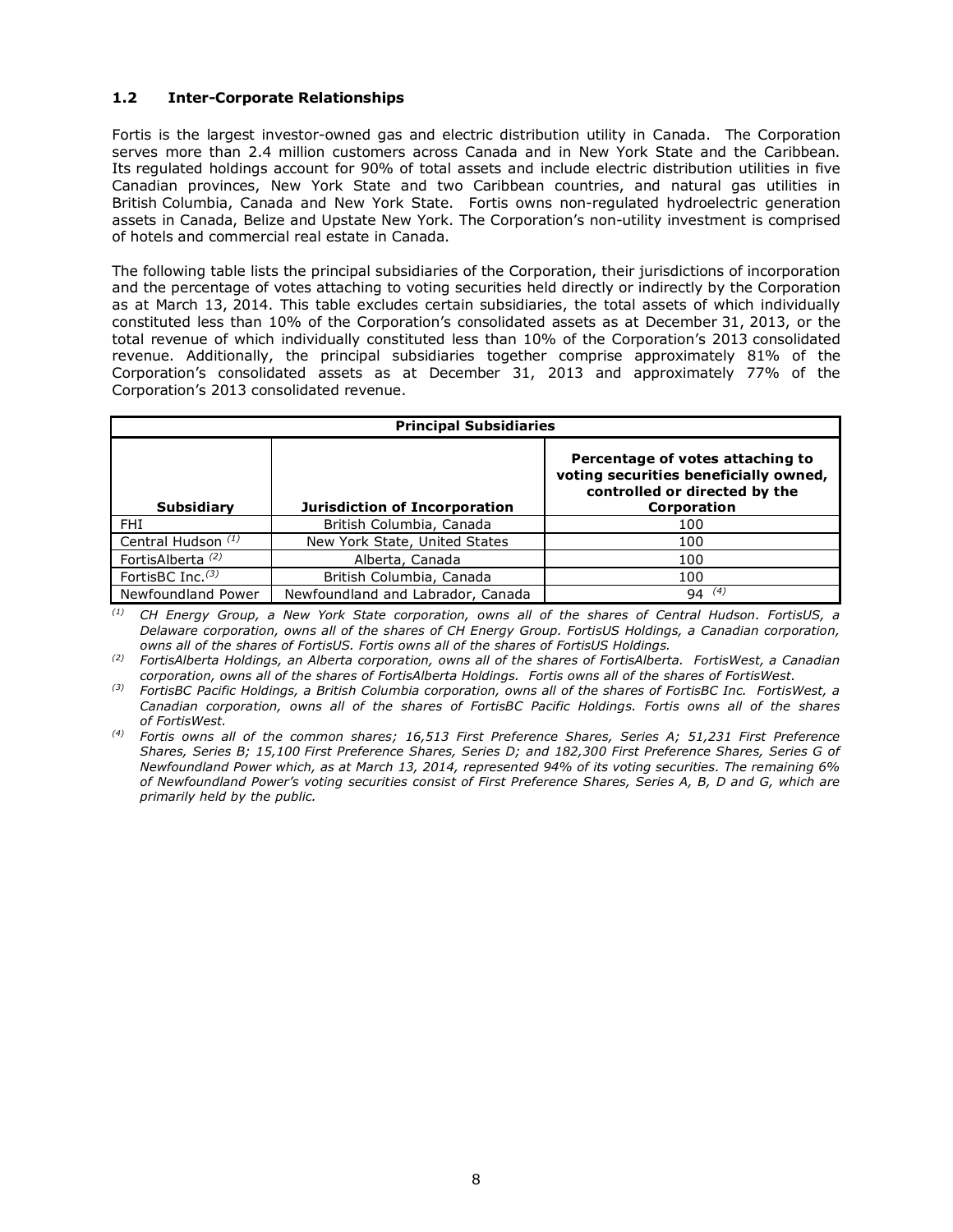## **2.0 GENERAL DEVELOPMENT OF THE BUSINESS**

## **2.1 Three-Year History**

Over the past three years, Fortis has experienced growth in its business operations. Total assets have grown 34% from approximately \$13.4 billion as at December 31, 2010 to approximately \$17.9 billion as at December 31, 2013. The Corporation's shareholders' equity has also grown 49% from approximately \$4.3 billion as at December 31, 2010 to approximately \$6.4 billion as at December 31, 2013. Net earnings attributable to common equity shareholders have increased from \$320 million in 2010 to \$353 million in 2013.

The growth in business operations reflects the Corporation's profitable growth strategy for its principal businesses of regulated gas and electricity distribution. This strategy includes a combination of organic growth through the Corporation's consolidated capital expenditure program and growth through acquisitions.

The Corporation's gross consolidated capital expenditures for 2013 were approximately \$1.2 billion, which marks the fifth consecutive year that capital investment has surpassed \$1 billion. Organic asset growth at the regulated utilities has been driven by the capital expenditure programs in western Canada. Total assets at FortisAlberta and the FortisBC gas and electric utilities have grown by approximately 38% and 14%, respectively, over the past three years. Organic growth at non-regulated operations has been driven by approximately \$579 million in total that has been spent on the Waneta Expansion since construction began in late 2010.

Over the past three years, Fortis has also increased its regulated utility investments through acquisitions. In June 2013 Fortis acquired all the outstanding shares of CH Energy Group for US\$1.5 billion, including the assumption of US\$518 million of debt on closing. CH Energy Group is an energy delivery company headquartered in Poughkeepsie, New York. Its main business, Central Hudson, is a regulated T&D utility serving approximately 300,000 electric customers and 77,000 natural gas customers in eight counties of New York State's Mid-Hudson River Valley. In March 2013, FortisBC Electric acquired the electrical utility assets of the City of Kelowna for approximately \$55 million, which allows FortisBC Electric to directly serve some 15,000 customers formerly served by the City. FortisBC Electric had provided the City with electricity under a wholesale tariff and had operated and maintained the City's electrical utility assets under contract since 2000. In 2012, Fortis acquired the electricity distribution assets of Port Colborne for \$7 million and acquired TCU for \$8 million, net of debt assumed. The Corporation also increased its non-regulated investments over the last three years, through the acquisition of two hotels in Canada.

The GOB expropriated the Corporation's investment in Belize Electricity in June 2011. As a result of no longer controlling the operations of the utility, the Corporation discontinued the consolidation method of accounting for Belize Electricity, effective June 20, 2011. As at December 31, 2013, the book value of the expropriated investment, including foreign exchange impacts, was \$108 million. For further information on the expropriation of Belize Electricity, refer to the "Business Risk Management - Expropriation of Shares in Belize Electricity" section of the Corporation's MD&A.

## **2.2 Pending Acquisition**

In December 2013 Fortis entered into an agreement and plan of merger to acquire UNS Energy (NYSE:UNS) for US\$60.25 per common share in cash, representing an aggregate purchase price of approximately US\$4.3 billion, including the assumption of approximately US\$1.8 billion of debt on closing. UNS Energy is a vertically integrated utility services holding company, headquartered in Tucson, Arizona, engaged through three subsidiaries in the regulated electric generation and energy delivery business, primarily in the State of Arizona, serving approximately 656,000 electricity and gas customers.

The closing of the acquisition, which is expected to occur by the end of 2014, is subject to receipt of UNS Energy common shareholder approval and certain regulatory and government approvals, including approval by the ACC and FERC, and compliance with other applicable U.S. legislative requirements and the satisfaction of customary closing conditions. In January 2014 Fortis and UNS Energy filed a joint application with the ACC seeking approval of the acquisition. The FERC application was filed in February 2014. UNS Energy mailed proxy materials to its shareholders and expects the shareholder vote on the transaction to occur on March 26, 2014.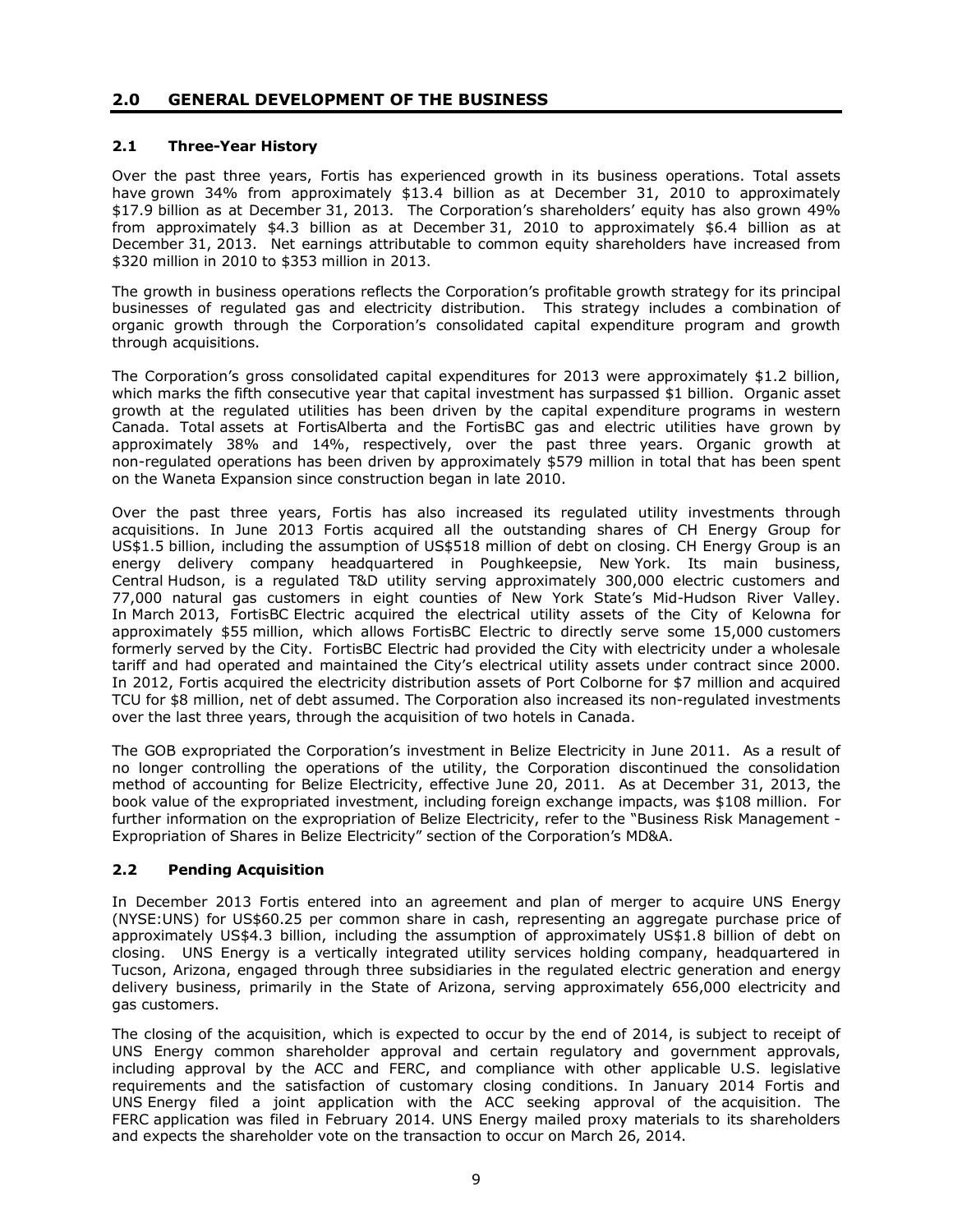For the purpose of financing the acquisition, in December 2013 the Corporation obtained a commitment letter from a syndicate of banks led by The Bank of Nova Scotia to provide an aggregate of \$2 billion non-revolving term credit facilities, consisting of a \$1.7 billion short-term bridge facility, repayable in full nine months following its advance, and a \$300 million medium-term bridge facility, repayable in full on the second anniversary of its advance.

To finance a portion of the pending acquisition of UNS Energy, in January 2014 Fortis, through a direct wholly owned subsidiary, completed the sale of \$1.8 billion aggregate principal amount of 4% convertible unsecured subordinated debentures, represented by Installment Receipts.

The debentures were sold on an installment basis at a price of \$1,000 per debenture, of which \$333 was paid on closing and the remaining \$667 is payable on a date to be fixed following satisfaction of all conditions precedent to the closing of the acquisition of UNS Energy. Prior to the final installment date, the debentures are represented by Installment Receipts. The Installment Receipts began trading on the TSX on January 9, 2014 under the symbol "FTS.IR". The debentures will not be listed. The debentures will mature on January 9, 2024 and bear interest at an annual rate of 4% per \$1,000 principal amount of debentures until and including the final installment date, after which the interest rate will be 0%.

At the option of the investors and provided that payment of the final installment has been made, each debenture will be convertible into Common Shares of Fortis at any time after the final installment date but prior to maturity or redemption by the Corporation at a conversion price of \$30.72 per common share, being a conversion rate of 32.5521 Common Shares per \$1,000 principal amount of debentures.

For additional information with respect to the debentures, refer to the "Significant Items – Convertible Debentures Represented by Installment Receipts" section of the Corporation's MD&A.

## **2.3 Outlook**

Fortis is focused on closing the UNS Energy acquisition by the end of 2014. The acquisition is consistent with the Corporation's strategy of investing in high-quality regulated utility assets in Canada and the United States and is expected to be accretive to earnings per common share of Fortis in the first full year after closing, excluding one-time acquisition-related costs. The acquisition lessens the business risk for Fortis by enhancing the geographic diversification of the Corporation's regulated assets, resulting in no more than one-third of total assets being located in any one regulatory jurisdiction.

At the time of closing the acquisition of UNS Energy, the Corporation's consolidated rate base is expected to increase by approximately US\$3 billion, and Fortis utilities will serve more than 3,000,000 electricity and gas customers.

Following closing of the acquisition of UNS Energy, regulated utilities in the United States will represent approximately one-third of total assets, and regulated utilities and hydroelectric generation assets will comprise approximately 97% of the Corporation's total assets.

The Corporation expects earnings per common share growth in 2015 and beyond as a result of contributions from the Central Hudson and UNS Energy acquisitions, and the completion of the Waneta Expansion in 2015 and the Tilbury LNG facility expansion in 2016, which will support continuing growth in dividends.

Over the five-year period 2014 through 2018, the Corporation's capital program is expected to exceed \$6.5 billion, and will support continuing growth in earnings and dividends. Additionally, UNS Energy has forecast that its capital program for 2015 through 2018 will be approximately \$1.5 billion (US\$1.4 billion).

The approximate breakdown of the capital spending expected to be incurred over the five-year period 2014 through 2018, excluding UNS Energy, is as follows: 50% at Canadian Regulated Electric Utilities, driven by FortisAlberta; 27% at Canadian Regulated Gas Utilities; 11% at Central Hudson; 5% at Caribbean Regulated Electric Utilities and the remaining 7% at non-regulated operations. Capital expenditures at the regulated utilities are subject to regulatory approval. Over the five-year period, on average annually, the approximate breakdown of the total capital spending to be incurred is as follows: 37% to meet customer growth; 46% to ensure continued and enhanced performance,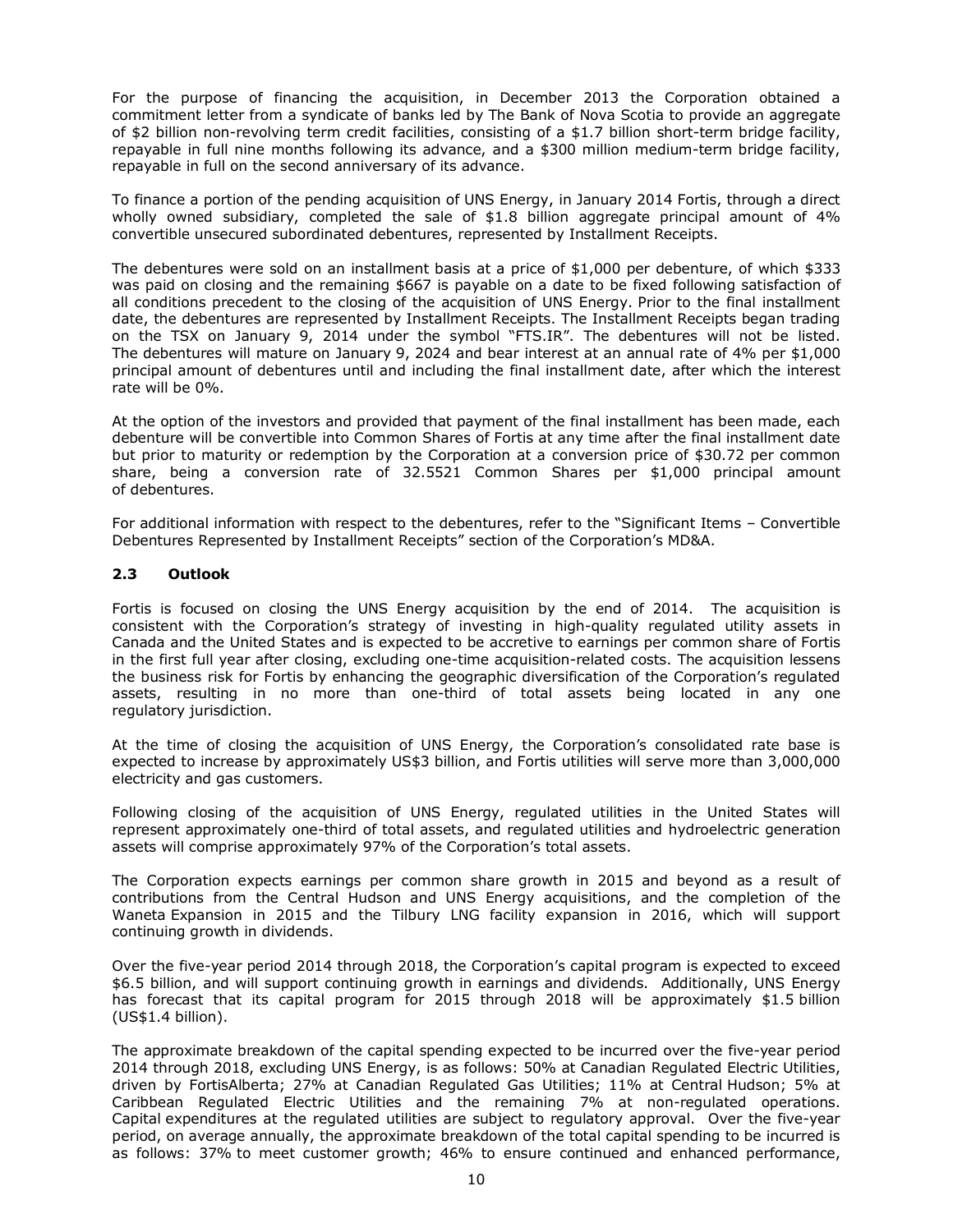reliability and safety of generation and T&D assets, i.e., sustaining capital expenditures; and 17% for facilities, equipment, vehicles, information technology and other assets.

Gross consolidated capital expenditures for 2014 are expected to be approximately \$1.4 billion, as summarized in the following table. Planned capital expenditures are based on detailed forecasts of energy demand, weather, cost of labour and materials, as well as other factors, including economic conditions, which could change and cause actual expenditures to differ from forecasts.

| Forecast Gross Consolidated Capital Expenditures (1)<br>Year Ending December 31, 2014 |               |
|---------------------------------------------------------------------------------------|---------------|
|                                                                                       | (\$ millions) |
| FortisBC Energy Companies                                                             | 329           |
| Central Hudson                                                                        | 122           |
| FortisAlberta                                                                         | 413           |
| FortisBC Electric                                                                     | 130           |
| Newfoundland Power                                                                    | 105           |
| Other Canadian Electric Utilities                                                     | 56            |
| Regulated Electric Utilities - Caribbean                                              | 61            |
| Non-Regulated - Fortis Generation                                                     | 131           |
| Non-Regulated - Non-Utility <sup>(2)</sup>                                            | 83            |
| <b>Total</b>                                                                          | 1,430         |

*(1) Relates to forecast cash payments to acquire or construct utility capital assets, non-utility capital assets and intangible assets, as would be reflected on the consolidated statement of cash flows. Excludes the non-cash equity component of allowance for funds used during construction.* 

*(2) Includes forecast capital expenditures of approximately \$13 million at FAES, which is reported in the Corporate and Other segment* 

The most significant capital projects for 2014 include the continuation of the Waneta Expansion, with approximately \$126 million expected to be spent in 2014, and the expansion of the Tilbury LNG facility at FEI. In November 2013 the Government of British Columbia announced the exemption of the Tilbury LNG Facility expansion from a Certificate of Public Convenience and Necessity review by the BCUC. The expansion is expected to include a second LNG tank and a new liquefier, both to be in service in 2016. The expansion will increase LNG production and storage capabilities. The Tilbury LNG Facility expansion is subject to additional regulatory and environmental permits and approvals. The Government of British Columbia imposed an upper limit of \$400 million for project costs associated with the expansion, with approximately \$100 million expected to be spent in 2014.

The Corporation's subsidiaries expect to have reasonable access to long-term capital in 2014 to fund their capital expenditure programs.

Forecast 2014 midyear rate base for the Corporation's largest regulated utilities is provided in the following table.

| <b>Forecast 2014 Midyear Rate Base</b> |               |
|----------------------------------------|---------------|
|                                        | (\$ billions) |
| FortisBC Energy Companies              | 3.7           |
| Central Hudson                         | $1.1\,$       |
| FortisAlberta                          | 2.5           |
| FortisBC Electric                      | 1.2           |
| Newfoundland Power                     | 1.0           |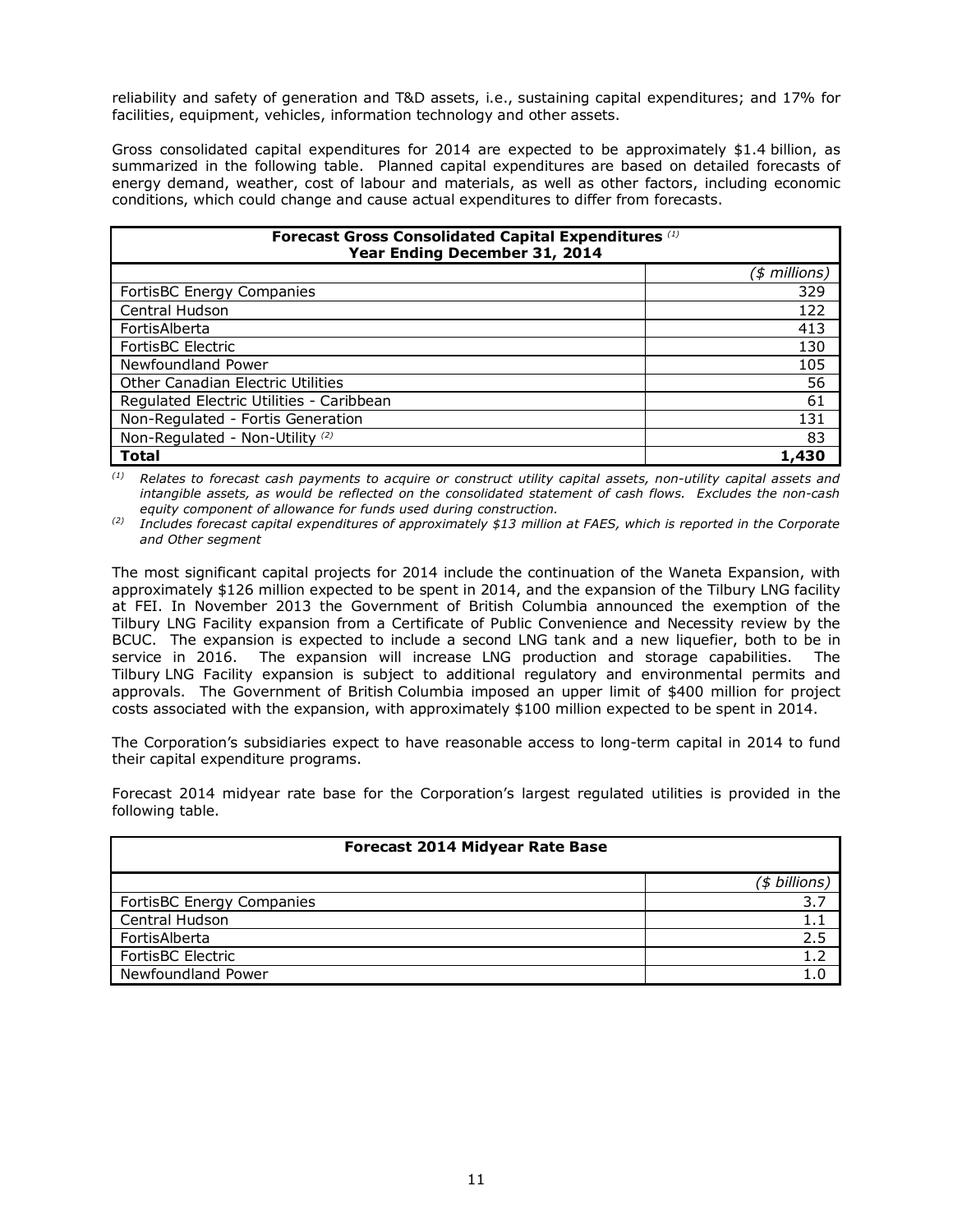## **3.0 DESCRIPTION OF THE BUSINESS**

Fortis is principally an international gas and electric distribution utility holding company. Fortis segments its utility operations by franchise area and, depending on regulatory requirements, by the nature of the assets. Fortis also holds investments in non-regulated generation and non-utility assets, which are treated as two separate segments. The Corporation's reporting segments allow senior management to evaluate the operational performance and assess the overall contribution of each segment to the long-term objectives of Fortis. Each entity within the reporting segments operates with substantial autonomy, assumes profit and loss responsibility and is accountable for its own resource allocation.

The business segments of the Corporation are: (i) Regulated Gas Utilities - Canadian; (ii) Regulated Gas & Electric Utility - United States; (iii) Regulated Electric Utilities - Canadian; (iv) Regulated Electric Utilities - Caribbean; (v) Non-Regulated - Fortis Generation; (vi) Non-Regulated – Non-Utility; and (vii) Corporate and Other.

The following sections describe the operations included in each of the Corporation's reportable segments.

## **3.1 Regulated Gas Utilities - Canadian**

## **3.1.1** *FortisBC Energy Companies*

The Regulated Gas Utilities - Canadian segment comprises the natural gas T&D business of the FortisBC Energy companies, which primarily includes FEI, FEVI and FEWI.

FEI is the largest distributor of natural gas in British Columbia, serving approximately 850,000 customers in more than 100 communities. Major areas served by FEI are Greater Vancouver, the Fraser Valley and the Thompson, Okanagan, Kootenay and North Central Interior regions of British Columbia.

FEVI owns and operates the natural gas transmission pipeline from the Greater Vancouver area across the Georgia Strait to Vancouver Island, and serves approximately 103,000 customers on Vancouver Island and along the Sunshine Coast of British Columbia.

FEWI owns and operates the natural gas distribution system in Whistler, British Columbia, which provides service to approximately 3,000 customers.

In addition to providing T&D services to customers, the FortisBC Energy companies also obtain natural gas supplies on behalf of most residential and commercial customers. Gas supplies are sourced primarily from northeastern British Columbia and, through FEI's Southern Crossing pipeline, from Alberta.

The FortisBC Energy companies own and operate approximately 46,000 kilometres of natural gas pipelines and met a peak day demand of 1,341 TJ in 2013.

## *Market and Sales*

Annual natural gas sales volumes at the FortisBC Energy companies increased to 200 PJ in 2013 from 199 PJ in 2012. Revenue decreased to \$1,378 million in 2013 from \$1,426 million in 2012. The decrease in revenue was primarily due to an overall lower cost of natural gas charged to customers and decreases in the allowed ROE and equity component of capital structure. The decrease was partially offset by an increase in the delivery component of customer rates effective January 1, 2013.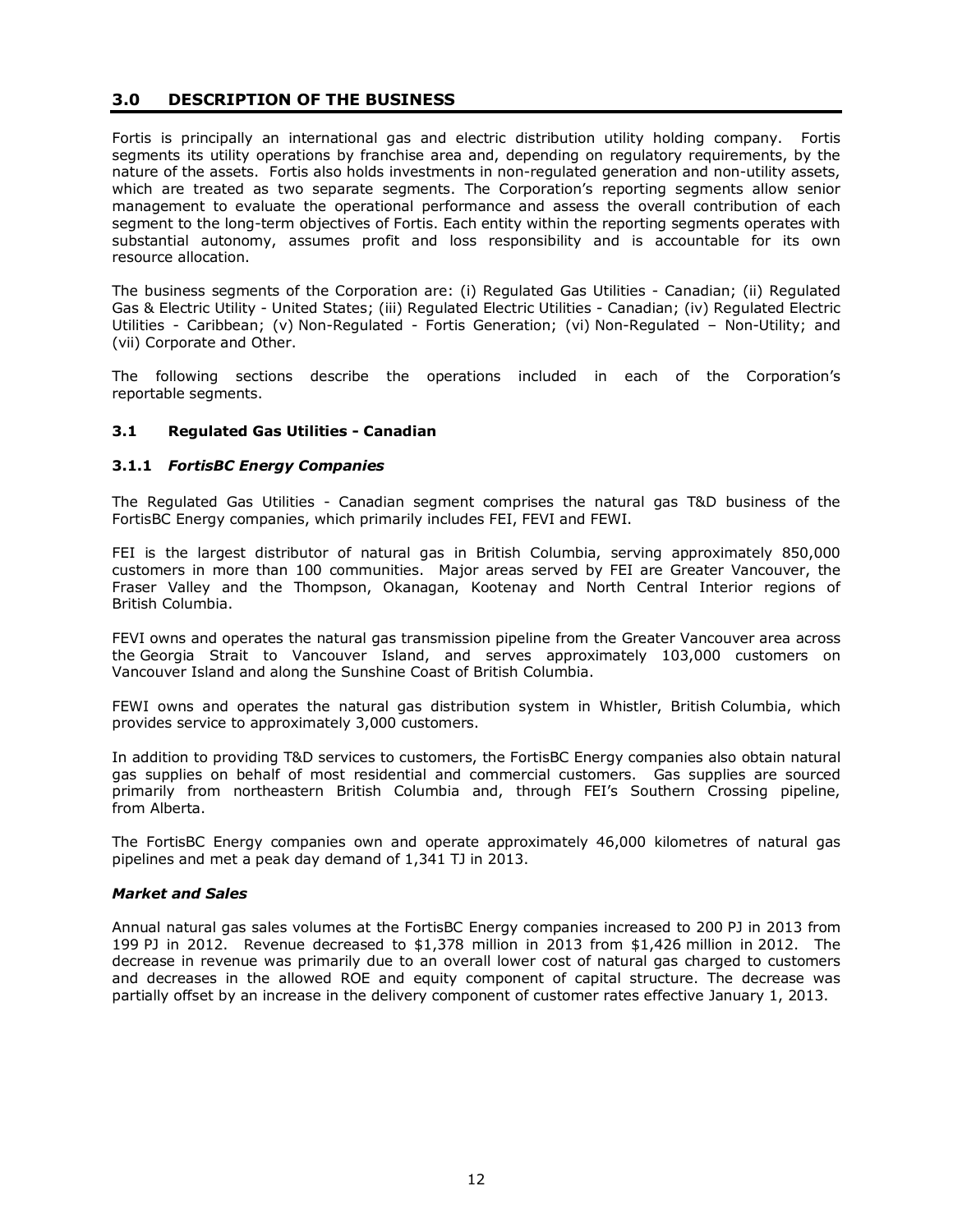The following table compares the composition of 2013 and 2012 revenue and natural gas volumes of the FortisBC Energy companies by customer class.

| <b>FortisBC Energy Companies</b><br><b>Revenue and Gas Volumes by Customer Class</b> |                |       |                   |       |  |
|--------------------------------------------------------------------------------------|----------------|-------|-------------------|-------|--|
|                                                                                      | <b>Revenue</b> |       | <b>PJ Volumes</b> |       |  |
|                                                                                      |                | (%)   | (%)               |       |  |
| 2012<br>2013<br>2012<br>2013                                                         |                |       |                   |       |  |
| Residential                                                                          | 56.1           | 55.7  | 37.5              | 36.7  |  |
| Commercial                                                                           | 29.6           | 30.1  | 23.5              | 23.6  |  |
| Industrial                                                                           | 3.0            | 3.9   | 2.5               | 3.0   |  |
|                                                                                      | 88.7           | 89.7  | 63.5              | 63.3  |  |
| Transportation                                                                       | 6.5            | 6.0   | 30.5              | 31.2  |  |
| Other $(1)$                                                                          | 4.8            | 4.3   | 6.0               | 5.5   |  |
| <b>Total</b>                                                                         | 100.0          | 100.0 | 100.0             | 100.0 |  |

*(1) Includes amounts under fixed-revenue contracts and revenue from sources other than from the sale of natural gas* 

#### *Gas Purchase Agreements*

In order to ensure supply of adequate resources to provide reliable natural gas deliveries to its customers, the FortisBC Energy companies purchase supplies from a limited list of producers, aggregators and marketers, while adhering to standards of counterparty creditworthiness and contract execution and/or management policies. FEI contracts for approximately 119 PJ of baseload and seasonal supply to meet the requirements of both FEI and FEWI, of which 104 PJ is sourced in northeastern British Columbia and transported to FEI's system on Spectra Energy's westcoast pipeline T-South system, and 15 PJ is comprised of Alberta-sourced supply, transported into British Columbia via TransCanada's Alberta and British Columbia systems, and then through FEI's Southern Crossing pipeline. FEVI contracts for about 11 PJ of annual supply comprised of baseload and seasonal contracts, primarily sourced in British Columbia. The majority of supply contracts in the current portfolio are seasonal for either the summer period (April to October) or winter period (November to March), with a few contracts that range from one to ten years in length.

Through the operation of regulatory deferrals, any difference between the forecast cost of natural gas purchases, as reflected in residential and commercial customer rates, and the actual cost of natural gas purchases is recovered from, or refunded to, customers in future rates.

Core market customers rely upon the FortisBC Energy companies to procure and deliver gas supply on their behalf, while transportation-only industrial customers are responsible for procuring and delivering their own gas supply directly to the FortisBC Energy companies' system, which is then delivered to their operating premises by the FortisBC Energy companies. FEI and FEVI contract for transportation capacity on third-party pipelines, such as those owned by Spectra Energy and TransCanada, which are regulated by the NEB, to transport gas supply from various market hubs and locations to FEI's system, which is then transported to the FEVI and FEWI systems. The FortisBC Energy companies pay both fixed and variable charges for the use of transportation capacity on these pipelines, which are recovered through rates paid by core market customers. The FortisBC Energy companies contract for firm transportation capacity in order to ensure they are able to meet their obligations to supply customers within their broad operating region under all reasonable demand scenarios.

#### *Gas Storage and Peak-Shaving Arrangements*

The FortisBC Energy companies incorporate peak shaving and gas storage facilities into their portfolio to:

- (i) supplement contracted baseload and seasonal gas supply in the winter months while injecting excess baseload supply to refill storage in the summer months;
- (ii) mitigate the risk of supply shortages during cooler weather and a peak day;
- (iii) more effectively manage the cost of gas during winter months; and
- (iv) balance daily supply and demand on the distribution system, mainly over the course of the winter months.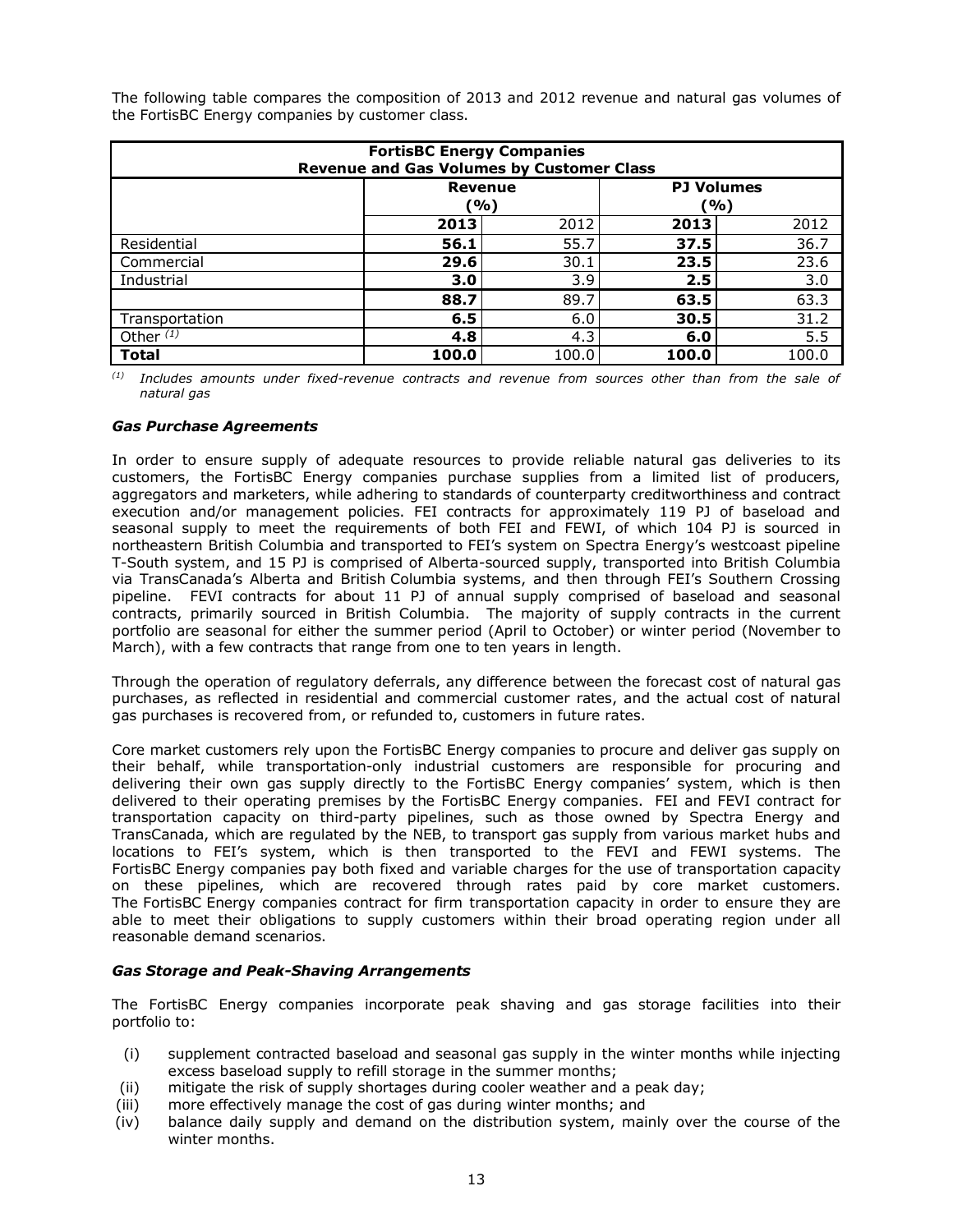FEI holds approximately 31.4 PJ of total storage capacity, consisting of on-system peak-shaving LNG facilities owned by FEI and FEVI, and off-system capacity contracted with third parties. The Tilbury LNG storage facility provides FEI with 0.61 PJ of total storage capacity and 0.16 PJ per day of deliverability for storage withdrawals. FEI contracts with FEVI for an additional 1.42 PJ of storage capacity and 0.14 PJ per day withdrawal capability from FEVI's Mt. Hayes LNG facility. FEI also contracts for off-system storage capacity from external parties at various locations throughout British Columbia, Alberta and the Pacific Northwest region of the United States. These storage facilities and supply from peak-shaving contracts can deliver a maximum daily rate of 0.7 PJ on a combined basis during the coldest months of December through February. The resources held by FEI are also used to serve FEWI.

FEVI holds a total of 3 PJ of storage capacity, including on-system capacity provided by the Mount Hayes LNG storage facility and off-system capacity contracted with third parties. The Mount Hayes LNG storage facility provides FEVI with both peaking gas supply and system capacity during extreme cold events and emergencies.

## *Off-System Sales*

The FortisBC Energy companies engage in off-system sales activities which allow for the recovery of, or mitigation of, costs on any unutilized supply and/or pipeline and storage capacity that is available once customers' daily load requirements are met. Under the GSMIP revenue-sharing model, which is approved by the BCUC, the FortisBC Energy companies can earn an incentive payment for its mitigation activities based on the total savings generated for customers. Historically, FEI has earned approximately \$1 million annually through the GSMIP while the remaining savings are credited back to customers through reduced rates. In the gas contract year ended October 31, 2013, total net revenue was approximately \$49 million as a result of FEI's mitigation activities, on which FEI would earn an incentive payment of approximately \$1 million pending approval by the BCUC.

The current GSMIP program, approved by the BCUC following a review of the program in 2011, defines the revenue sharing between customers and the shareholder. The program has been in effect since November 1, 2011 and the BCUC recently approved a three-year extension of the program for the period November 1, 2013 to October 31, 2016 and, effective November 1, 2013, extended the program to include mitigation activities performed by FEI on behalf of FEVI.

## *Price Risk Management Plan*

In the past, FEI and FEVI have engaged in price risk management activities to minimize the exposure to fluctuations in the market price of natural gas. These have typically included the use of derivative instruments which were pursuant to a BCUC-approved PRMP. The primary objectives of the price risk management strategy incorporated in the PRMP were to reduce price volatility and ensure, to the extent possible, that natural gas commodity costs remain competitive against electricity rates. In July 2010 the BCUC ordered a review of FEI's and FEVI's PRMP hedging strategy in the context of the *Clean Energy Act* (British Columbia) and the expectation of increased domestic natural gas supply. In July 2011 following a comprehensive review process, the BCUC concluded that the hedging strategy was no longer in the best interests of customers and directed FEI to suspend the majority of its gas commodity hedging activities. FEI was further directed to manage hedges already in place through to expiry.

The existing hedging contracts will continue in effect through to their maturity and the FortisBC Energy companies' ability to fully recover the commodity cost of gas in customer rates remains unchanged. FEI currently has hedges in place through to the end of March 2014 from previously approved PRMPs. Similarly, FEVI has hedges in place through to October 2014.

## *Unbundling*

The FEI Customer Choice Program allows eligible FEI commercial and residential customers to choose to buy their natural gas supply from FEI or directly from third-party marketers. FEI continues to provide the delivery service of the natural gas to all its customers.

The Customer Choice Program has been in place since November 2004 for commercial customers and November 2007 for residential customers. As at December 31, 2013, of the approximate 78,000 eligible commercial customers, approximately 7,600 were participating in the program by purchasing their commodity supply from alternate providers. Similarly, of the approximate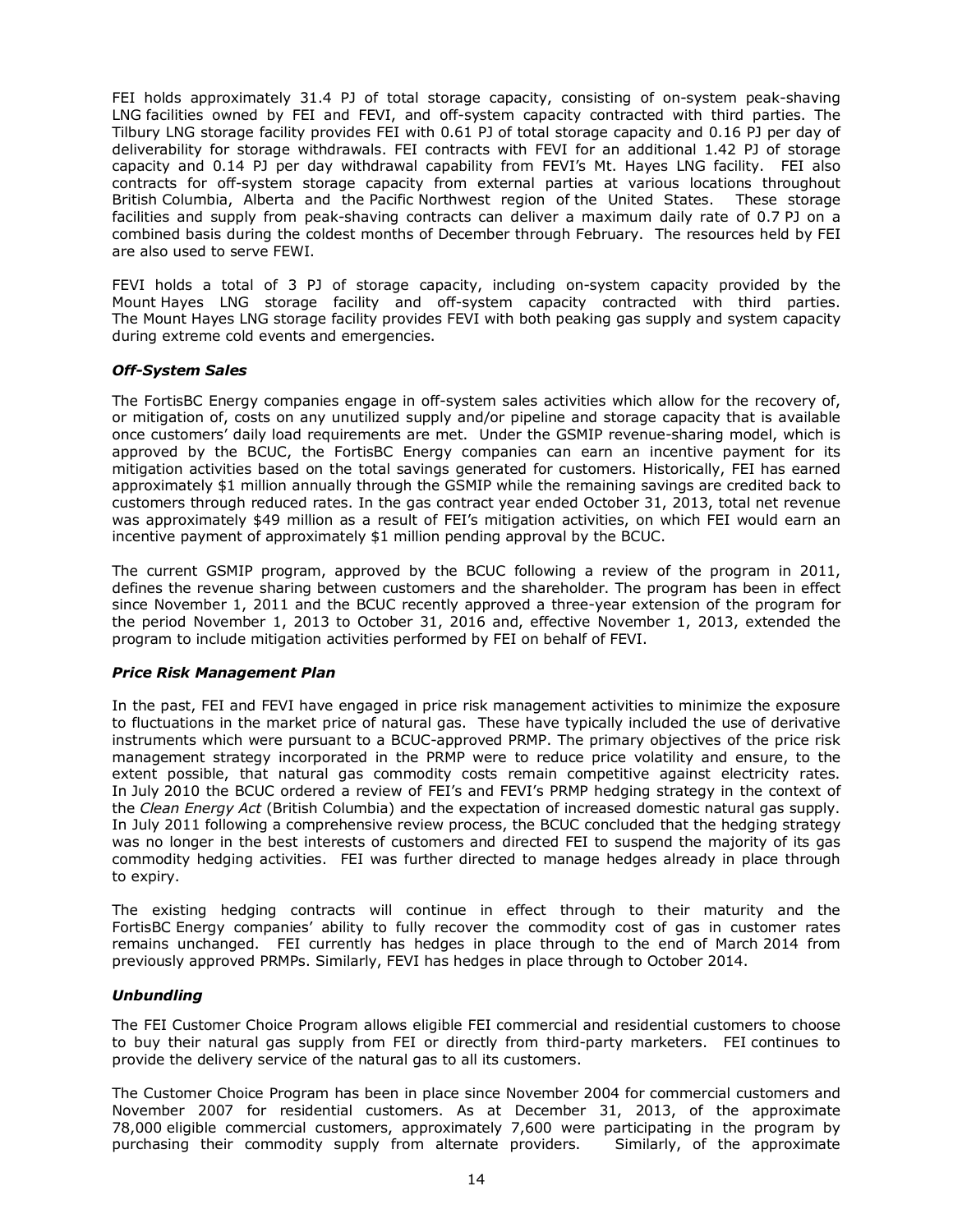765,000 eligible residential customers approximately 38,000 were participating in the program as at December 31, 2013.

## *Legal Proceedings*

In April 2013 FHI and Fortis were named as defendants in an action in the British Columbia Supreme Court by the Coldwater Indian Band. The claim is in regard to interests in a pipeline right of way on reserve lands. The pipeline on the right of way was transferred by FHI (then Terasen Inc.) to Kinder Morgan Inc. in April 2007. The Coldwater Indian Band seeks orders cancelling the right of way and claims damages for wrongful interference with the Coldwater Indian Band's use and enjoyment of reserve lands. The outcome cannot be reasonably determined and estimated at this time and, accordingly, no amount has been accrued in the 2013 Audited Consolidated Financial Statements.

FEI was the plaintiff in a British Columbia Supreme Court action against the City of Surrey in which FEI sought the court's determination on the manner in which costs related to the relocation of a natural gas transmission pipeline would be shared between the Company and the City of Surrey. The relocation was required due to the development and expansion of the City of Surrey's transportation infrastructure. FEI claimed that the parties had an agreement that dealt with the allocation of costs. The City of Surrey advanced counterclaims, including an allegation that FEI breached the agreement and that the City of Surrey suffered damages as a result. In December 2013, the court issued a decision ordering FEI and the City of Surrey to share equally the cost of the pipeline relocation. The court also decided that the City of Surrey was successful in its counterclaim that FEI breached the agreement. The amount of damages that may be awarded to the City of Surrey at a subsequent hearing cannot be reasonably determined and estimated at this time and, accordingly, no amount has been accrued in the 2013 Audited Consolidated Financial Statements.

#### *Human Resources*

As at December 31, 2013, the FortisBC Energy companies employed 1,720 full-time equivalent employees. Approximately 71% of the employees are represented by IBEW and COPE under collective agreements.

IBEW represents employees in specified occupations in the areas of T&D. An IBEW collective agreement came into effect in mid-2012 and expires on March 31, 2015.

There are two collective agreements between FEI and COPE. The first collective agreement, representing employees in specified occupations in the areas of administration and operations support, expires on March 31, 2015. The second COPE collective agreement, representing customer service employees, expires on March 31, 2014; however, FEI has negotiated an agreement with COPE, subject to ratification, that expires on March 31, 2017.

## **3.2 Regulated Gas & Electric Utility - United States**

## **3.2.1** *Central Hudson*

Central Hudson is a regulated T&D utility serving approximately 300,000 electricity customers and 77,000 natural gas customers in eight counties of New York State's Mid-Hudson River Valley. Central Hudson was acquired by Fortis as part of the acquisition of CH Energy Group in June 2013.

Central Hudson serves a territory comprising approximately 6,700 square kilometres in the Hudson Valley. Electric service is available throughout the territory, and natural gas service is provided in and about the cities of Poughkeepsie, Beacon, Newburgh, and Kingston, New York, and in certain outlying and intervening territories.

Central Hudson's electric T&D system consists of approximately 15,000 kilometres of line and met a peak demand of 1,202 MW in 2013. The Company's natural gas system consists of approximately 2,200 kilometres of T&D pipelines and met a peak demand of 125 TJ in 2013.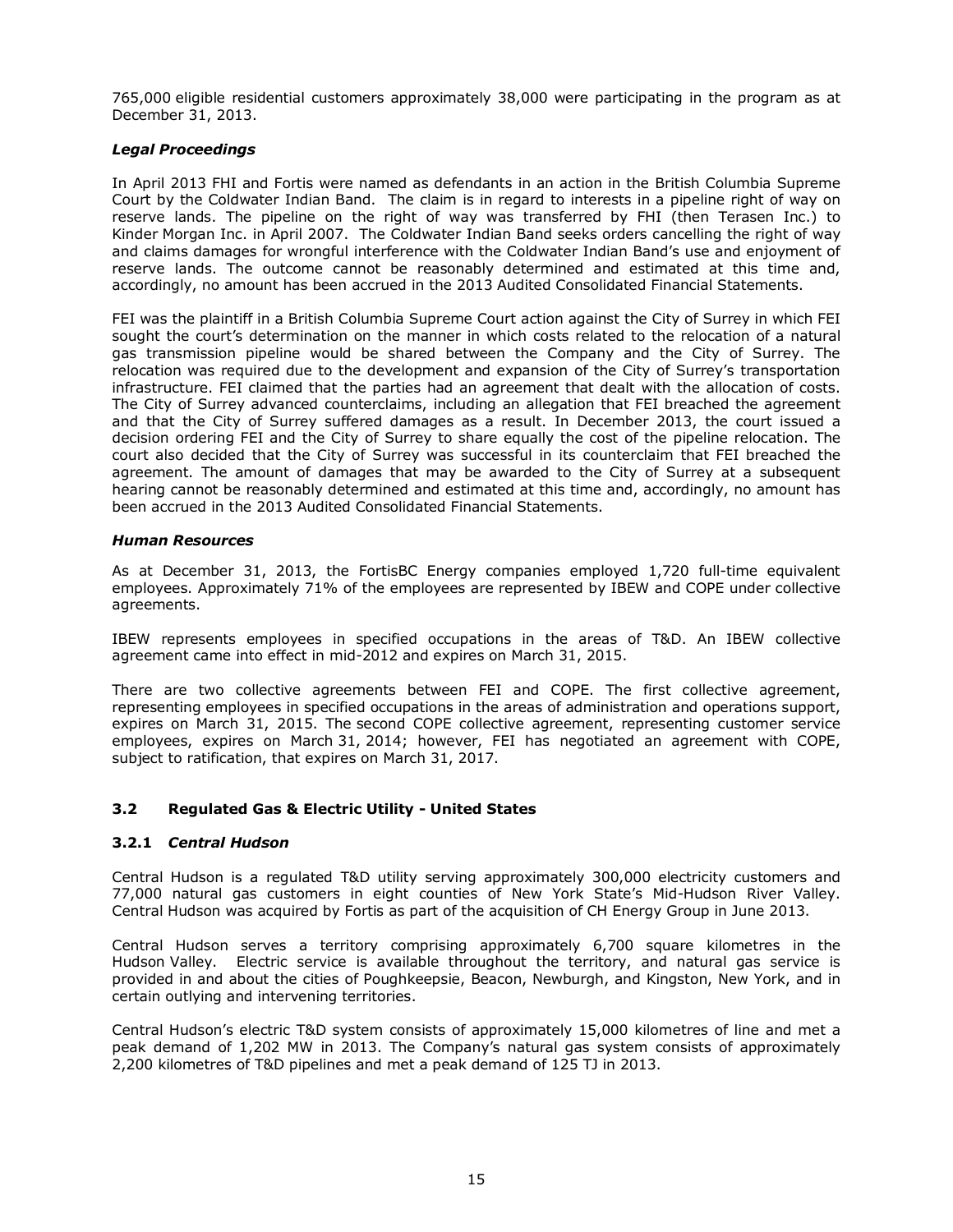## *Market and Sales*

Electricity sales year to date from acquisition were 2,629 GWh, compared to 2,665 GWh for the same period last year. Gas volumes year to date from acquisition were 9 PJ compared to 12 PJ for the same period last year. Revenue year to date from acquisition was US\$321 million compared to US\$318 million for the same period last year.

The following table provides the composition of Central Hudson's 2013 revenue, electricity sales, and gas volumes by customer class.

| Central Hudson (1)<br>2013 Revenue and Electricity & Gas Sales by Customer Class |       |       |       |  |  |  |  |
|----------------------------------------------------------------------------------|-------|-------|-------|--|--|--|--|
| <b>GWh Sales</b><br><b>PJ Volumes</b><br><b>Revenue</b><br>(%)<br>(%)<br>(%)     |       |       |       |  |  |  |  |
| Residential                                                                      | 61.5  | 40.5  | 40.2  |  |  |  |  |
| Commercial                                                                       | 29.5  | 38.1  | 37.8  |  |  |  |  |
| Industrial                                                                       | 4.6   | 20.4  | 20.4  |  |  |  |  |
| Other $(2)$                                                                      | 4.4   | 1.0   | 1.6   |  |  |  |  |
| <b>Total</b>                                                                     | 100.0 | 100.0 | 100.0 |  |  |  |  |

*(1) The information presented is for the year ended December 31, 2013. Central Hudson was acquired by Fortis in June 2013; therefore, only financial results from the date of acquisition June 27, 2013 are reflected in the Corporation's 2013 Audited Consolidated Financial Statements.* 

*(2) Includes electricity sales and gas volumes to other entities for resale and revenue from sources other than from the sale of electricity and gas* 

## *Power Supply*

Central Hudson is obligated to supply electricity to its retail electric customers. Central Hudson owns minimal generating capacity and relies on purchased capacity and energy from third-party providers to meet the demands of its full-service customers.Central Hudson's retail customers may elect to procure electricity from third-party suppliers or may continue to rely on the Company. As part of its requirement to supply customers who continue to rely on Central Hudson for their energy supply, Central Hudson is party to a revenue sharing agreement which provides that, for a 10-year period starting in 2011, Central Hudson may share in a portion of Nine Mile Point LLC's power sales revenues for electricity generated at Unit No. 2 of the Nine Mile Point Nuclear Generating Station, depending on the actual price of electricity. In 2013 actual pricing of electricity exceeded contractual pricing; therefore, there was no revenue collected by Central Hudson under the agreement. There are no circumstances under the agreement in which Central Hudson would be required to make payments.

Central Hudson entered into agreements with Entergy Nuclear Power Marketing, LLC to purchase electricity, and not capacity, on a unit-contingent basis at defined prices from January 1, 2011 through December 31, 2013. For the year ended December 31, 2013, energy supplied under these agreements cost approximately US\$20 million, which represents approximately 14% of Central Hudson's full-service customer requirements.

These contracts meet the definition of a normal purchase and are, therefore, excluded from current accounting requirements related to derivatives. In the event the above-noted counterparty is unable to fulfill its commitment to deliver under the terms of the agreements, Central Hudson would obtain the supply from the NYISO market, and under the Company's current rate-making treatment, recover the full cost from customers.

Central Hudson must also acquire sufficient peak load capacity to meet the peak load requirements of its full-service customers. This capacity requirement is met through contracts with capacity providers, purchases from the NYISO capacity market, and the Company's own generating capacity. In 2013 Central Hudson's generating capacity provided less than 2% of its energy needs and the remaining 98% was from purchased power.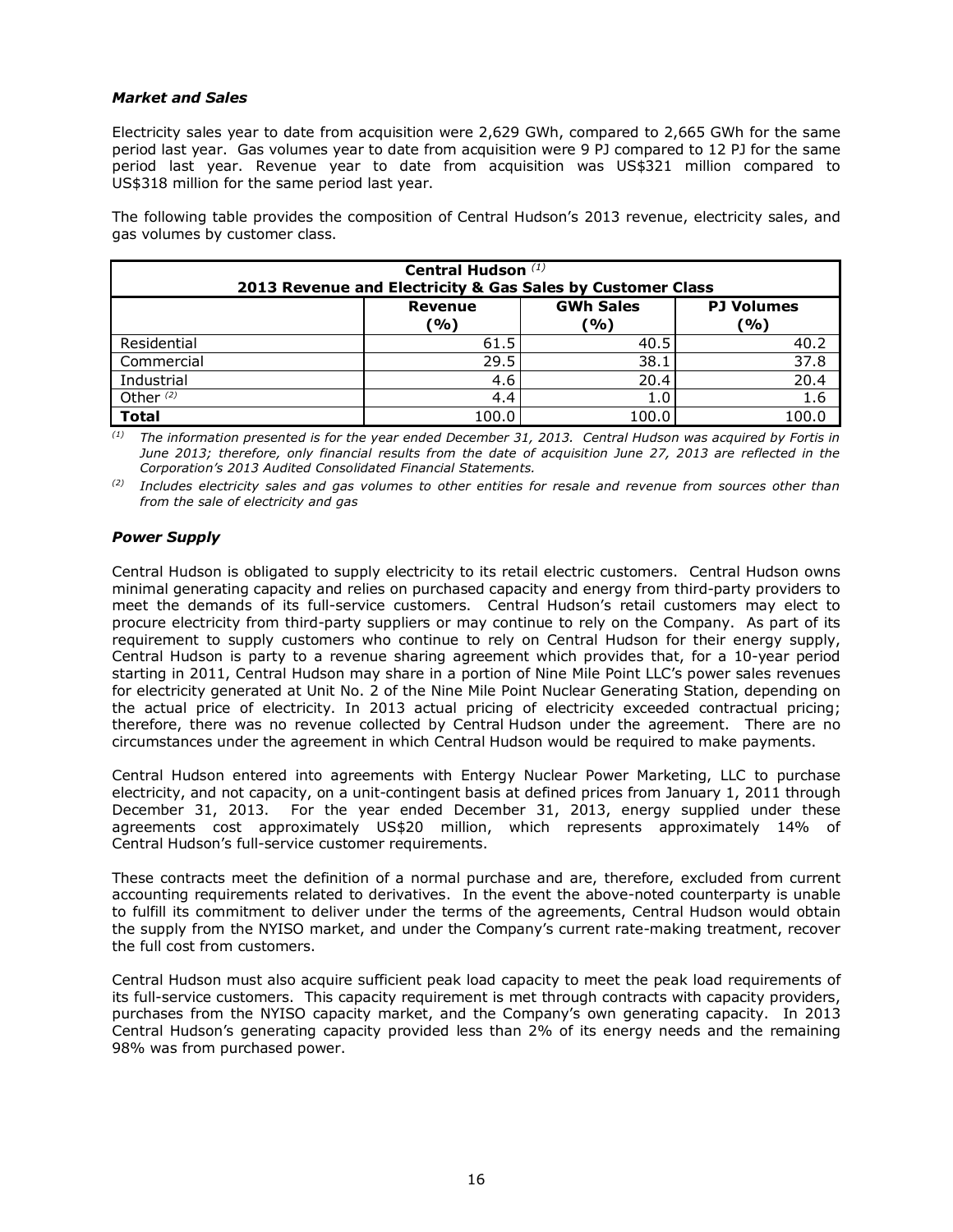In November 2013 Central Hudson entered into a contract to purchase 200 MW of installed capacity from May 1, 2014 through April 30, 2017. The NYISO has been authorized by FERC to create a new capacity zone in the Lower Hudson Valley to maintain system reliability and attract investments in new and existing generation, which is expected to be implemented in May 2014. The key terms of the contract provide that Central Hudson will pay the settlement price in the NYISO Capacity Spot Market auction for the relevant month of delivery minus US\$0.175 per kilowatt-month, times the contract quantity of the product delivered during the month.

### *Gas Purchases*

In order to assure an adequate, reliable source of gas supply, Central Hudson purchases its requirements from an approved list of marketers and producers. During the winter season, Central Hudson contracts for approximately 7.61 PJ of supply to meet the requirements of its customers. Approximately 2.17 PJ of gas is sourced from Canada and is transported on the TransCanada pipeline system and Iroquois Pipeline. The remaining requirements are acquired from domestic sources and are transported on the Tennessee Gas Pipeline, Algonquin Pipeline, Millennium and Columbia Gas Pipeline systems. Central Hudson also contracts for market area storage with the Tennessee Gas Pipeline, Columbia Pipeline and Dominion Transmission. Spot gas is purchased on an as-needed basis. The majority of supply contracts in the current portfolio are seasonal for either the summer period (April to October) or the winter period (November to March) with a few contracts one year or longer in length.

#### *Legal Proceedings*

In May 2012 CH Energy Group and Fortis entered into a proposed settlement agreement with counsel to plaintiff shareholders pertaining to several complaints, which named Fortis and other defendants, which were filed in, or transferred to, the Supreme Court of the State of New York, County of New York, relating to the acquisition of CH Energy Group by Fortis. The complaints generally alleged that the directors of CH Energy Group breached their fiduciary duties in connection with the acquisition and that CH Energy Group, Fortis, FortisUS and Cascade Acquisition Sub Inc. aided and abetted that breach. The settlement agreement is subject to court approval. In February 2014 the Supreme Court of the State of New York, County of New York, issued a Consent Order preliminarily certifying the matter as a class action and providing directions leading to a Settlement Hearing to be held in June 2014.

Prior to the acquisition of CH Energy Group, various asbestos lawsuits had been brought against Central Hudson. While a total of 3,342 asbestos cases have been raised, 1,170 remained pending as at December 31, 2013. Of the cases no longer pending against Central Hudson, 2,017 have been dismissed or discontinued without payment by the Company, and Central Hudson has settled the remaining 155 cases. The Company is presently unable to assess the validity of the remaining asbestos lawsuits; however, based on information known to Central Hudson at this time, including the Company's experience in the settlement and/or dismissal of asbestos cases, Central Hudson believes that the costs which may be incurred in connection with the remaining lawsuits will not have a material effect on its financial position, results of operations or cash flows and, accordingly, no amount has been accrued in the 2013 Audited Consolidated Financial Statements.

#### *Environmental Contingencies*

#### *Former MGP Facilities*

Central Hudson and its predecessors owned and operated MGPs to serve their customers' heating and lighting needs. These plants manufactured gas from coal and oil beginning in the mid- to late 1800s with all sites ceasing operations by the 1950s. This process produced certain by-products that may pose risks to human health and the environment.

The DEC, which regulates the timing and extent of remediation of MGP sites in New York State, has notified Central Hudson that it believes the Company or its predecessors at one time owned and/or operated MGPs at seven sites in Central Hudson's franchise territory. The DEC has further requested that the Company investigate and, if necessary, remediate these sites under a Consent Order, Voluntary Clean-up Agreement or Brownfield Clean-up Agreement. Central Hudson accrues for remediation costs based on the amounts that can be reasonably estimated. As at December 31, 2013, an obligation of US\$41 million was recognized in respect of MGP remediation and, based upon cost model analysis completed in 2012, it is estimated, with a 90% confidence level, that total costs to remediate these sites over the next 30 years will not exceed US\$152 million.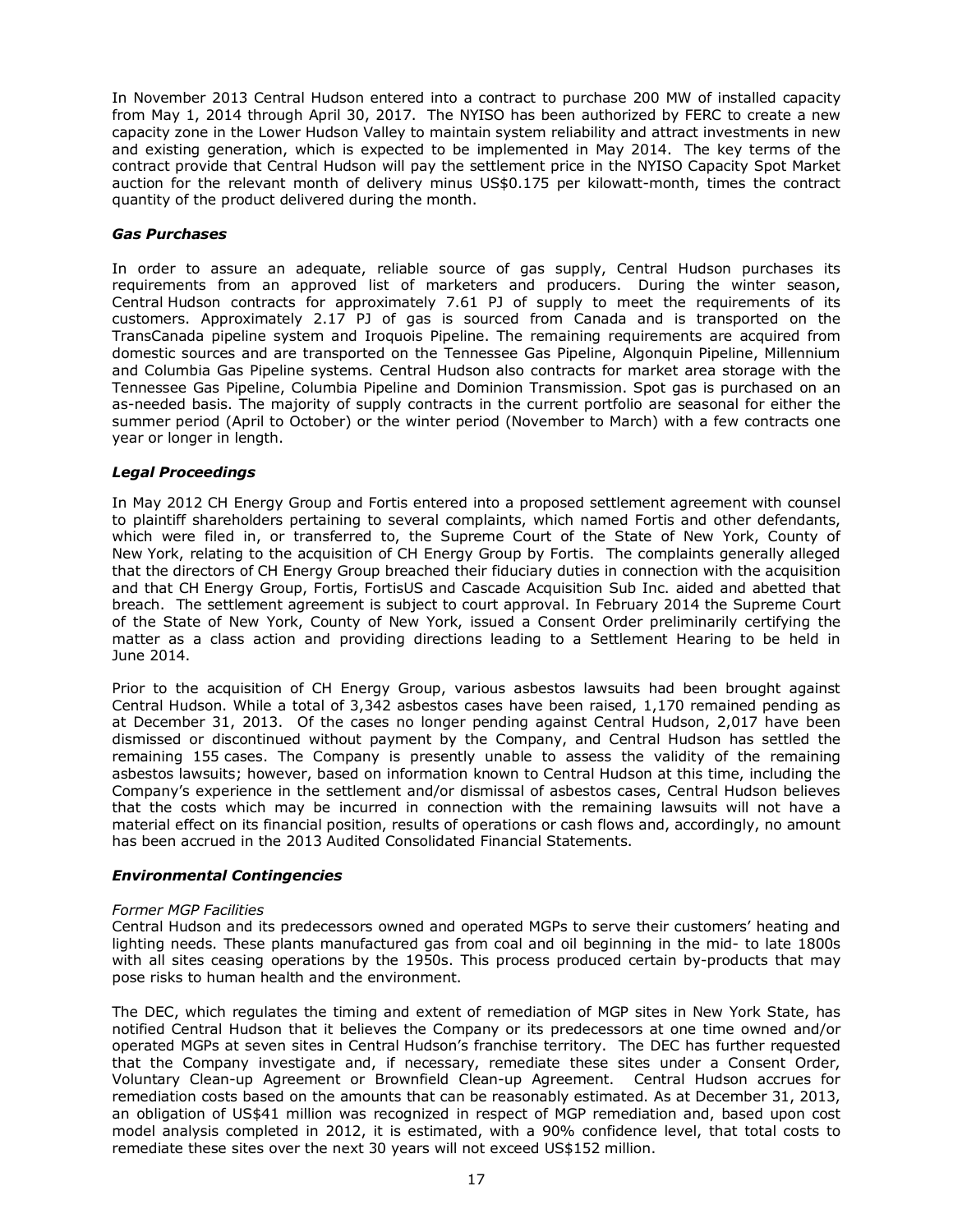Central Hudson has notified its insurers and intends to seek reimbursement from insurers for remediation, where coverage exists. Further, as authorized by the PSC, Central Hudson is currently permitted to defer, for future recovery from customers, differences between actual costs for MGP site investigation and remediation and the associated rate allowances, with carrying charges to be accrued on the deferred balances at the authorized pre-tax rate of return.

#### *Eltings Corners*

Central Hudson owns and operates a maintenance and warehouse facility. In the course of Central Hudson's hazardous waste permit renewal process for this facility, sediment contamination was discovered within the wetland area across the street from the main property. Based on the investigation work completed by Central Hudson, the DEC and Central Hudson agreed in late 2013 that no additional investigation efforts are necessary. As requested by the DEC, Central Hudson submitted a draft Corrective Measures Study scoping document for review by the DEC. Although the extent of the contamination has now been established, the timing and costs for any future remediation efforts cannot be reasonably estimated at this time and, accordingly, no amount has been accrued in the 2013 Audited Consolidated Financial Statements.

#### *Human Resources*

As at December 31, 2013, Central Hudson employed 884 full-time equivalent employees. Approximately 60% of the employees are represented by IBEW under a collective agreement.

IBEW represents construction and maintenance employees, customer service representatives, service workers, and clerical employees, excluding employees in managerial, professional, or supervisory positions. The agreement with IBEW expires on April 30, 2017.

## **3.3 Regulated Electric Utilities - Canadian**

#### **3.3.1** *FortisAlberta*

FortisAlberta is a regulated electric distribution utility in the province of Alberta. Its business is the ownership and operation of regulated electricity distribution facilities that distribute electricity, generated by other market participants, from high-voltage transmission substations to end-use customers. The Company is not involved in the generation, transmission or direct sale of electricity. FortisAlberta operates the electricity distribution system in a substantial portion of southern and central Alberta, totalling approximately 118,000 kilometres of distribution lines. Many of the Company's customers are located in rural and suburban areas around and between the cities of Edmonton and Calgary. FortisAlberta's distribution network serves approximately 518,000 customers, comprising residential, commercial, farm, oil and gas and industrial consumers of electricity, and met a peak demand of 2,613 MW in 2013.

FortisAlberta's annual energy deliveries increased to 16,934 GWh in 2013 from 16,799 GWh in 2012. Revenue was \$475 million in 2013 compared to \$448 million in 2012.

As a significant portion of FortisAlberta's distribution revenue is derived from fixed or largely fixed billing determinants, changes in quantities of energy delivered are not entirely correlated with changes in revenue. Revenue is a function of numerous variables, many of which are independent of actual energy deliveries.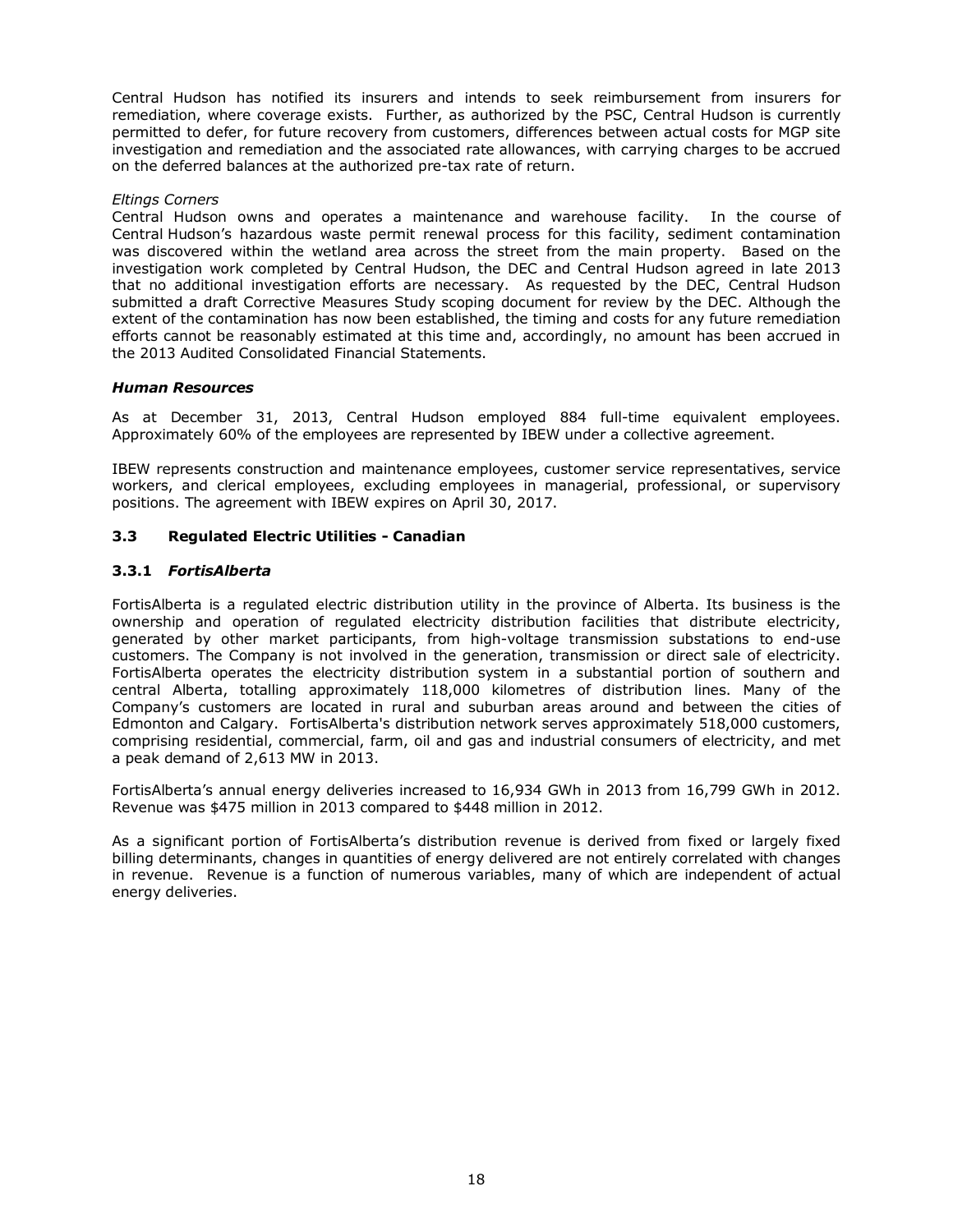| <b>FortisAlberta</b><br><b>Revenue and Energy Deliveries by Customer Class</b> |       |       |       |       |  |
|--------------------------------------------------------------------------------|-------|-------|-------|-------|--|
| <b>GWh Deliveries</b> (1)<br><b>Revenue</b><br>(%)<br>(%)                      |       |       |       |       |  |
|                                                                                | 2013  | 2012  | 2013  | 2012  |  |
| Residential                                                                    | 29.6  | 30.5  | 17.0  | 16.7  |  |
| Large commercial, industrial                                                   |       |       |       |       |  |
| and oil field                                                                  | 20.8  | 20.9  | 61.3  | 61.9  |  |
| Farms                                                                          | 11.8  | 12.5  | 7.6   | 7.5   |  |
| Small commercial                                                               | 10.5  | 11.0  | 7.9   | 7.8   |  |
| Small oil field                                                                | 8.3   | 8.8   | 5.8   | 5.7   |  |
| Other $(2)$<br>19.0<br>16.3<br>0.4<br>0.4                                      |       |       |       |       |  |
| <b>Total</b>                                                                   | 100.0 | 100.0 | 100.0 | 100.0 |  |

The following table compares the composition of FortisAlberta's 2013 and 2012 revenue and energy deliveries by customer class.

*(1) GWh percentages presented exclude FortisAlberta's GWh deliveries to "transmission-connected" customers. These deliveries were 6,919 GWh in 2013 and 7,195 GWh in 2012 and consisted primarily of energy deliveries to large-scale industrial customers directly connected to the transmission grid.* 

*(2) Includes revenue from sources other than the delivery of energy, including that related to street-lighting services, rate riders, deferrals and adjustments* 

## *Franchise Agreements*

FortisAlberta serves customers residing within various municipalities throughout its service areas through franchise agreements between the Company and the respective municipalities. From time to time, municipal governments in Alberta give consideration to creating their own electric distribution utilities by purchasing the assets of FortisAlberta located within their municipal boundaries. Upon the termination, or in the absence of a franchise agreement, a municipality has the right, subject to AUC approval, to purchase FortisAlberta's assets within its municipal boundaries pursuant to the *Municipal Government Act* (Alberta) with the price to be as agreed by the Company and the municipality, failing which it is to be determined by the AUC. Additionally, under the *Hydro and Electric Energy Act* (Alberta), if a municipality that owns an electric distribution system expands its boundaries, it can acquire FortisAlberta's assets in the annexed area. In such circumstances, the *Hydro and Electric Energy Act* (Alberta) provides that the AUC may determine that the municipality should pay compensation to the Company for any facilities transferred on the basis of replacement cost less depreciation. Given the historical population and economic growth of Alberta and its municipalities, FortisAlberta is affected by transactions of this type from time to time.

FortisAlberta holds franchise agreements with 140 municipalities within its service area. In 2012 FortisAlberta received approval of a new franchise agreement template from the AUC. The new template was filed with the AUC following negotiations with the Alberta Urban Municipalities Association and consultation with municipalities. The new franchise agreement template includes a 10-year term with an option that will permit the agreement to automatically renew for a further five years. To date, FortisAlberta converted 60 of the municipalities within its service area to the new franchise agreement, and intends to convert no less than 90% of all municipalities by the end of 2015.

## *Human Resources*

As at December 31, 2013, FortisAlberta had 1,106 full-time equivalent employees. Approximately 75% of the employees of the Company are members of the UUWA. In December 2013 FortisAlberta reached an agreement on a new four-year collective agreement with UUWA that expires on December 31, 2017.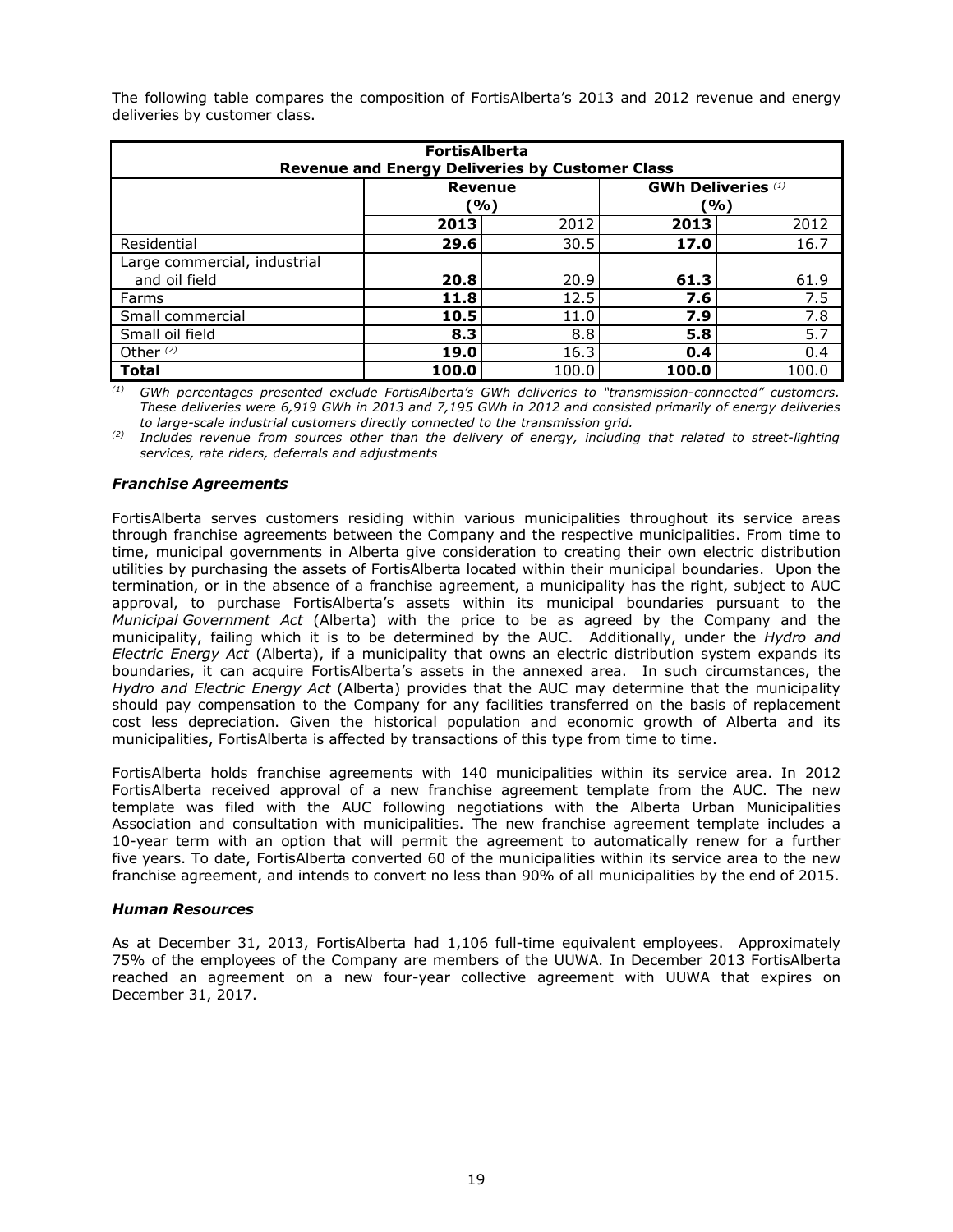## **3.3.2** *FortisBC Electric*

FortisBC Electric is an integrated, regulated electric utility that owns hydroelectric generating plants, high voltage transmission lines, and a large network of distribution assets, all of which are located in the southern interior of British Columbia. The Company serves a diverse mix of approximately 164,000 customers, of whom approximately 128,000 are served directly by the Company's assets in communities that include Kelowna, Oliver, Osoyoos, Trail, Castlegar, Creston and Rossland, while the remainder are served through the wholesale supply of power to municipal distributors. In March 2013 FortisBC Electric purchased the City of Kelowna's electrical utility assets that now allow the Company to serve directly some 15,000 customers formerly served by the City of Kelowna. In 2013 FortisBC Electric met a peak demand of 699 MW. Residential customers represent the largest customer class of the Company. FortisBC Electric's T&D assets include approximately 7,150 kilometres of T&D lines and 65 substations.

FortisBC Electric also includes the operating, maintenance and management services relating to the 493-MW Waneta hydroelectric generating facility owned by Teck Metals and BC Hydro, the 149-MW Brilliant hydroelectric plant and 120-MW Brilliant hydroelectric expansion plant, both owned by CPC/CBT, and the 185-MW Arrow Lakes hydroelectric plant owned by CPC/CBT.

#### *Market and Sales*

FortisBC Electric has a diverse customer base composed primarily of residential, commercial, industrial and municipal wholesale, and other industrial customers. Annual electricity sales increased to 3,211 GWh in 2013, from 3,143 GWh in 2012. Revenue increased to \$317 million in 2013 from \$306 million in 2012.

| FortisBC Electric (1)<br><b>Revenue and Electricity Sales by Customer Class</b> |       |       |       |       |  |
|---------------------------------------------------------------------------------|-------|-------|-------|-------|--|
| <b>GWh Sales</b><br><b>Revenue</b><br>(%)<br>(%)                                |       |       |       |       |  |
|                                                                                 | 2013  | 2012  | 2013  | 2012  |  |
| Residential                                                                     | 50.1  | 43.9  | 45.3  | 38.8  |  |
| Commercial                                                                      | 23.2  | 21.1  | 23.7  | 23.2  |  |
| Wholesale                                                                       | 15.5  | 20.3  | 21.6  | 28.7  |  |
| Industrial                                                                      | 8.5   | 7.1   | 9.4   | 9.3   |  |
| Other $(2)$                                                                     | 2.7   | 7.6   | -     |       |  |
| <b>Total</b>                                                                    | 100.0 | 100.0 | 100.0 | 100.0 |  |

The following table compares the composition of FortisBC Electric's 2013 and 2012 revenue and electricity sales by customer class.

*(1) Due to the acquisition of the City of Kelowna's electrical utility business in March 2013, FortisBC Electric serves directly some 15,000 customers formerly served by the City of Kelowna. As a result, revenue and GWh sales to residential, commercial and industrial customers increased for 2013 compared to 2012, and sales to wholesale customers decreased.*

*(2) Includes revenue from sources other than from the sale of electricity, including revenue of FortisBC Pacific Holdings associated with non-regulated operating, maintenance and management services*

## *Generation and Power Supply*

FortisBC Electric meets the electricity supply requirements of its customers through a mix of its own generation and power purchase contracts. The Company owns four regulated hydroelectric generating plants on the Kootenay River with an aggregate capacity of 223 MW, which provide approximately 45% of the Company's energy needs and 30% of its peak capacity needs. FortisBC Electric meets the balance of its requirements through a portfolio of long-term and short-term PPAs.

FortisBC Electric's four hydroelectric generating facilities are governed by the CPA. The CPA is a multi-party agreement that enables the five separate owners of eight major hydroelectric generating plants, with a combined capacity of 1,565 MW and located in relatively close proximity to each other, to coordinate the operation and dispatch of their generating plants.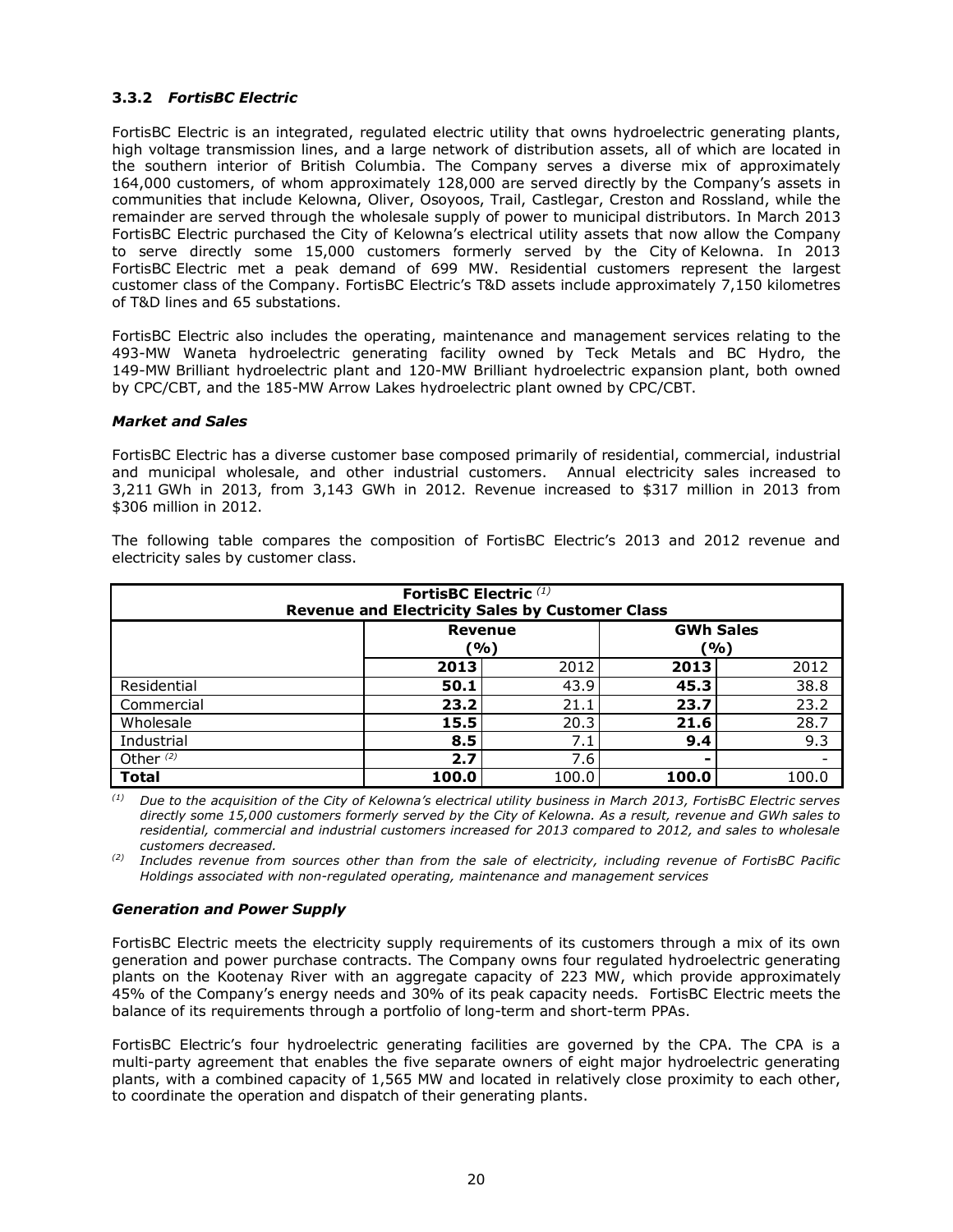The following table lists the plants and their respective capacity and owner.

| <b>Plant</b>                       | Capacity (MW) | <b>Owners</b>            |
|------------------------------------|---------------|--------------------------|
| Canal Plant                        | 580           | <b>BC Hydro</b>          |
| Waneta Dam                         | 493           | Teck Metals and BC Hydro |
| Kootenay River System              | 223           | FortisBC Electric        |
| <b>Brilliant Dam and Expansion</b> | 269           | BPC and BEPC             |
| <b>Total</b>                       | 1,565         |                          |

BPC, BEPC, Teck Metals and FortisBC Electric are collectively defined in the CPA as the Entitlement Parties. The CPA enables BC Hydro and the Entitlement Parties, through coordinated use of water flows, subject to the 1961 Columbia River Treaty between Canada and the United States, and coordinated operation of storage reservoirs and generating plants, to generate more power from their respective generating plants than they could if they operated independently. Under the CPA, BC Hydro takes into its system all power actually generated by the seven plants owned by the Entitlement Parties. In exchange for permitting BC Hydro to determine the output of these facilities, each of the Entitlement Parties is contractually entitled to a fixed annual entitlement of capacity and energy from BC Hydro, which is currently based on 50-year historical water flows. The Entitlement Parties receive their defined entitlements irrespective of actual water flows to the Entitlement Parties' generating plants and are, accordingly, insulated from the risk of water availability. Should the CPA be terminated, the output of FortisBC Electric's Kootenay River system plants would, with the water and storage authorized under its existing licences and on a long-term average, be approximately the same power output as FortisBC Electric receives under the CPA. The CPA does not affect FortisBC Electric's ownership of its physical generation assets. The CPA continues in force until terminated by any of the parties by giving no less than five years' notice at any time on or after December 31, 2030.

The majority of FortisBC Electric's remaining electricity supply is acquired through long-term power purchase contracts, consisting of the following:

- i. a 149-MW long-term PPA with BPC terminating in 2056 (Brilliant PPA);
- ii. a 200-MW PPA with BC Hydro terminating in 2033 pending regulatory approval (BC Hydro PPA);
- iii. a capacity and energy purchase agreement with CPC, acting on behalf of BEPC from 2013 through 2017 (Brilliant Expansion Capacity and Energy Purchase Agreement);
- iv. a number of small power purchase contracts with independent power producers; and
- v. a 40-year agreement to purchase capacity from the Waneta Expansion upon completion of construction, which is expected in spring 2015 (WECA).

The majority of the above purchase contracts have been accepted by the BCUC and prudently forecast and incurred costs, thereunder, flow through to customers through FortisBC Electric's electricity rates. Although the Company can meet the majority of its customer supply requirements from its own generation and the PPAs described above, a portion of the customer load during the summer and winter peak demand periods may need to be supplied from the market in the form of short-term power purchases such as spot market and contracted capacity purchases. Costs related to such purchases are recovered through customer electricity rates, provided they are prudently incurred.

#### *Brilliant PPA*

Under the Brilliant PPA, FortisBC Electric has agreed to purchase from BPC, on a long-term basis: (i) the entitlement allocated to the Brilliant hydroelectric plant; and (ii) after the expiration of the CPA, the actual electrical output generated by the Brilliant hydroelectric plant. While the total entitlement is 985,000 MWh, FortisBC Electric does not purchase the approximate 60,000 MWh of regulated flow upgrade entitlement. However, the Company has entered into another agreement with CPC for this energy over a five-year period, as discussed below. The Brilliant PPA uses a take-or-pay contract structure which requires that FortisBC Electric pay for the Brilliant hydroelectric plant's entitlement, irrespective of whether FortisBC Electric actually takes it. FortisBC Electric does not foresee any circumstances under which the Company would be required to pay for power that it does not require. During the first 30 years of the Brilliant PPA term, FortisBC Electric pays to BPC an amount that covers the operation and maintenance costs of the Brilliant hydroelectric plant and provides a return on capital, including original purchase costs, sustaining capital costs and any life-extension investments. During the second 30 years of the Brilliant PPA term, commencing in 2026, an adjustment using a market-price mechanism based on the depreciated value of the Brilliant hydroelectric plant and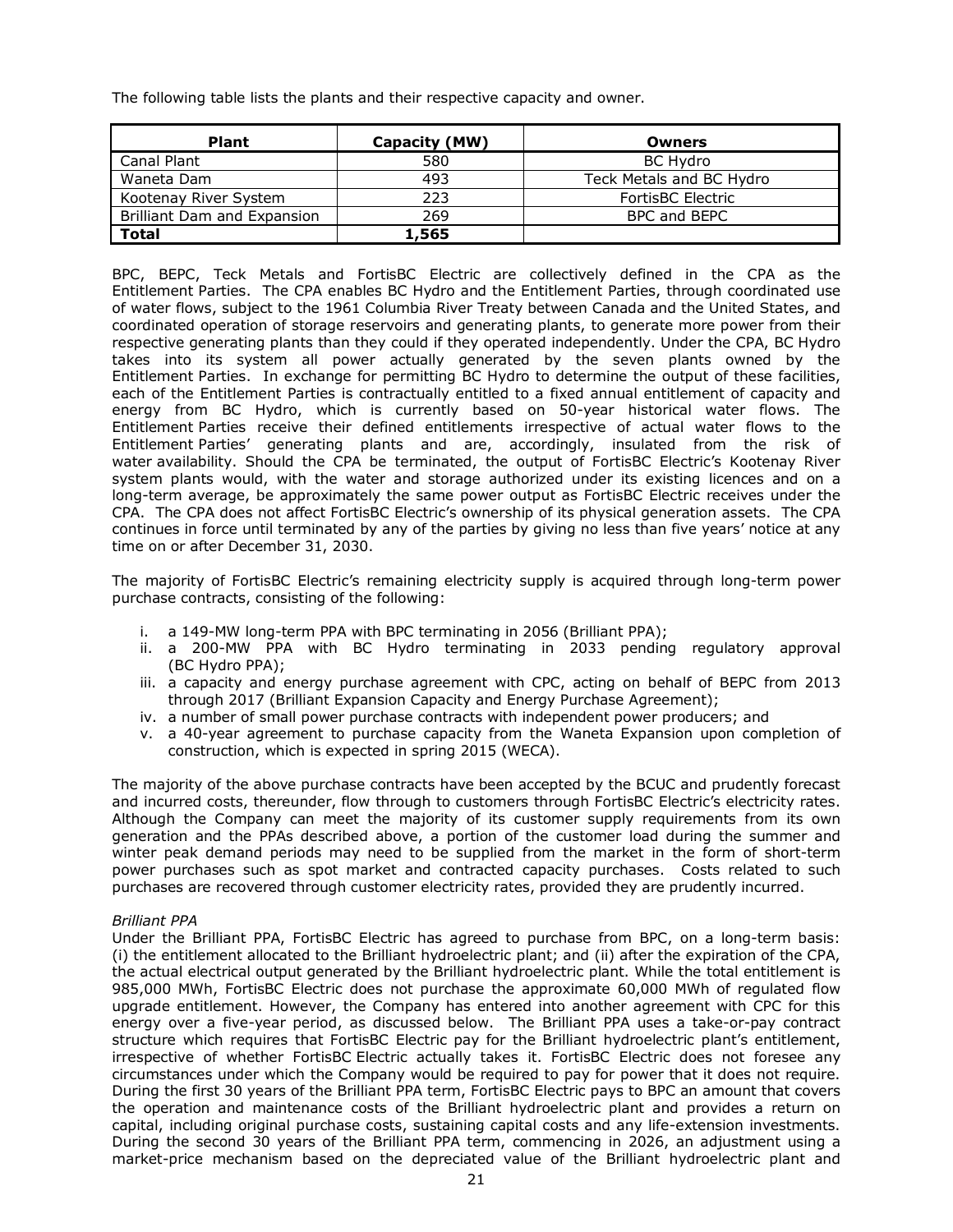then-prevailing operating costs will be made to the amounts payable by FortisBC Electric. The Brilliant PPA provided the Company with approximately 26% of its energy requirements in 2013.

### *BC Hydro PPA*

FortisBC Electric is a party to the BC Hydro PPA, which provides the Company with additional electricity for purposes of supplying its load requirements, up to a maximum demand of 200 MW. In 2013, energy bought pursuant to the BC Hydro PPA provided approximately 25% and 11% of FortisBC Electric's capacity and energy requirements respectively. The Company and BC Hydro have concluded negotiations on a replacement of the agreement for an additional 20-year term, which is currently pending BCUC approval. The term of the current BC Hydro PPA, which terminated in 2013, has been extended until the beginning of the month following BCUC approval.

#### *Brilliant Expansion Capacity and Energy Purchase Agreement*

In November 2012 FortisBC Electric entered into an agreement to purchase capacity and energy from 2013 through 2017 from CPC acting on behalf of BPC. The agreement was accepted by the BCUC in December 2012. The agreement allows FortisBC Electric to purchase CPC's unused CPA entitlements from the Brilliant hydroelectric plant and the Brilliant hydroelectric expansion plant, including the 60,000 MWh from the Brilliant hydroelectric plant that is not included in the Brilliant PPA. The agreement is for a total of 78,500 MWh and provided approximately 2% of FortisBC Electric's energy requirements in 2013.

#### *Small Power Purchase Contracts*

FortisBC Electric has a number of small power purchase contracts with independent power producers, which collectively provided approximately 1% of the Company's energy supply requirements in 2013. The majority of these contracts have been accepted by the BCUC.

#### *Spot Market and Contracted Capacity Purchases*

During 2013 FortisBC Electric entered into various arrangements to purchase capacity and energy from the market to meet its peak energy requirements and optimize its overall power supply portfolio. Certain of these purchases were at prevailing market prices, which were sourced from the United States and British Columbia and are typically linked to the Mid-Columbia trading hub in the U.S. Pacific Northwest. During 2010 the Company entered into an agreement to purchase fixed price, winter capacity through to February 2016 to assist in mitigating risks of market volatility and availability. Spot market contracted purchases provided approximately 15% of FortisBC Electric's energy supply requirements in 2013.

#### *WECA*

In November 2011 FortisBC Electric executed the WECA to purchase capacity over 40 years upon completion of the Waneta Expansion, which is expected in spring 2015. In May 2012 the BCUC determined that the executed agreement was accepted for filing as an energy supply contract and is in the public interest. The Waneta Expansion is included in the CPA and will receive fixed energy and capacity entitlements based upon long-term average water flows, thereby significantly reducing hydrologic risk associated with the project. The energy, approximately 630 GWh on an annual basis, and associated capacity required to deliver such energy for the Waneta Expansion, will be sold to BC Hydro under a long-term energy purchase agreement. The surplus capacity, equal to 234 MW on an average annual basis, will be sold to FortisBC Electric over 40 years under the WECA. For additional information, refer to Section 3.5 of this 2013 Annual Information Form.

#### *Legal Proceedings*

The Government of British Columbia has alleged breaches of the Forest Practices Code and negligence relating to a forest fire near Vaseux Lake in 2003, prior to the acquisition of FortisBC Electric by Fortis, and has filed and served a writ and statement of claim against FortisBC Electric dated August 2, 2005. The Government of British Columbia has disclosed that its claim includes approximately \$15 million in damages as well as pre-judgment interest, but that it has not fully quantified its damages. FortisBC Electric and its insurers continue to defend the claim by the Government of British Columbia. The outcome cannot be reasonably determined and estimated at this time and, accordingly, no amount has been accrued in the 2013 Audited Consolidated Financial Statements.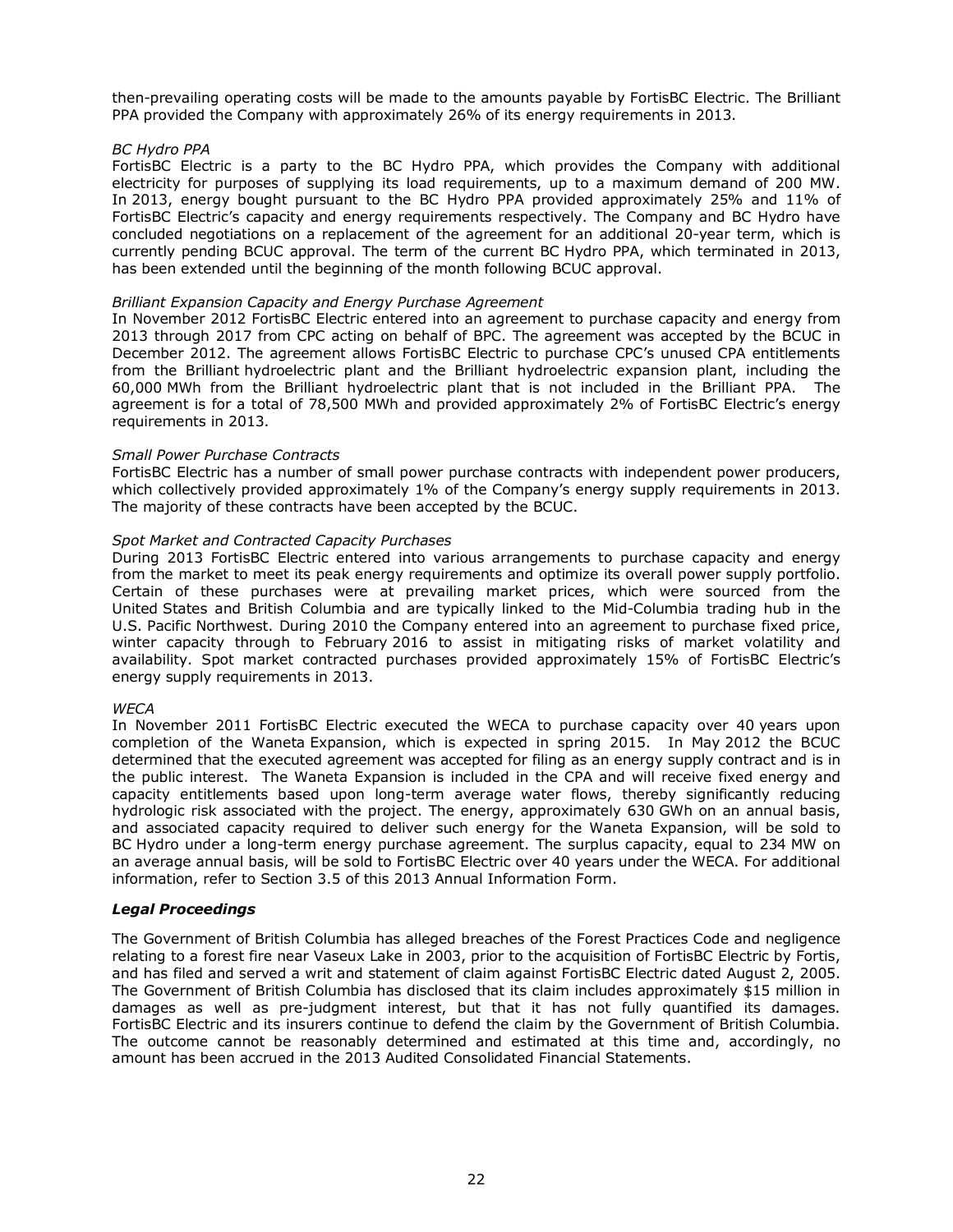The Government of British Columbia filed a claim in the British Columbia Supreme Court in June 2012 claiming on its behalf, and on behalf of approximately 17 homeowners, damages suffered as a result of a landslide caused by a dam failure in Oliver, British Columbia in 2010. The Government of British Columbia alleges in its claim that the dam failure was caused by the defendants', which include FortisBC Electric, use of a road on top of the dam. The Government of British Columbia estimates its damages and the damages of the homeowners, on whose behalf it is claiming, to be approximately \$15 million. While FortisBC Electric has not been served, the Company has retained counsel and has notified its insurers. The outcome cannot be reasonably determined and estimated at this time and, accordingly, no amount has been accrued in the 2013 Audited Consolidated Financial Statements.

#### *Human Resources*

As at December 31, 2013, FortisBC Electric had 310 full-time equivalent employees. The full-time equivalent was impacted by the labour action as discussed below. Approximately 65% of the employees are represented by the IBEW and COPE. The four-year collective agreement between the Corporation and IBEW expired on January 31, 2013. IBEW represents employees in specified occupations in the areas of generation and T&D. The parties commenced negotiations in January 2013, and in March 2013 the IBEW served the Corporation 72 hours' strike notice and commenced partial job action on May 16, 2013. The labour disruption ended in December 2013 when the IBEW and FortisBC Electric agreed to binding interest arbitration. The arbitration process is scheduled to occur over the first half of 2014.

There are two collective agreements between FortisBC Electric and COPE. For the first COPE collective agreement, representing employees in specified occupations in the areas of administration and operations support, a new five-year agreement came into effect on January 1, 2014 and expires on December 31, 2018. The second COPE collective agreement, representing customer service employees, expires on March 31, 2014; however, FortisBC Electric has negotiated an agreement with COPE, subject to ratification, that expires on March 31, 2017.

#### **3.3.3** *Newfoundland Power*

Newfoundland Power is an integrated electric utility and the principal distributor of electricity on the island portion of Newfoundland and Labrador, serving approximately 256,000 customers, or 87%, of the province's electricity consumers in approximately 600 communities. Newfoundland Power met a peak demand of 1,281 MW in 2013. The balance of the population is served by Newfoundland and Labrador's other electric utility, Newfoundland Hydro, which also serves several larger industrial customers. Newfoundland Power owns and operates approximately 11,700 kilometres of T&D lines.

## *Market and Sales*

Annual electricity sales increased to 5,763 GWh in 2013 from 5,652 GWh in 2012. Revenue increased to \$601 million in 2013 from \$581 million in 2012.

The following table compares the composition of Newfoundland Power's 2013 and 2012 revenue and electricity sales by customer class.

| <b>Newfoundland Power</b><br><b>Revenue and Electricity Sales by Customer Class</b> |                                  |      |      |      |  |  |  |
|-------------------------------------------------------------------------------------|----------------------------------|------|------|------|--|--|--|
| GWh Sales <sup>(1)</sup><br>Revenue $(1)$<br>(%)<br>(%)                             |                                  |      |      |      |  |  |  |
|                                                                                     | 2013                             | 2012 | 2013 | 2012 |  |  |  |
| Residential                                                                         | 61.5                             | 60.1 | 61.3 | 60.9 |  |  |  |
| Commercial                                                                          | 36.1                             | 36.2 | 38.7 | 39.1 |  |  |  |
| Other $(2)$                                                                         | 2.4                              | 3.7  | -    |      |  |  |  |
| Total                                                                               | 100.0<br>100.0<br>100.0<br>100.0 |      |      |      |  |  |  |

*(1) Revenue and electricity sales reflect weather-adjusted values pursuant to Newfoundland Power's weather normalization reserve.* 

*(2) Includes revenue from sources other than from the sale of electricity, including revenue deferrals*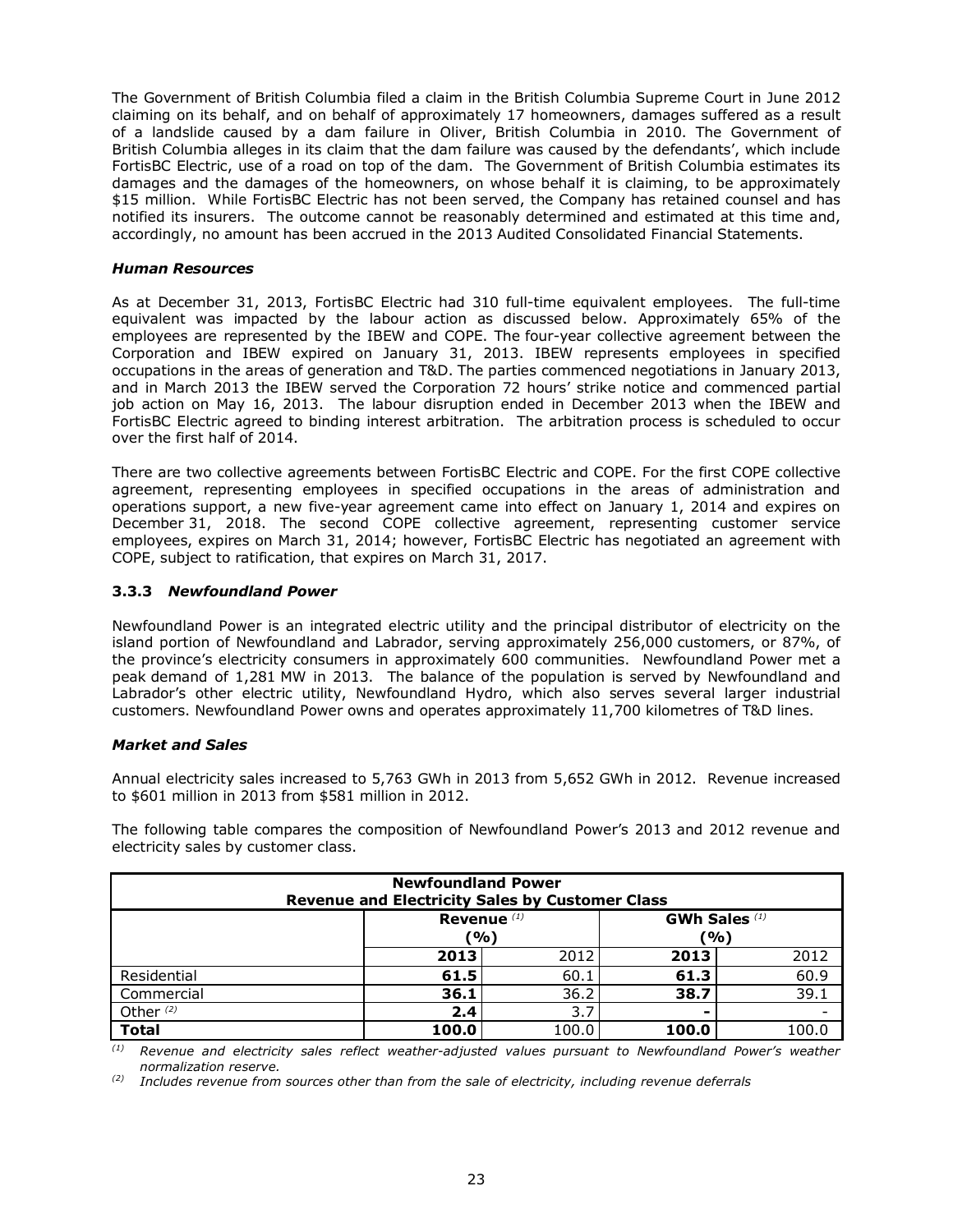## *Power Supply*

Approximately 93% of Newfoundland Power's energy requirements are purchased from Newfoundland Hydro. The principal terms of the supply arrangements with Newfoundland Hydro are regulated by the PUB on a basis similar to that upon which Newfoundland Power's service to its customers is regulated.

The purchased power rate structure is the basis upon which Newfoundland Hydro charges Newfoundland Power for purchased power and includes charges for both demand and energy purchased. The demand charge is based on applying a rate to the peak-billing demand for the most recent winter season. The energy charge is a two-block charge with a higher second-block charge set to reflect Newfoundland Hydro's marginal cost of generating electricity.

The PUB is currently considering a Newfoundland Hydro General Rate Application which will, amongst other things, establish wholesale rates for Newfoundland Power. The PUB is expected to rule on Newfoundland Hydro's General Rate Application in 2014.

In early January 2014 there was a shortage of generation supply and a series of major electrical disturbances on the electrical system which serves the island of Newfoundland. The PUB commenced an inquiry and hearing process into the supply issues and power interruptions experienced. Newfoundland Power is a party to the PUB process. The PUB indicated that it intends to issue an interim report on the matter by May 2014 and a final report in the first quarter of 2015.

Newfoundland Power operates 28 small generating facilities, which generate approximately 7% of the electricity sold by the Company. Newfoundland Power's hydroelectric generating plants have a total capacity of 97 MW. The diesel plants and gas turbines have a total capacity of approximately 5 MW and 37 MW, respectively.

#### *Human Resources*

As at December 31, 2013, Newfoundland Power had 656 full-time equivalent employees, of which approximately 55% were members of bargaining units represented by IBEW.

The Company has two collective agreements governing its union employees represented by IBEW. One bargaining unit is composed predominately of clerical employees and the other predominately of skilled trades and outside workers. Both collective agreements expire on September 30, 2014.

## **3.3.4** *Other Canadian Electric Utilities*

Other Canadian Electric Utilities are comprised of the operations of Maritime Electric and FortisOntario.

#### Maritime Electric

The Corporation, through FortisWest, holds all of the common shares of Maritime Electric. Maritime Electric is an integrated electric utility that directly supplies approximately 77,000 customers, constituting approximately 90% of electricity consumers on PEI. Maritime Electric purchases most of the energy it distributes to its customers from NB Power, a New Brunswick Crown corporation, through various energy purchase agreements. The Company also purchases energy from Island-based wind-powered generation owned by the PEI Energy Corporation, a provincial Crown corporation. Maritime Electric's electricity system is connected to the mainland power grid via two submarine cables between PEI and New Brunswick, which are leased from the Government of PEI. Maritime Electric owns and operates generating plants with a combined capacity of 150 MW on PEI and met a peak demand of 252 MW in 2013. Maritime Electric owns and operates approximately 5,700 kilometres of T&D lines.

#### FortisOntario

The Corporation's wholly owned regulated utility investments in Ontario, collectively FortisOntario, provide integrated electric utility service to approximately 65,000 customers in Fort Erie, Cornwall, Gananoque, Port Colborne and the District of Algoma in Ontario. FortisOntario's operations are comprised of Canadian Niagara Power, Cornwall Electric and Algoma Power. FortisOntario also owns a 10% interest in each of Westario Power Inc., Rideau St. Lawrence Holdings Inc. and Grimsby Power Inc., three regional electric distribution companies serving approximately 38,000 customers. FortisOntario met a combined peak demand of 271 MW in 2013. FortisOntario owns and operates approximately 3,300 kilometres of T&D lines.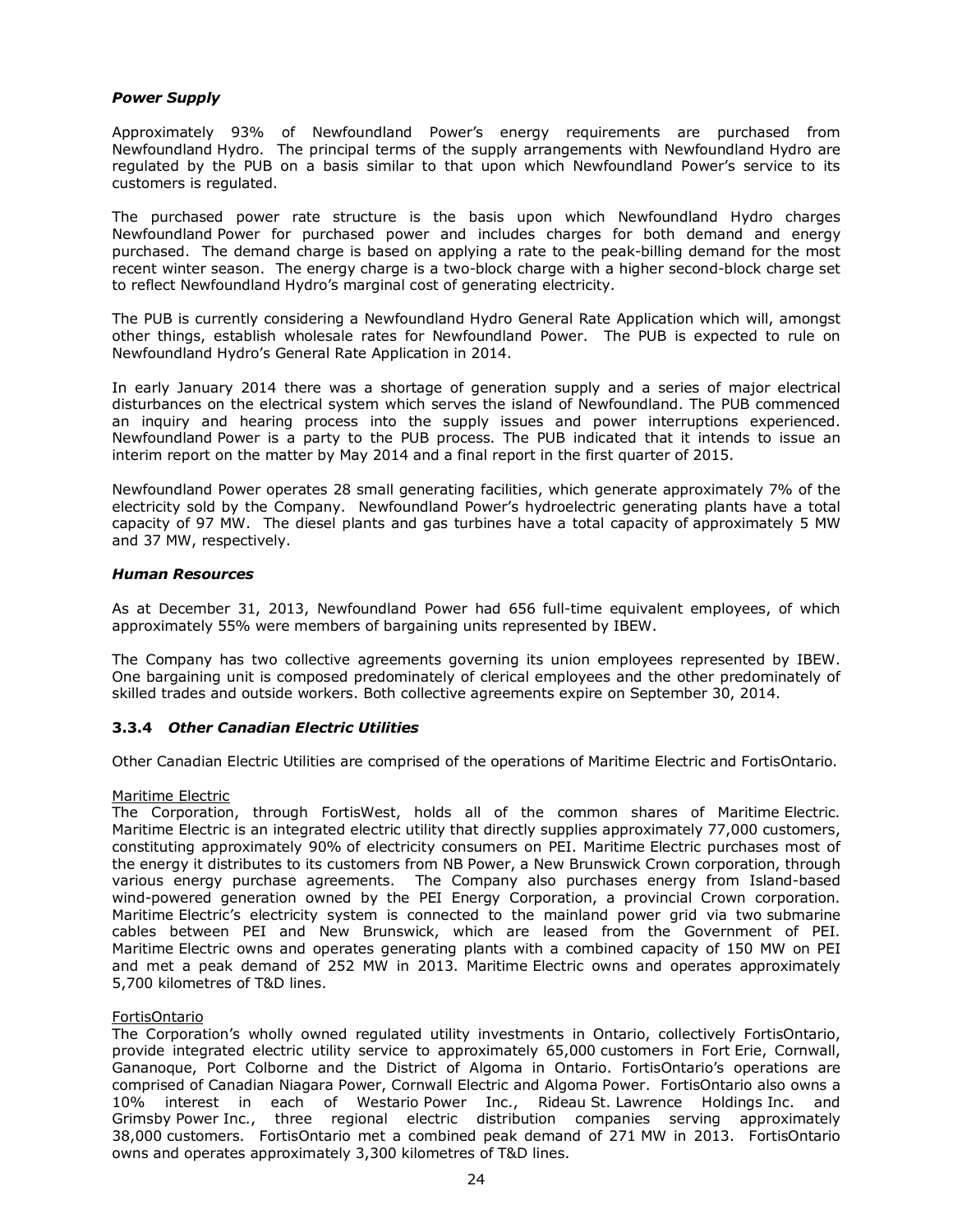## *Market and Sales*

Annual electricity sales were 2,405 GWh in 2013 compared to 2,381 GWh in 2012. Revenue was \$374 million in 2013 compared to \$353 million in 2012.

The following table compares the composition of Other Canadian Electric Utilities' 2013 and 2012 revenue and electricity sales by customer class.

| <b>Other Canadian Electric Utilities</b><br><b>Revenue and Electricity Sales by Customer Class</b> |                                  |      |      |      |  |  |  |  |
|----------------------------------------------------------------------------------------------------|----------------------------------|------|------|------|--|--|--|--|
| <b>GWh Sales</b><br><b>Revenue</b><br>(%)<br>(%)                                                   |                                  |      |      |      |  |  |  |  |
| 2012<br>2012<br>2013<br>2013                                                                       |                                  |      |      |      |  |  |  |  |
| Residential                                                                                        | 45.1                             | 43.6 | 44.8 | 43.1 |  |  |  |  |
| Commercial and Industrial                                                                          | 48.1                             | 49.0 | 54.6 | 56.6 |  |  |  |  |
| Other $(1)$                                                                                        | 6.8                              | 7.4  | 0.6  | 0.3  |  |  |  |  |
| Total                                                                                              | 100.0<br>100.0<br>100.0<br>100.0 |      |      |      |  |  |  |  |

*(1) Includes revenue from sources other than from the sale of electricity*

#### *Power Supply*

#### Maritime Electric

Maritime Electric purchased 84% of the electricity required to meet its customers' needs from NB Power in 2013. The balance was met through the purchase of wind energy produced on PEI by stations owned by the PEI Energy Corporation and from Company-owned on-Island generation. Maritime Electric's on-Island generation facilities are used primarily for peaking, submarine-cable loading issues and emergency purposes.

Maritime Electric has two take-or-pay contracts for the purchase of either energy or capacity. In 2010 the Company signed a five-year take-or-pay contract with NB Power covering the period March 1, 2011 through February 29, 2016. The contract includes fixed pricing for the entire five-year period. The other take-or-pay contract, which is for transmission capacity allowing Maritime Electric to reserve 30 MW of capacity on an international power line into the United States, expires in November 2032.

Maritime Electric has entitlement to approximately 4.7% of the output from Point Lepreau for the life of the unit. As part of its participation agreement, Maritime Electric is required to pay its share of the capital and operating costs of the unit. A major refurbishment of Point Lepreau that began in 2008 was completed and the station returned to service in November 2012. The refurbishment is expected to extend the facility's estimated life for an additional 27 years.

The *Renewable Energy Act* (PEI) requires Maritime Electric to supply 15% of its annual energy sales from renewable energy sources. In 2013 approximately 17% of Maritime Electric's annual energy sales requirement was supplied by renewable energy.

## FortisOntario

The power requirements of FortisOntario's service areas are provided from various sources. Canadian Niagara Power purchases its power requirements for Fort Erie and Port Colborne from IESO. Canadian Niagara Power purchases approximately 88% of energy requirements for Gananoque through monthly energy purchases from Hydro One and the remaining 12% is purchased, through the Hydroelectric Contract Initiative, from the five hydroelectric generating plants of the Fortis Generation East Partnership. Algoma Power purchases 100% of its energy from IESO.

Under the Standard Supply Code of the OEB, Canadian Niagara Power and Algoma Power are obliged to provide Standard Service Supply to all its customers who do not choose to contract with an electricity retailer. This energy is provided to customers at either regulated or market prices.

Cornwall Electric purchases substantially all of its power requirements from Hydro-Québec Energy Marketing under two fixed-term contracts. The first contract provides approximately 237 GWh of energy per year and up to 45 MW of capacity at any one time. The second contract provides 100 MW of capacity and energy and provides a minimum of 300 GWh of energy per year. Both contracts expire in December 2019.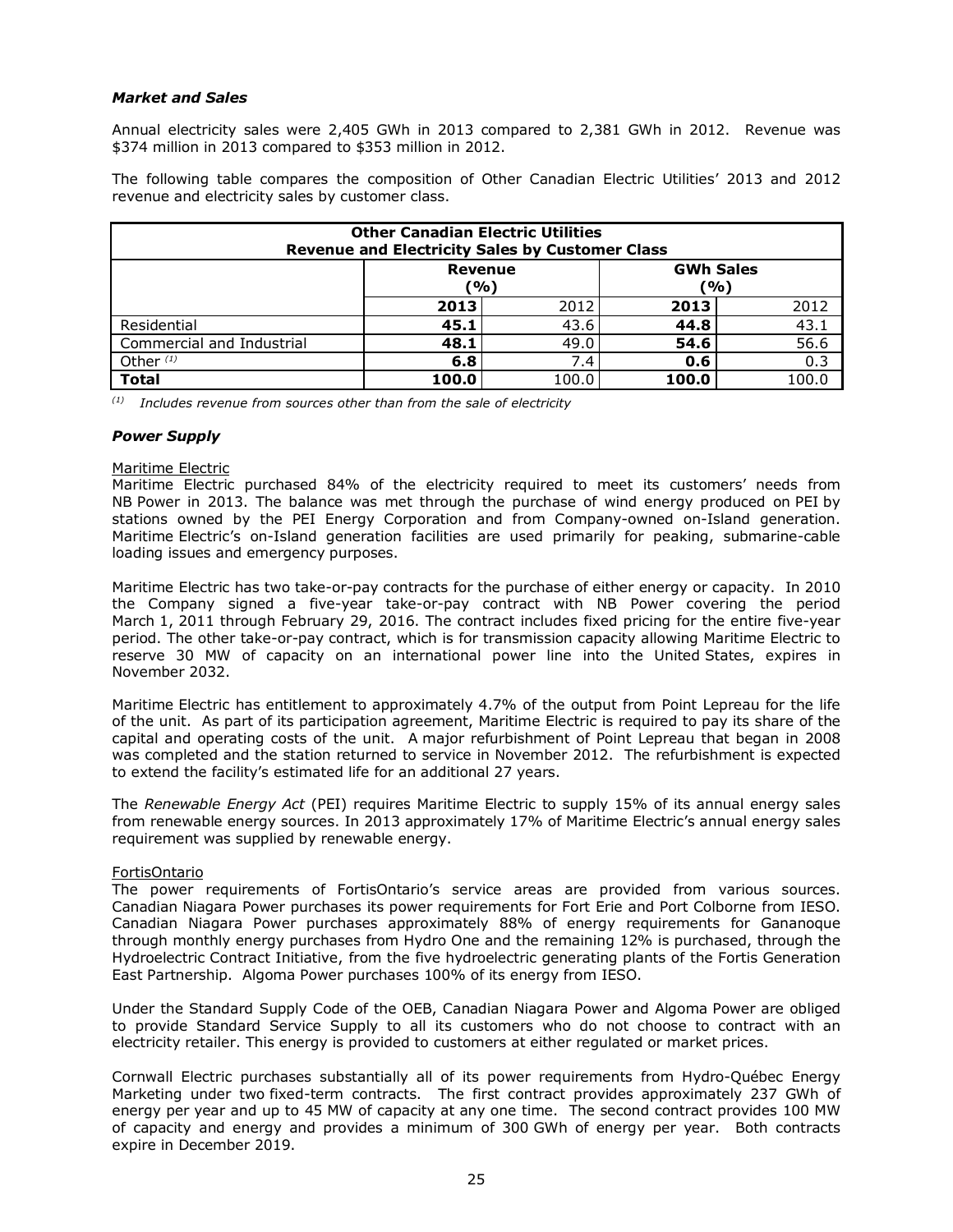### *Human Resources*

As at December 31, 2013, Maritime Electric had 175 full-time equivalent employees, of which approximately 70% were represented by IBEW. A new collective agreement was ratified in November 2013 and is effective from January 1, 2014 to December 31, 2018.

As at December 31, 2013, FortisOntario had 200 full-time equivalent employees, of which approximately 59% were represented by CUPE, in Cornwall; IBEW in the Niagara region and Gananoque; and Power Workers Union, a CUPE affiliate, in the Algoma region. The expiry dates of the collective agreements are April 30, 2016; February 29, 2016 and July 31, 2016; and December 31, 2016, respectively.

## **3.4 Regulated Electric Utilities - Caribbean**

Regulated Electric Utilities - Caribbean operations are comprised of Caribbean Utilities and Fortis Turks and Caicos.

Caribbean Utilities is an integrated electric utility and the sole provider of electricity on Grand Cayman, Cayman Islands, serving approximately 27,000 customers. The Company met a peak demand of approximately 97 MW in 2013. Caribbean Utilities owns and operates approximately 704 kilometres of T&D lines, including 25 kilometres of submarine cable. Fortis holds an approximate 60% (December 31, 2012 - 60%) controlling ownership interest in the utility. Caribbean Utilities is a public company traded on the TSX (TSX:CUP.U).

Fortis Turks and Caicos is comprised of FortisTCI and TCU and is the principal distributor of electricity in the Turks and Caicos Islands. Each of the Fortis Turks and Caicos utilities is an integrated electric utility and, combined, serve approximately 13,000 customers, or 98% of electricity consumers, in the Turks and Caicos Islands. The utilities met a combined peak demand of approximately 36 MW in 2013. Fortis Turks and Caicos owns and operates approximately 618 kilometres of T&D lines.

#### *Market and Sales*

Annual electricity sales were 749 GWh in 2013 compared to 728 GWh in 2012. Revenue was \$290 million in 2013 compared to \$273 million in 2012.

The following table compares the composition of Regulated Electric Utilities - Caribbean's revenue and electricity sales by customer class for 2013 and 2012.

| <b>Regulated Electric Utilities - Caribbean</b><br><b>Revenue and Electricity Sales by Customer Class</b> |                                    |      |      |      |  |  |
|-----------------------------------------------------------------------------------------------------------|------------------------------------|------|------|------|--|--|
|                                                                                                           | <b>GWh Sales</b><br><b>Revenue</b> |      |      |      |  |  |
| (%)<br>(%)                                                                                                |                                    |      |      |      |  |  |
| 2012<br>2012<br>2013<br>2013                                                                              |                                    |      |      |      |  |  |
| Residential                                                                                               | 44.7                               | 44.7 | 42.6 | 42.4 |  |  |
| Commercial and Industrial                                                                                 | 53.9                               | 54.2 | 57.4 | 57.6 |  |  |
| Other $(1)$<br>1.4<br>1.1<br>-                                                                            |                                    |      |      |      |  |  |
| <b>Total</b><br>100.0<br>100.0<br>100.0<br>100.0                                                          |                                    |      |      |      |  |  |

*(1) Includes revenue from sources other than from the sale of electricity* 

#### *Power Supply*

Caribbean Utilities relies upon in-house diesel-powered generation to produce electricity for Grand Cayman. Grand Cayman has neither hydroelectric potential nor inherent thermal resources and the Company must rely upon diesel fuel imported to Grand Cayman primarily from refineries in the Caribbean and the Gulf of Mexico. The Company has an installed generating capacity of approximately 150 MW.

In 2012 Caribbean Utilities entered into primary and secondary fuel supply contracts with two different suppliers and is committed to purchasing approximately 60% and 40%, respectively, of the Company's diesel fuel requirements under each of the contracts. The contracts expire in July 2014 with the option to renew for two additional 18-month terms. Caribbean Utilities also entered into a five-year contract for the supply of lube oil. These contracts enable Caribbean Utilities to purchase fuel and lube oil from the suppliers on what the Company believes to be competitive terms and pricing.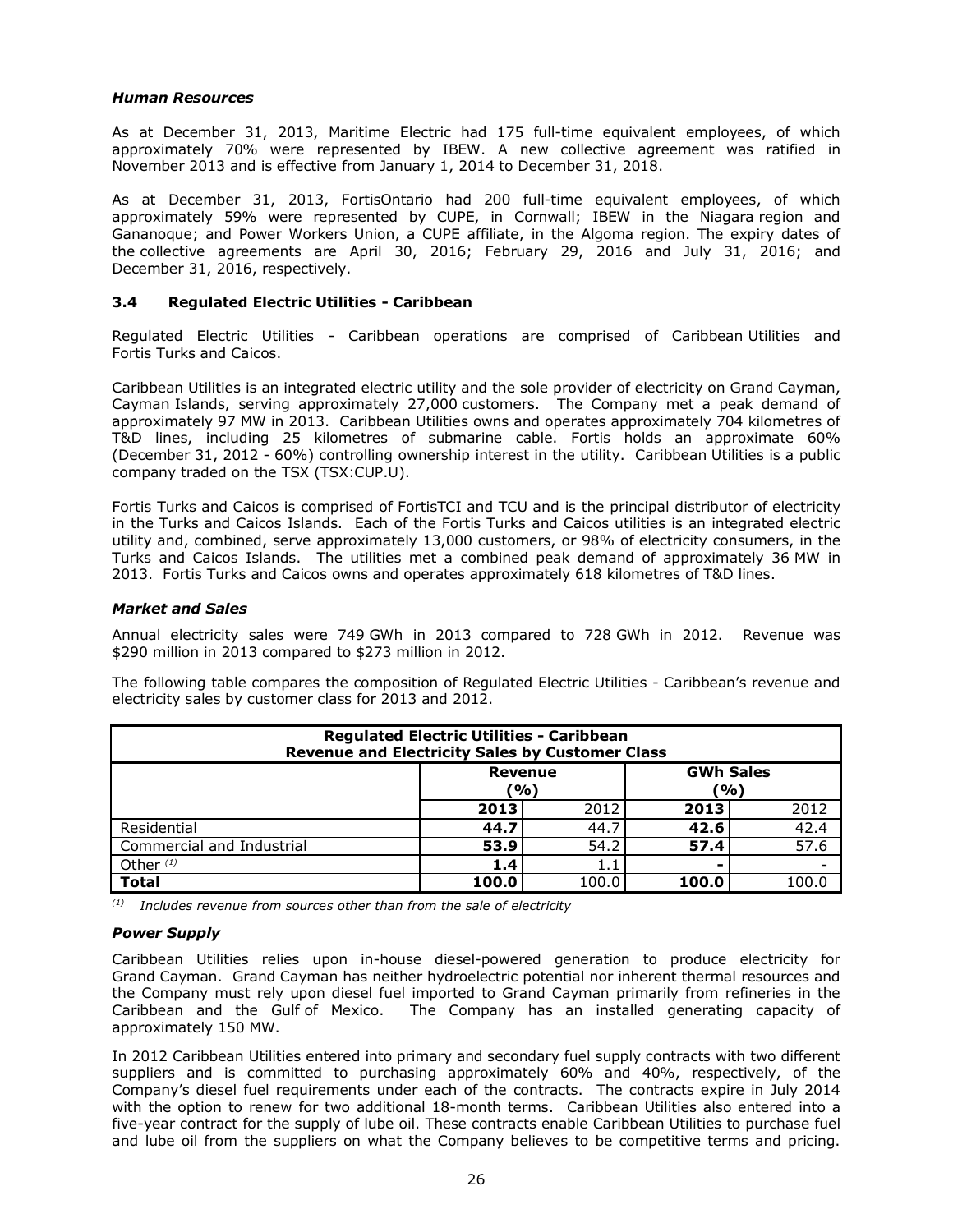Both the fuel and lube oil contracts include disaster recovery and business continuity plans in the event of foreseeable disruptions to supplies to reduce the impact on Caribbean Utilities' operations.

Fortis Turks and Caicos relies upon in-house diesel-powered generation, with an installed generating capacity of 76 MW, to produce electricity for its customers.

FortisTCI has a renewable contract with a major supplier for all of its diesel fuel requirements associated with the generation of electricity. The approximate fuel requirements under this contract are 12 million imperial gallons per annum.

#### *Human Resources*

As at December 31, 2013, Regulated Electric Utilities - Caribbean employed 340 full-time equivalent employees. The 190 employees at Caribbean Utilities and 150 employees at Fortis Turks and Caicos are non-unionized.

#### **3.5 Non-Regulated - Fortis Generation**

The following table summarizes the Corporation's non-regulated generation assets by location.

| <b>Non-Regulated - Fortis Generation</b><br><b>Assets</b> |               |                |               |
|-----------------------------------------------------------|---------------|----------------|---------------|
| <b>Location</b>                                           | <b>Plants</b> | Fuel           | Capacity (MW) |
| Belize                                                    |               | hydro          | 51            |
| Ontario                                                   |               | hydro, thermal | 13            |
| British Columbia <sup>(1)</sup>                           |               | hydro          | 16            |
| Upstate New York                                          | 4             | hydro          | 23            |
| <b>Total</b>                                              | 15            |                | 103           |

*(1) Once completed, the Waneta Expansion will provide an additional 335 MW of hydroelectric generating capacity in British Columbia.*

The Corporation's non-regulated generation operations consist of its 100% ownership interest in each of BECOL, FortisOntario, Fortis Generation East Partnership, and FortisUS Energy, as well as non-regulated generation assets owned by FortisBC Inc. and by Fortis through its 51% controlling ownership interest in the Waneta Partnership.

Non-regulated generation operations in Belize consist of the 25-MW Mollejon, 7-MW Chalillo and 19-MW Vaca hydroelectric generating facilities. All of the output of these facilities is sold to Belize Electricity under 50-year PPAs expiring in 2055 and 2060. The hydroelectric generation operations in Belize are conducted through the Corporation's indirectly wholly owned subsidiary BECOL under a franchise agreement with the GOB. In October 2011 the GOB purportedly amended the Constitution of Belize to require majority government ownership of three public utility providers, including Belize Electricity, but excluding BECOL. The GOB has also indicated it has no intention to expropriate BECOL. Fortis continues to control and consolidate the financial statements of BECOL.

Non-regulated generation operations of FortisOntario are comprised of the operation of a 5-MW gas-powered cogeneration plant in Cornwall. All thermal energy output of this plant is sold to external third parties, while the electricity output is sold to Cornwall Electric. Fortis Generation East Partnership owns and operates six small hydroelectric generating facilities in eastern Ontario with a combined capacity of 8 MW. The electricity produced from these facilities is sold to the Ontario Power Authority, via the Hydroelectric Contract Initiative, under fixed-price contracts.

The non-regulated generation operations of FortisBC Inc. include the 16-MW run-of-river Walden hydroelectric power plant near Lillooet, British Columbia which is selling its entire output to BC Hydro. The contract with BC Hydro expired in 2013 and is subject to termination by BC Hydro with five months' notice. Non-regulated generation operations in British Columbia also include the Corporation's 51% controlling ownership interest in the Waneta Partnership, with CPC/CBT holding the remaining 49% interest. Fortis will operate and maintain the non-regulated investment when the facility comes into service, which is expected in spring 2015.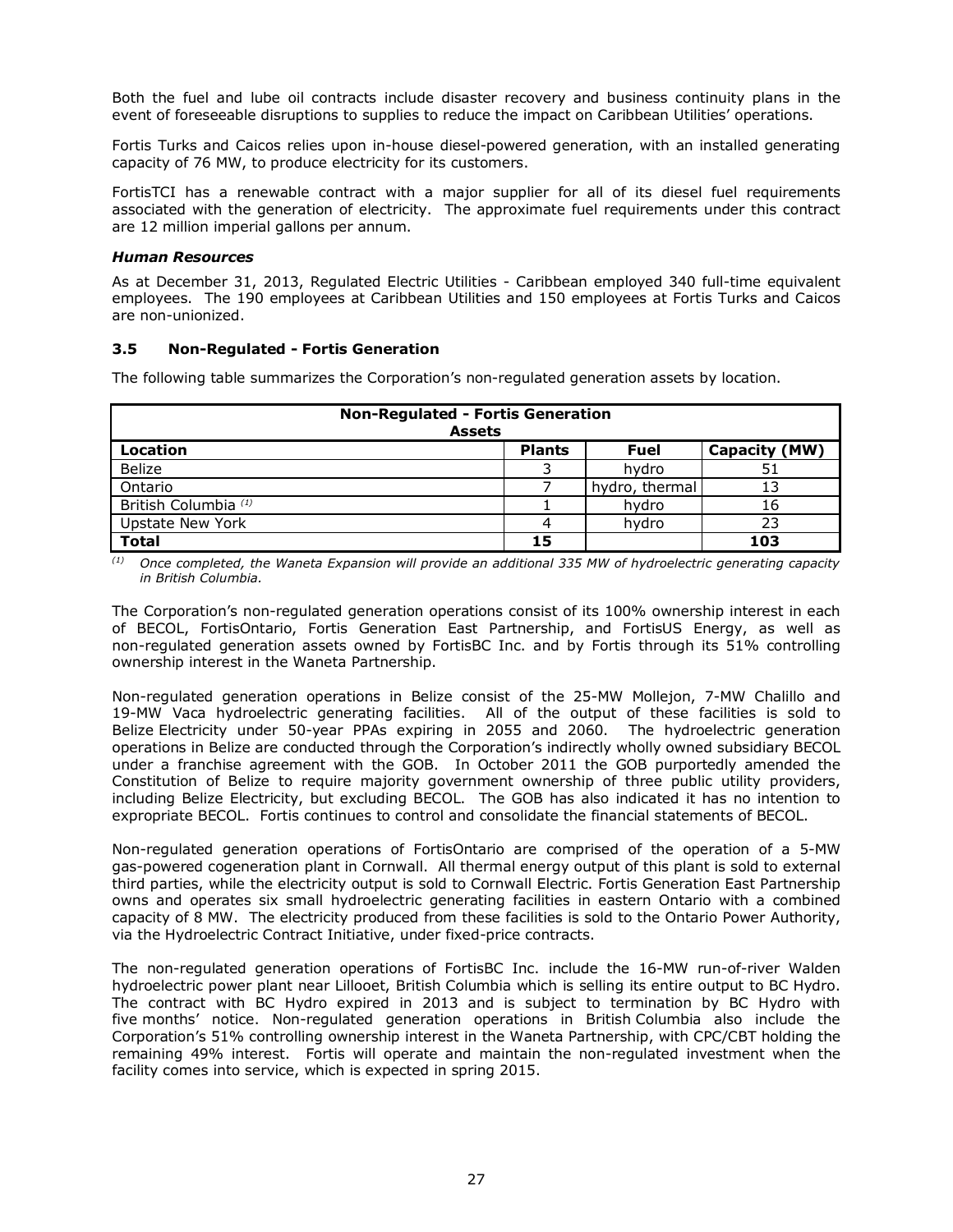The Waneta Partnership commenced construction of the \$900 million, 335-MW Waneta Expansion in late 2010, which is adjacent to the Waneta Dam and powerhouse facilities on the Pend d'Oreille River, south of Trail, British Columbia. The project is currently on schedule and within budget. Approximately \$579 million in total has been spent on the Waneta Expansion since construction began, with \$143 million spent in 2013. Key construction activities in 2013 included the substantial completion of civil construction of the powerhouse and tailrace structure; significant progress on the intake structure; installation of the turbine components, ancillary mechanical and electrical powerhouse services; and encapsulating of the scrollcase in concrete. During 2013, the generator step-up transformers and the first turbine runner were received on site for assembly and installation. The key offsite activity in 2013 was the successful completion of the manufacturing of the first turbine runner and turbine operating mechanism. In 2014 approximately \$126 million is expected to be spent. Key project activities scheduled for 2014 include energization of the 230-kilovolt transmission line; completion of civil construction work; installation and assembly of the major components of the first and second turbine/generator units; installation of protection and control systems; and testing and commissioning. The first unit marketable power test is forecast to be completed in the fourth quarter of 2014. For additional information refer to Section 3.3.2 of this 2013 Annual Information Form.

Through FortisUS Energy, an indirectly wholly owned subsidiary, the Corporation owns and operates four hydroelectric generating facilities in Upstate New York with a combined capacity of approximately 23 MW operating under licences from FERC. All four hydroelectric generating facilities sell energy at market rates through purchase agreements with Niagara Mohawk Power Corporation.

#### *Market and Sales*

Annual energy sales from non-regulated generation assets were 386 GWh in 2013 compared to 306 GWh in 2012. Revenue was \$35 million in 2013 compared to \$31 million in 2012.

| <b>Non-Regulated - Fortis Generation</b><br><b>Revenue and Energy Sales by Location</b> |       |                       |                         |       |  |
|-----------------------------------------------------------------------------------------|-------|-----------------------|-------------------------|-------|--|
|                                                                                         |       | <b>Revenue</b><br>(%) | <b>GWh Sales</b><br>(%) |       |  |
|                                                                                         | 2013  | 2012                  | 2013                    | 2012  |  |
| <b>Belize</b>                                                                           | 72.5  | 70.2                  | 64.2                    | 65.1  |  |
| Ontario                                                                                 | 15.6  | 13.0                  | 13.1                    | 12.9  |  |
| British Columbia                                                                        | 5.4   | 6.8                   | 7.9                     | 11.4  |  |
| Upstate New York                                                                        | 6.5   | 5.5                   | 14.8                    | 10.6  |  |
| Central Newfoundland <sup>(1)</sup>                                                     |       | 4.5                   |                         |       |  |
| <b>Total</b>                                                                            | 100.0 | 100.0                 | 100.0                   | 100.0 |  |

The following table compares the composition of Fortis Generation's 2013 and 2012 revenue and energy sales by location.

*(1) Reflects the discontinuance of the consolidation method of accounting for the financial results of the operations in central Newfoundland, effective February 12, 2009. In March 2013 the Corporation and the Government of Newfoundland and Labrador settled all matters pertaining to the expropriation of non-regulated hydroelectric generating assets and water rights in Central Newfoundland.* 

#### *Human Resources*

As at December 31, 2013, Fortis Generation employed 40 full-time equivalent employees, none of whom participate in a collective agreement.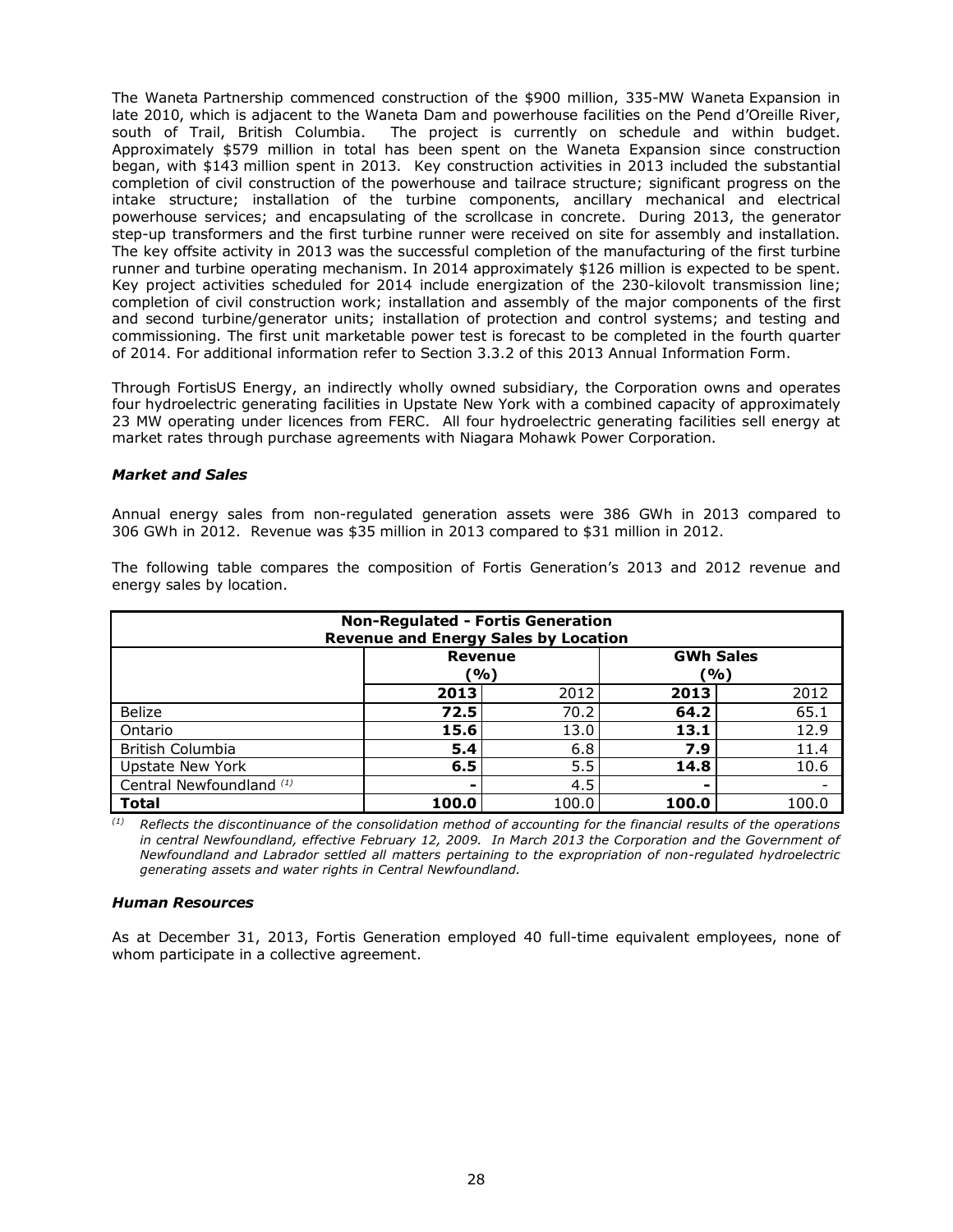## **3.6 Non-Regulated – Non-Utility**

Non-Utility investments are comprised of Fortis Properties and Griffith.

## *Fortis Properties*

As a wholly owned subsidiary of Fortis, Fortis Properties is the Corporation's vehicle for non-utility diversification and growth. The Company owns and operates 23 hotels, comprised of more than 4,400 rooms, in eight Canadian provinces, and approximately 2.7 million square feet of commercial office and retail space, primarily in Atlantic Canada. Fortis Properties is currently constructing a 12-storey office building in downtown St. John's, Newfoundland and Labrador, for approximately \$50 million. The building will feature 157,000 square feet of Class A office space. Construction is expected to be completed in the third quarter of 2014.

Revenue was \$248 million in 2013 compared to \$242 million in 2012. In 2013 Fortis Properties derived approximately 28% of its revenue from real estate operations and 72% of its revenue from hotel operations. Fortis Properties derived approximately 42% of its 2013 operating income from real estate operations and 58% from hotel operations.

Fortis Properties' Real Estate Division is anchored by high-quality tenants under long-term leases. The Real Estate Division ended 2013 with 92.5% occupancy, compared to 91.9% occupancy at the end of 2012. In contrast, the average national occupancy rate was 90.3% at the end of 2013, compared to 91.5% at the end of 2012.

| <b>Fortis Properties</b><br><b>Office and Retail Properties</b> |                  |                         |                                            |  |
|-----------------------------------------------------------------|------------------|-------------------------|--------------------------------------------|--|
| <b>Property</b>                                                 | Location         | <b>Type of Property</b> | Gross Lease<br>Area<br>(000's square feet) |  |
| Fort William Building                                           | St. John's, NL   | Office                  | 188                                        |  |
| Cabot Place I                                                   | St. John's, NL   | Office                  | 136                                        |  |
| TD Place                                                        | St. John's, NL   | Office                  | 100                                        |  |
| Fortis Building                                                 | St. John's, NL   | Office                  | 83                                         |  |
| Multiple Office                                                 | St. John's, NL   | Office and Retail       | 60                                         |  |
| Millbrook Mall                                                  | Corner Brook, NL | Retail                  | 118                                        |  |
| Fraser Mall                                                     | Gander, NL       | Retail                  | 99                                         |  |
| Marystown Mall                                                  | Marystown, NL    | Retail                  | 93                                         |  |
| <b>Fortis Tower</b>                                             | Corner Brook, NL | Office                  | 68                                         |  |
| Maritime Centre                                                 | Halifax, NS      | Office and Retail       | 560                                        |  |
| <b>Brunswick Square</b>                                         | Saint John, NB   | Office and Retail       | 513                                        |  |
| Kings Place                                                     | Fredericton, NB  | Office and Retail       | 293                                        |  |
| <b>Blue Cross Centre</b>                                        | Moncton, NB      | Office and Retail       | 325                                        |  |
| Delta Regina                                                    | Regina, SK       | Office                  | 52                                         |  |
| Total                                                           |                  |                         | 2,688                                      |  |

The following table sets out the office and retail properties owned by Fortis Properties.

Revenue per available room at the Hospitality Division of Fortis Properties was \$81.48 for 2013 up from \$80.00 for 2012. The increase was the result of a 2.2% increase in average daily room rate, partially offset by a 0.3% decrease in hotel occupancy. The average daily room rate increased to \$132.70 for 2013 from \$129.79 for 2012, while the average occupancy for 2013 was 61.4%, down from the 61.6% achieved in 2012.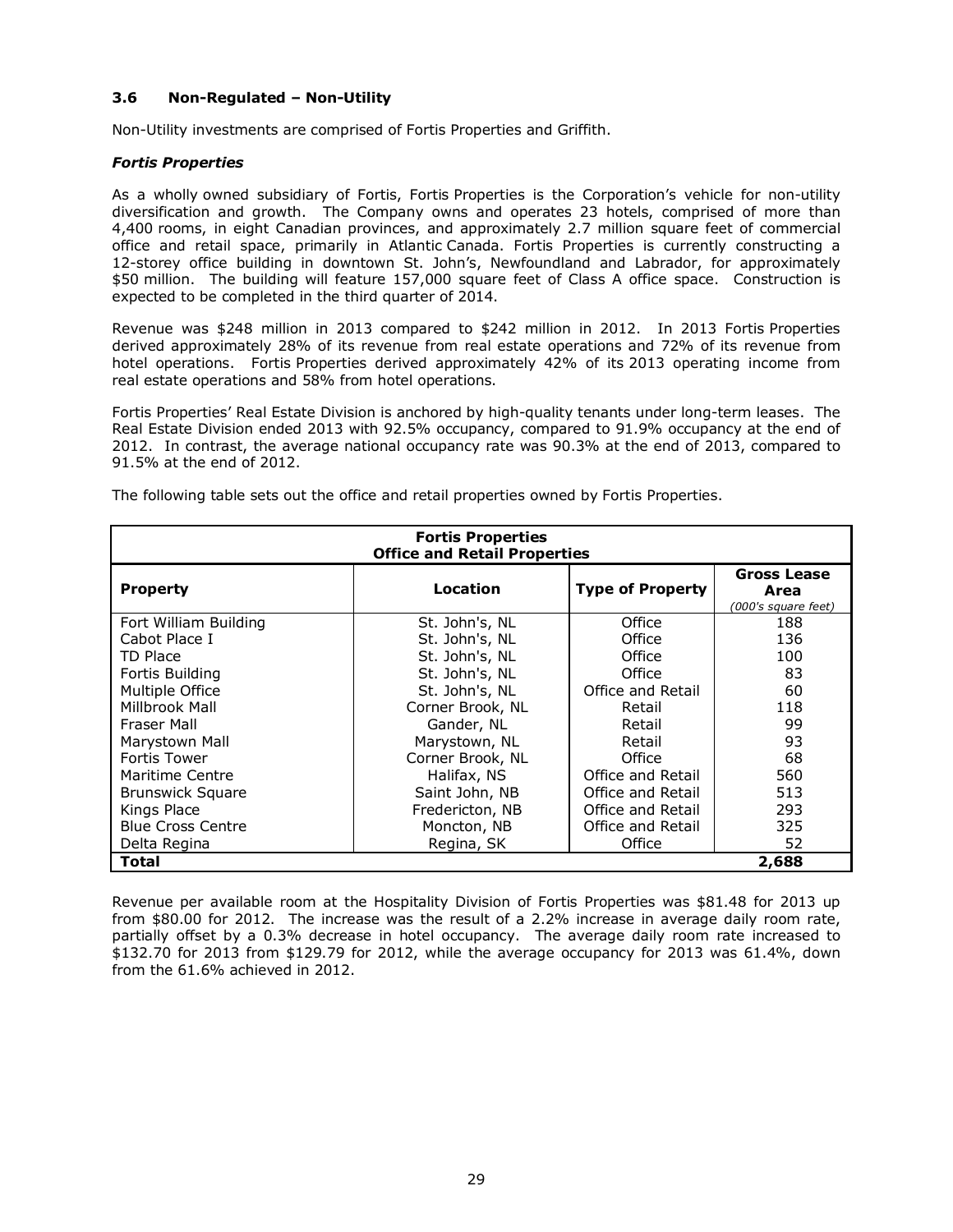| <b>Fortis Properties</b><br><b>Hotels</b> |                         |                                 |                                 |  |
|-------------------------------------------|-------------------------|---------------------------------|---------------------------------|--|
| <b>Hotels</b>                             | Location                | Number of<br><b>Guest Rooms</b> | Conference<br><b>Facilities</b> |  |
| Delta St. John's                          | St. John's, NL          | 403                             | (000's square feet)<br>21       |  |
| Holiday Inn St. John's                    | St. John's, NL          | 252                             | 12                              |  |
| Sheraton Hotel Newfoundland               | St. John's, NL          | 301                             | 18                              |  |
| Mount Peyton                              | Grand Falls-Windsor, NL | 149                             | 5                               |  |
| Greenwood Inn Corner Brook                | Corner Brook, NL        | 102                             | 5                               |  |
| Four Points by Sheraton Halifax           | Halifax, NS             | 177                             | 12                              |  |
| Holiday Inn Sydney - Waterfront           | Sydney, NS              | 152                             | 6                               |  |
| Delta Brunswick                           | Saint John, NB          | 254                             | 18                              |  |
| Holiday Inn Kitchener - Waterloo          | Kitchener-Waterloo, ON  | 184                             | 13                              |  |
| Holiday Inn Peterborough                  | Peterborough, ON        | 153                             | 7                               |  |
| Holiday Inn Sarnia                        | Point Edward, ON        | 216                             | 11                              |  |
| Holiday Inn Cambridge                     | Cambridge, ON           | 143                             | 7                               |  |
| Holiday Inn & Suites Windsor              | Windsor, ON             | 214                             | 17                              |  |
| Greenwood Inn Calgary                     | Calgary, AB             | 210                             | 9                               |  |
| StationPark All Suite Hotel               | London, ON              | 126                             | $\overline{2}$                  |  |
| Holiday Inn Edmonton                      | Edmonton, AB            | 224                             | 8                               |  |
| Best Western Plus Winnipeg (1)            | Winnipeg, MB            | 213                             | 8                               |  |
| Hilton Suites Winnipeg Airport            | Winnipeg, MB            | 159                             | 9                               |  |
| Holiday Inn Lethbridge                    | Lethbridge, AB          | 119                             | 5                               |  |
| Holiday Inn Express and                   |                         |                                 |                                 |  |
| Suites Medicine Hat                       | Medicine Hat, AB        | 93                              | 1                               |  |
| Best Western Medicine Hat                 | Medicine Hat, AB        | 122                             |                                 |  |
| Holiday Inn Express Kelowna               | Kelowna, BC             | 190                             | 5                               |  |
| Delta Regina                              | Regina, SK              | 274                             | 24                              |  |
| <b>Total</b>                              |                         | 4,430                           | 223                             |  |

The hotels owned and managed by Fortis Properties are summarized as follows.

*(1) In November 2013 the Greenwood Inn Winnipeg was rebranded to Best Western Plus Winnipeg.* 

## *Human Resources*

As at December 31, 2013, Fortis Properties employed approximately 2,400 full-time equivalent employees, approximately 46% of whom are represented by unions listed in the following table.

| <b>Fortis Properties</b><br><b>Unions</b> |              |                            |                                                   |  |
|-------------------------------------------|--------------|----------------------------|---------------------------------------------------|--|
| <b>Property</b>                           | <b>Union</b> | <b>Expiry of Agreement</b> | Number of<br><b>Unionized</b><br><b>Employees</b> |  |
| Holiday Inn St. John's                    | CAW          | August 31, 2015            | 55                                                |  |
| Delta St. John's                          | <b>UFCW</b>  | December 31, 2016          | 240                                               |  |
| Greenwood Inn Corner Brook                | <b>CAW</b>   | March 11, 2016             | 45                                                |  |
| East Side Mario's St. John's              | CAW          | July 31, 2016              | 98                                                |  |
| Holiday Inn Sydney - Waterfront           | <b>CAW</b>   | September 30, 2014         | 70                                                |  |
| Delta Brunswick & Brunswick Square        | <b>USW</b>   | June 30, 2016              | 122                                               |  |
| Delta Regina                              | <b>CFP</b>   | May 31, 2014               | 166                                               |  |
| St. John's Real Estate                    | <b>IBEW</b>  | April 17, 2016             |                                                   |  |
| Sheraton Hotel Newfoundland               | <b>CAW</b>   | March 31, 2015             | 188                                               |  |
| Holiday Inn & Suites Windsor              | <b>UFCW</b>  | April 30, 2016             | 48                                                |  |
| Mount Peyton                              | <b>UFCW</b>  | December 1, 2014           | 56                                                |  |
| Total                                     |              |                            | 1,095                                             |  |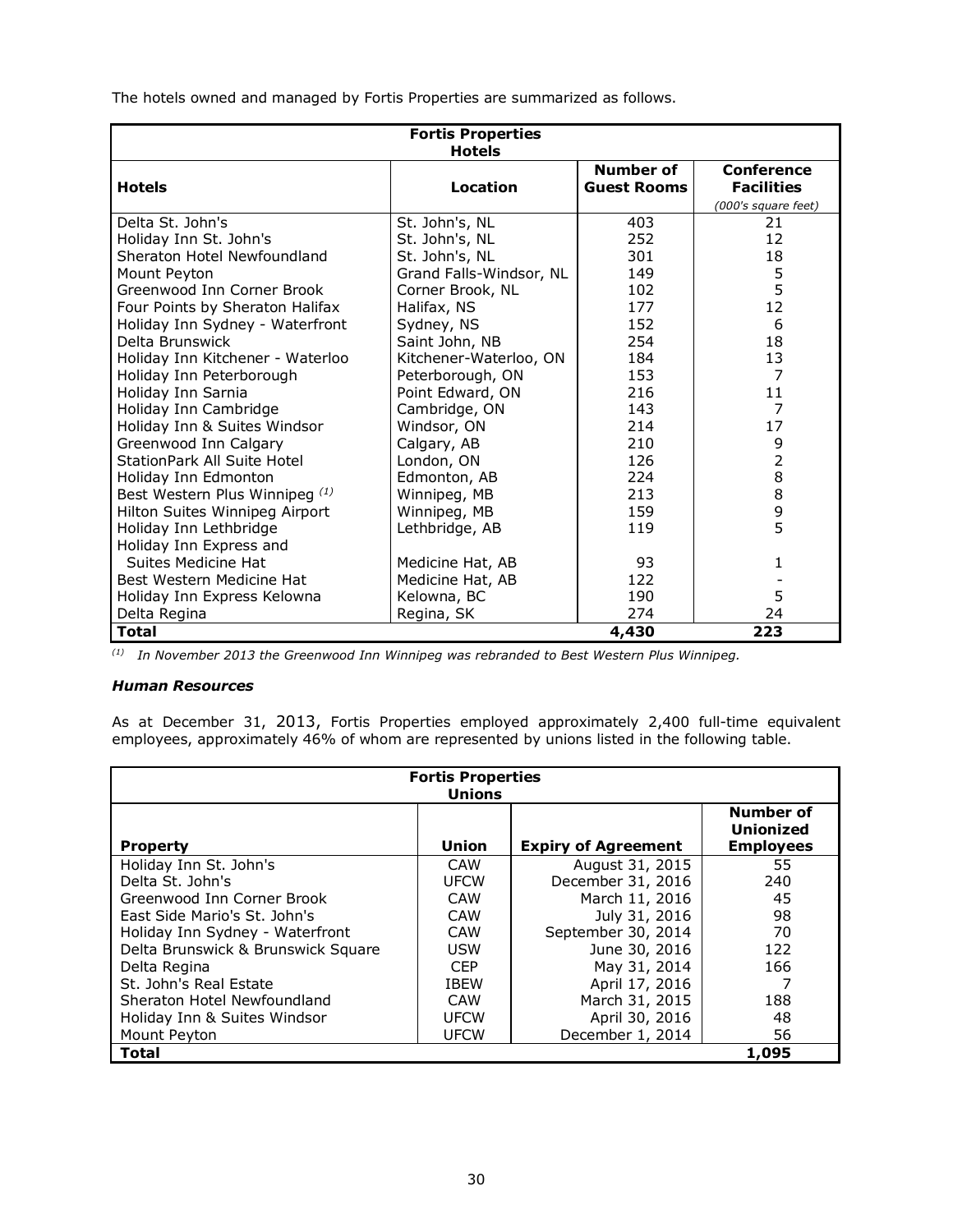## *Griffith*

On June 27, 2013 Fortis acquired all of the outstanding common shares of CH Energy Group. CH Energy Group's non-regulated operations primarily consist of Griffith, which mainly supplies petroleum products and related services to approximately 60,000 customers in the Mid-Atlantic Region of the United States. In March 2014 CH Energy Group sold Griffith.

As at December 31, 2013, Griffith employed 355 full-time equivalent employees, none of whom participate in a collective agreement.

## **4.0 REGULATION**

The Corporation's utilities primarily operate under a cost of service methodology and are regulated by the regulatory body in its respective operating jurisdiction. With regulated utilities in eight different jurisdictions, Fortis has significant regulatory expertise.

For information with respect to the nature of regulation and material regulatory decisions and applications associated with each of the Corporation's regulated gas and electric utilities, refer to the "Regulatory Highlights" section of the Corporation's MD&A and to Note 2 of the Corporation's 2013 Audited Consolidated Financial Statements.

## **5.0 ENVIRONMENTAL MATTERS**

The Corporation and its subsidiaries are subject to various federal, provincial, state and municipal laws, regulations and guidelines relating to the protection of the environment including, but not limited to, wildlife, water and land protection, emissions and the proper storage, transportation, recycling and disposal of hazardous and non-hazardous substances. In addition, federal, provincial and state governments have environmental assessment legislation, which is designed to foster better land-use planning through the identification and mitigation of potential environmental impacts of projects or undertakings prior to and after their commencement.

Several key Canadian federal environmental laws and regulations affecting the operations of the Corporation's Canadian subsidiaries include, but are not limited to, the: (i) *Canadian Environmental Assessment Act, 2012;* (ii) *Canadian Environmental Protection Act, 1999*; (iii) *Transportation of Dangerous Goods Act and Regulations*; (iv) *Hazardous Products Act*; (v) *Canada Wildlife Act*; (vi) *Navigable Waters Protection Act*; (vii) *Canada National Parks Act*; (viii) *Fisheries Act;*  (ix) *Canada Water Act;* (x) *National Fire Code of Canada;* (xi) *Pest Control Products Act and Regulations;* (xii) *PCB Regulations;* (xiii) *Species at Risk Act;* (xiv) *Ozone Depleting Substances Regulations;* (xv) *Indian Act;* (xvi) *International River Improvement Act;* and (xvii) *Migratory Birds Convention Act.* 

Several key U.S. federal environmental laws and regulations affecting the operations of Central Hudson include, but are not limited to, the: (i) *Clean Water Act*; (ii) *Safe Drinking Water Act*; (iii) *Clean Air Act*; (iv) *Endangered Species Act*; (v) *Resource Conservation & Recovery Act*; (vi) *Toxic Substances Control Act*; (vii) *Comprehensive Environmental Response, Compensation, and Liability Act*; (viii) *National Environmental Policy Act*; (ix) *Emergency Planning & Community Right to Know Act*; and (x) *Pollution Prevention Act of 1990*.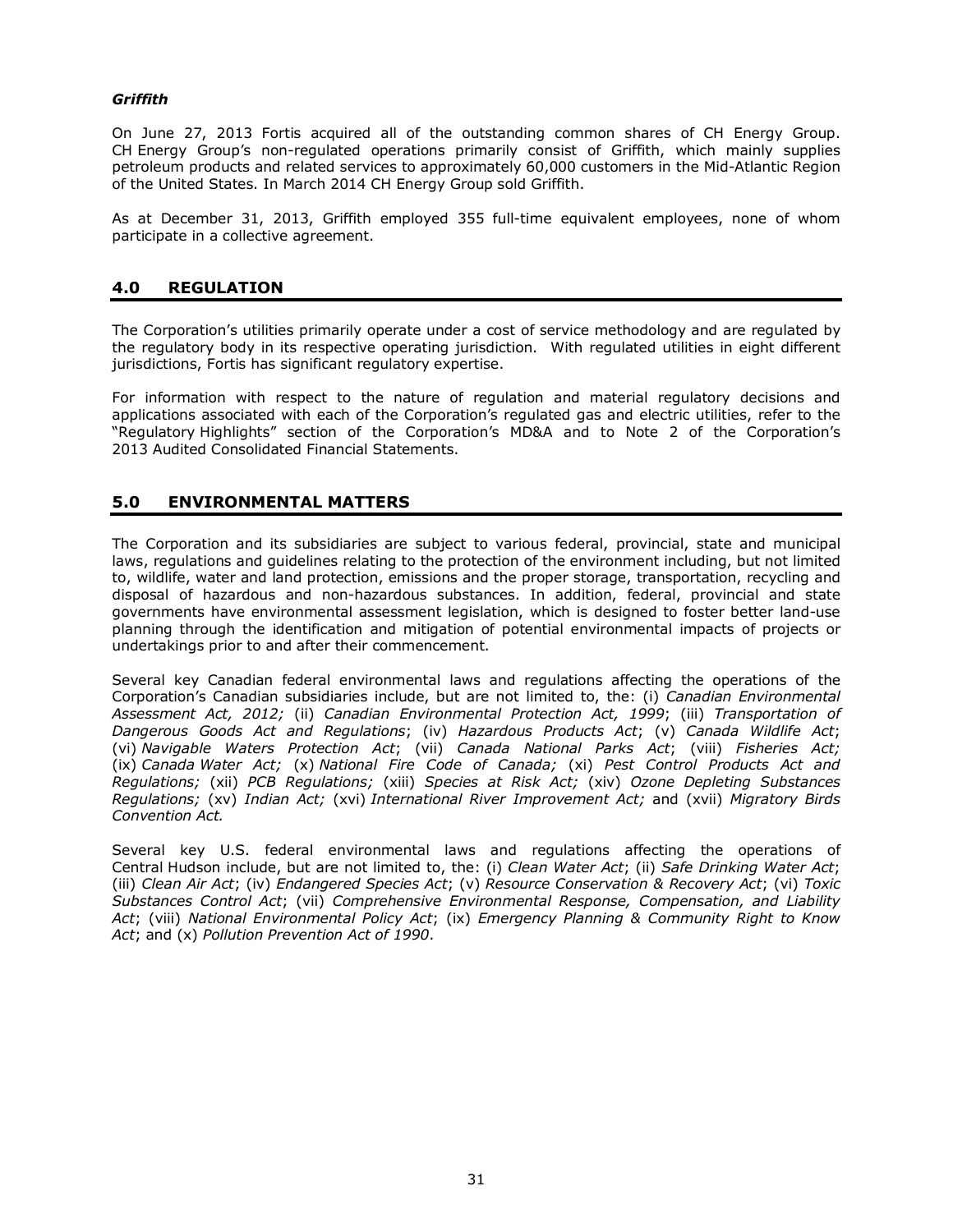Environmental risks affecting the Corporation's utility operations include, but are not limited to: (i) hazards associated with the transportation, storage and handling of large volumes of fuel for fuel-powered electricity generating plants, including leeching of the fuel into the ground, nearby watershed areas and open waters; (ii) risk of spills or leaks of petroleum-based products, including PCB-contaminated oil, which are used in the cooling and lubrication of transformers, capacitors and other electrical equipment; (iii) risk related to natural gas discharges; (iv) risk of spills or releases into the environment arising from the improper transportation, storage, handling and disposal of other hazardous substances; (v) GHG emissions, including natural gas and propane leaks and spills and emissions from the combustion of fuel required to generate electricity; (vi) risk of fire; (vii) risk of disruption to vegetation; (viii) risk of contamination of soil and water near chemically treated poles; (ix) risk of disruption to fish, animals and their habitat as a result of the creation of artificial water flows and levels associated with hydroelectric water storage and utilization; and (x) risk of responsibility for remediation of contaminated properties, whether or not such contamination resulted from the Corporation's utility operations.

There are many provincial, state, and municipal laws, regulations and guidelines that address similar environmental risks as the federal laws, regulations and guidelines, but at a provincial, state or local level. The constant evolution of environmental legislation results in ongoing risks to the Corporation, as its subsidiaries must adjust their business operations to comply.

In addition to changing air emission standards, the management of GHG emissions is a specific environmental concern of the Corporation's Regulated Utilities in Canada, primarily due to the uncertainties relating to new and emerging federal, provincial and state GHG laws, regulations and guidelines. Governmental policy direction is unfolding, however, it remains to be determined whether a GHG air emissions cap may be imposed and to what extent it will impact these utilities. Both Canada and the United States have committed to reduce GHG emissions to 17% below 2005 levels by 2020. Both countries are in the process of imposing sectoral requirements, yet it is not certain how the Corporation's subsidiaries will be impacted.

In British Columbia, the *Carbon Tax Act, Clean Energy Act, Greenhouse Gas Reduction (Cap and Trade) Act* and *Greenhouse Gas Reduction Targets Act* and anticipated cap-and-trade regulations specifically affect, or may potentially affect, the operations of the FortisBC Energy companies and FortisBC Electric. To help mitigate uncertainty, the FortisBC Energy companies participate in sector and industry groups in order to monitor the development of emerging regulation and policy.

The Government of British Columbia's Energy Plan and GHG reduction targets present risks and opportunities to the FortisBC Energy companies and, to a lesser degree, FortisBC Electric. These government initiatives continue to place pressure on natural gas consumption and its contribution to GHG emissions. The energy and GHG emissions policies in British Columbia have created opportunities for FEI through incentives to expand FEI's deployment of renewable energy, such as biogas, the establishment of a natural gas transportation program, and the expansion of its Energy Efficiency and Conservation Program. Additionally, the *Carbon Tax Act* improves the competitive position of natural gas relative to other fossil fuels, as the tax is based on the amount of carbon dioxide equivalent emitted per unit of energy. Natural gas, therefore, has a lower tax rate than oil or coal products.

British Columbia continues to be a participant in the Western Climate Initiative, which expects to implement a cap-and-trade program to reduce GHG emissions. FEI and FEVI are expected to be covered under the program. If implemented, the cap-and-trade program is expected to have a declining cap on emissions that all applicable facilities must meet, either by reducing emissions internally or by purchasing allowances from other facilities for release of GHG emissions over the capped amounts.

In 2011 the FortisBC Energy companies began reporting their GHG emissions pursuant to the reporting regulation under the *Greenhouse Gas Reduction (Cap and Trade) Act.* In addition, the FortisBC Energy companies continue to report their GHG emissions under Environment Canada's GHG Reporting Program. The FortisBC Energy companies have developed capabilities that will support the management of compliance requirements in an upcoming GHG emissions' trading environment, as government policy in that area evolves. The Companies will also continue to monitor and assess emerging regulations, in particular, the offset and allowance regulations.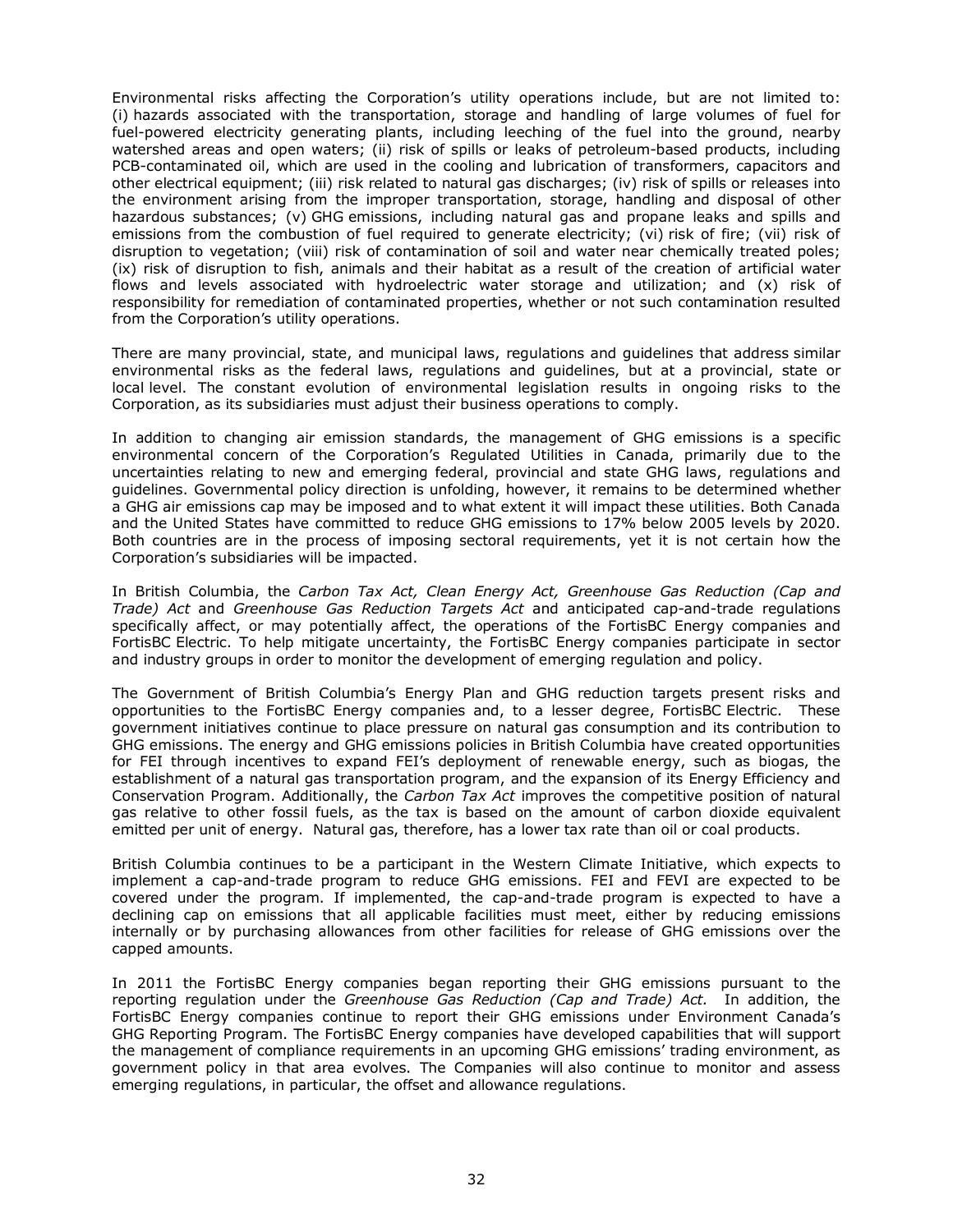The impact of GHG emissions is lower at the Corporation's Canadian Regulated Electric Utilities because their primary business is the distribution of electricity. With respect to FortisAlberta, its operations involve only the distribution of electricity. Additionally, all in-house generating capacity at FortisBC Electric, about 70% at Newfoundland Power, and most of the Corporation's non-regulated generating capacity is hydroelectric, a clean energy source. The 335-MW Waneta Expansion will be a clean renewable hydroelectric energy source when it comes into service in spring 2015. Only a small portion of in-house generation at Canadian Regulated Electric Utilities uses diesel fuel. The Corporation's Canadian Regulated Electric Utilities are indirectly impacted, however, by GHG emissions through the purchase of power generated by suppliers using combustible fuel. Such power suppliers are responsible for compliance with carbon dioxide emissions standards and the cost of compliance with such standards is generally flowed through to end-use consumers.

The *Renewable Energy Act* (PEI) and the recent PEI Energy Accord directly impact the long-term energy supply planning process for the province of PEI. The Act required Maritime Electric to source 15% of its annual energy sales from renewable sources by 2010, which the Company met in both 2012 and 2013. Under the PEI Energy Accord, Maritime Electric and the Government of PEI are committed to work collaboratively to increase electricity produced on PEI and sold to Maritime Electric from renewable energy sources, principally wind.

Central Hudson is subject to regulation by federal, state and local authorities related to the environmental effects of its operations. The Company owns minimal generating capacity and relies on purchased capacity and energy from third-party providers. Central Hudson is, however, exposed to environmental contingencies associated with MGP's that it and its predecessors owned and operated to serve their customers' heating and lighting needs from the mid- to late 1800s to the 1950s. The DEC regulates the timing and extent of remediation of MGP sites in New York State. As at December 31, 2013, Central Hudson has recognized approximately US\$41 million in associated MGP environmental remediation liabilities. As approved by the PSC, the Company is currently permitted to recover MGP site investigation and remediation costs in customer rates. For additional information, refer to the "3.2.1 Central Hudson" section of this 2013 Annual Information Form.

While there are environmental laws, regulations and guidelines affecting the Corporation's operations in Grand Cayman and Turks and Caicos Islands, they are less extensive than the laws, regulations and guidelines in Canada. The United Kingdom's ratification of the United Nations Framework Convention on Climate Change and its Kyoto Protocol were extended to the Cayman Islands in 2007. This framework aims to reduce GHG emissions produced by certain industries. Specific details on the regulations implementing the protocol have yet to be released by the local government of the Cayman Islands and, accordingly, Caribbean Utilities is currently unable to assess the financial impact of compliance with the framework of the protocol.

All of the energy requirements of Caribbean Utilities and Fortis Turks and Caicos are sourced from in-house diesel-powered generation. The more recently installed generators at Caribbean Utilities and Fortis Turks and Caicos have also been designed to provide an increased output per gallon consumed than the older generators, which generate electricity in a more efficient and environmentally friendly manner. The height of exhaust stacks have been increased and improved exhaust systems installed to maximize sound attenuation, and optimize exhaust plume dispersion thereby improving local air quality in accordance with what the utilities believe to be the best industry practice. The use of diesel oil versus heavy fuel oil also results in significantly lower levels of exhaust emissions. The utilities also purchase and store diesel fuel and/or lubricating oil in bulk thereby decreasing the environmental risks associated with fuel and/or oil handling. Investments have been made in containment areas for the bulk storage of diesel fuel which have been designed to prevent the fuel from coming into contact with soil or groundwater. Caribbean Utilities also uses an underground fuel pipeline for the delivery of fuel from suppliers' distribution terminals on the coast of Grand Cayman to the day-tank holding facilities at the Company's generating plant. The pipeline eliminates the need for road transport of fuel along coastline roads.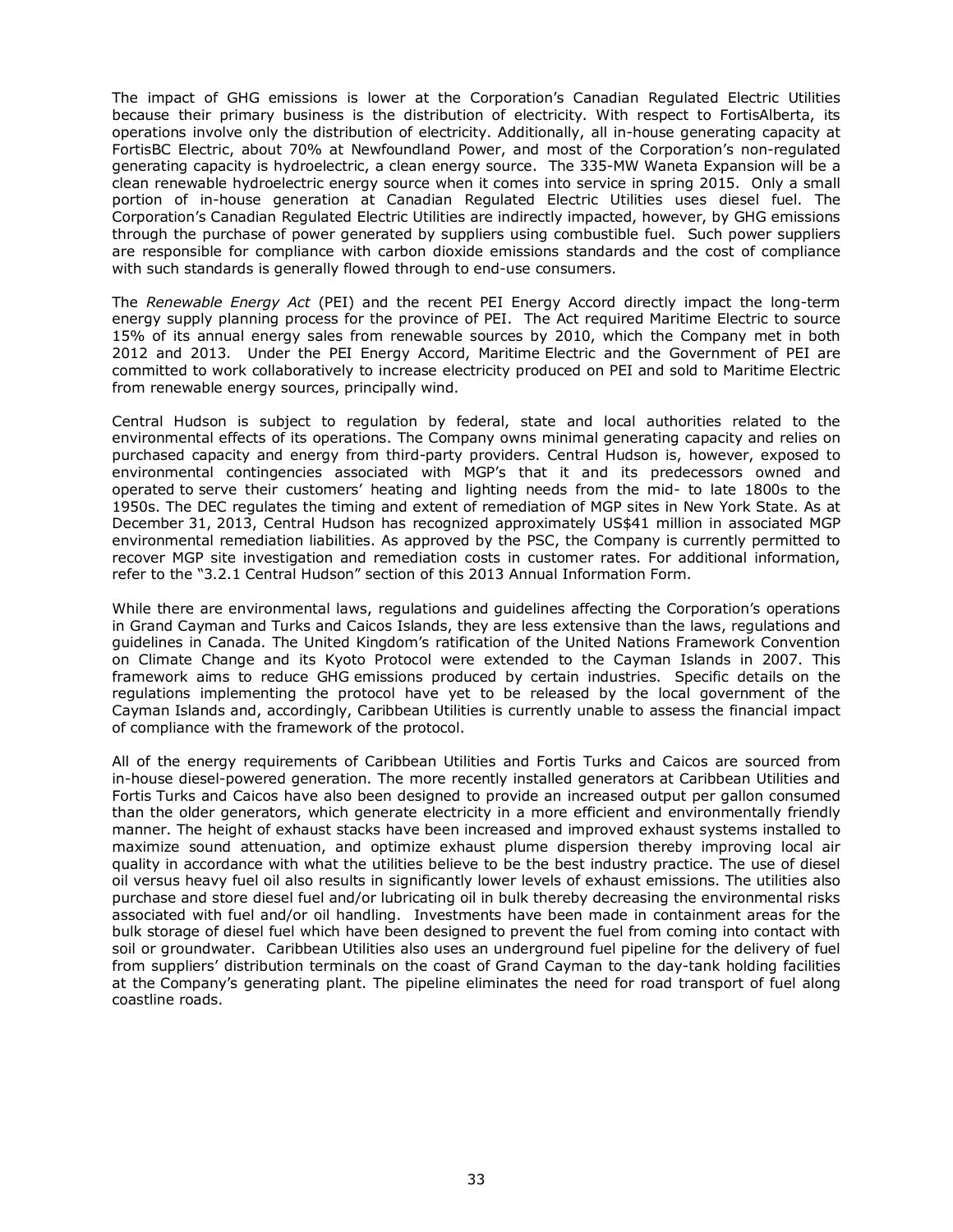The key focus of the utilities is to provide reliable cost-effective service with full regard for the safety of employees and the public while operating in an environmentally responsible manner. A focus on safety and the environment is, therefore, an integral and continuing component of the Corporation's operating activities.

Each of the Corporation's utilities has an EMS, with the exception of Fortis Turks and Caicos which expects to complete the implementation of its EMS by the end of 2014. Environmental policies form the cornerstone of the EMS and outline the following commitments by each utility and its employees with respect to conducting business in a safe and environmentally responsible manner: (i) meet and comply with all applicable laws, legislation, policies, regulations and accepted standards of environmental protection; (ii) manage activities consistent with industry practice and in support of the environmental policies of all levels of government; (iii) identify and manage risks to prevent or reduce adverse consequences from operations, including preventing pollution and conserving natural resources; (iv) regular environmental monitoring and audits of the EMS and striving for continual improvement in environmental performance; (v) regularly set and review environmental objectives, targets and programs; (vi) communicate openly with stakeholders including making available the utility's environmental policy and knowledge of environmental issues to customers, employees, contractors and the general public; (vii) support and participate in community based projects that focus on the environment; (viii) provide training for employees and those working on behalf of the utility to enable them to fulfill their duties in an environmentally responsible manner; and (ix) work with industry associations, government and other stakeholders to establish standards for the environment appropriate to the utility's business.

Through an EMS, documented procedures are in place to control activities that can affect the environment. Common elements of the utilities' EMSs include: (i) regular inspections of fuel and oil-filled equipment in order to identify and correct for potential spills, and spill response systems to ensure that all spills are addressed, and the associated cleanup is conducted in a prompt and environmentally responsible manner; (ii) GHG emissions management; (iii) procedures for handling, transporting, storing and disposing of hazardous substances, including chemically treated poles, asbestos, lead and mercury, where applicable; (iv) programs to mitigate fire-related incidents; (v) programs for the management and/or elimination of PCBs, where applicable; (vi) vegetation management programs; (vii) training and communicating of environmental policies to employees to ensure work is conducted in an environmentally responsible manner; (viii) review of work practices that affect the environment; (ix) waste management programs; (x) environmental emergency response procedures; (xi) environmental site assessments; and (xii) environmental incident reporting procedures. Additionally, in the case of Newfoundland Power and FortisBC Electric, the EMSs also address water control and dam structure, as well as hydroelectric generating facility operations and the impact of such on fish and the surrounding habitat.

The FortisBC Energy companies, Central Hudson, FortisAlberta, FortisBC Electric, Newfoundland Power, Maritime Electric and FortisOntario have developed their respective EMSs consistent with the guidelines of ISO 14001, an internationally recognized standard for EMSs. Caribbean Utilities operates an EMS associated with its generation operations, which is ISO 14001 certified, and uses an EMS for its T&D operations, which is consistent with ISO 14001 guidelines. Fortis Turks and Caicos' EMS, when fully implemented, is also expected to be ISO 14001 certified*.* As part of their respective EMS, the utilities are continuously establishing and implementing programs and procedures to identify potential environmental impacts, mitigate those impacts and monitor performance. External and/or internal audits of the EMSs are performed on a periodic basis. Based on audits last completed, the EMSs continue to be effective, properly implemented and maintained, and materially consistent with ISO 14001 guidelines.

Each of the Corporation's Canadian Regulated Electric Utilities that is a member of the CEA is an active participant in the CEA's Sustainable Electricity Program, which was launched in 2009. Participants in the program commit to continuous improvement of their environmental management and performance including reporting annually on environmental and other performance indicators.

In addition to the EMSs, various energy efficiency programs and initiatives, which help in reducing GHG emissions, are undertaken by the utilities or offered to customers.

Environmental risks associated with the Corporation's non-regulated generation operations are addressed in a similar manner as the Corporation's regulated electric utilities that operate in the same jurisdiction as the non-regulated generation operations.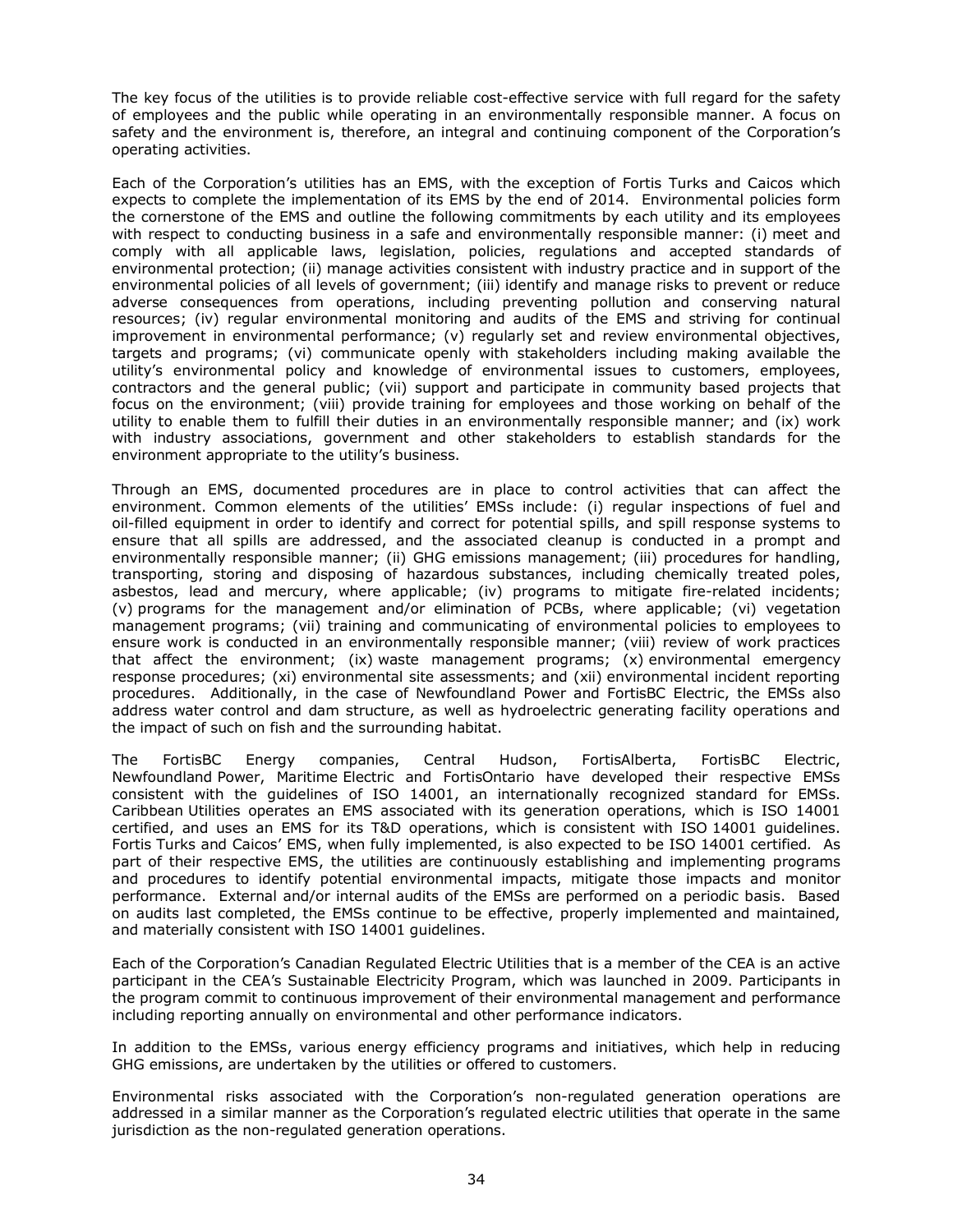The key environmental risks affecting the Corporation's hospitality and real estate operations include, but are not limited to: (i) asbestos and urea-formaldehyde contamination in buildings; (ii) release of ozone-depleting substances from air conditioning and refrigeration equipment; (iii) fuel tank leaks; and (iv) remediation of contaminated properties, whether or not such contamination was actually caused by the property owner. Fortis Properties is committed to meeting the requirements of environmental standards related to its hospitality and real estate operations. In assessing properties being acquired, all must meet environmental standards, including, but not limited to, the appropriate federal, provincial and municipal standards for asbestos, fuel storage, urea-formaldehyde and chlorofluorocarbon-based refrigerants in air conditioning and refrigeration equipment. This process is also applied to existing properties, ensuring environmental compliance by all facilities.

The Corporation has asset-retirement obligations as disclosed in the notes to its 2013 Audited Consolidated Financial Statements. With the exception of a total of approximately \$3 million at FortisBC Electric and Central Hudson, liabilities with respect to asset-retirement obligations have not been recorded in the Corporation's 2013 Audited Consolidated Financial Statements, as they could not be reasonably estimated or were determined to be immaterial (including asset-retirement obligations associated with asbestos and chemically treated poles) to the Corporation's consolidated results of operations, cash flows or financial position. The utilities have ongoing programs to identify and replace transformers which are at risk of spillage of oil, and PCBs continue to be removed from service and safely disposed of in compliance with applicable laws and regulations.

Costs associated with environmental protection initiatives (including the development, implementation and maintenance of EMSs), compliance with environmental laws, regulations and guidelines, and environmental damage did not materially affect the Corporation's consolidated results of operations, cash flows or financial position during 2013 and, based on current laws, facts and circumstances, are not expected to have a material effect in 2014. Many of the above costs, however, are embedded in the utilities' operating, maintenance and capital programs and are, therefore, not readily identifiable. At the Corporation's regulated utilities, prudently incurred operating and capital costs associated with environmental protection initiatives, compliance with environmental laws, regulations and guidelines, and environmental damage are eligible for recovery in customer rates. Fortis believes that the Corporation and its subsidiaries are materially compliant with the environmental laws and regulations applicable to them in the various jurisdictions in which they operate.

Oversight of environmental matters is performed at the subsidiary level with regular reporting of environmental matters to the respective subsidiary's Board of Directors.

For further information on the Corporation's environmental risk factors, refer to the "Business Risk Management - Environmental Risks" section of the Corporation's MD&A.

## **6.0 RISK FACTORS**

For information with respect to the Corporation's business risks, refer to the "Business Risk Management" section of the Corporation's MD&A.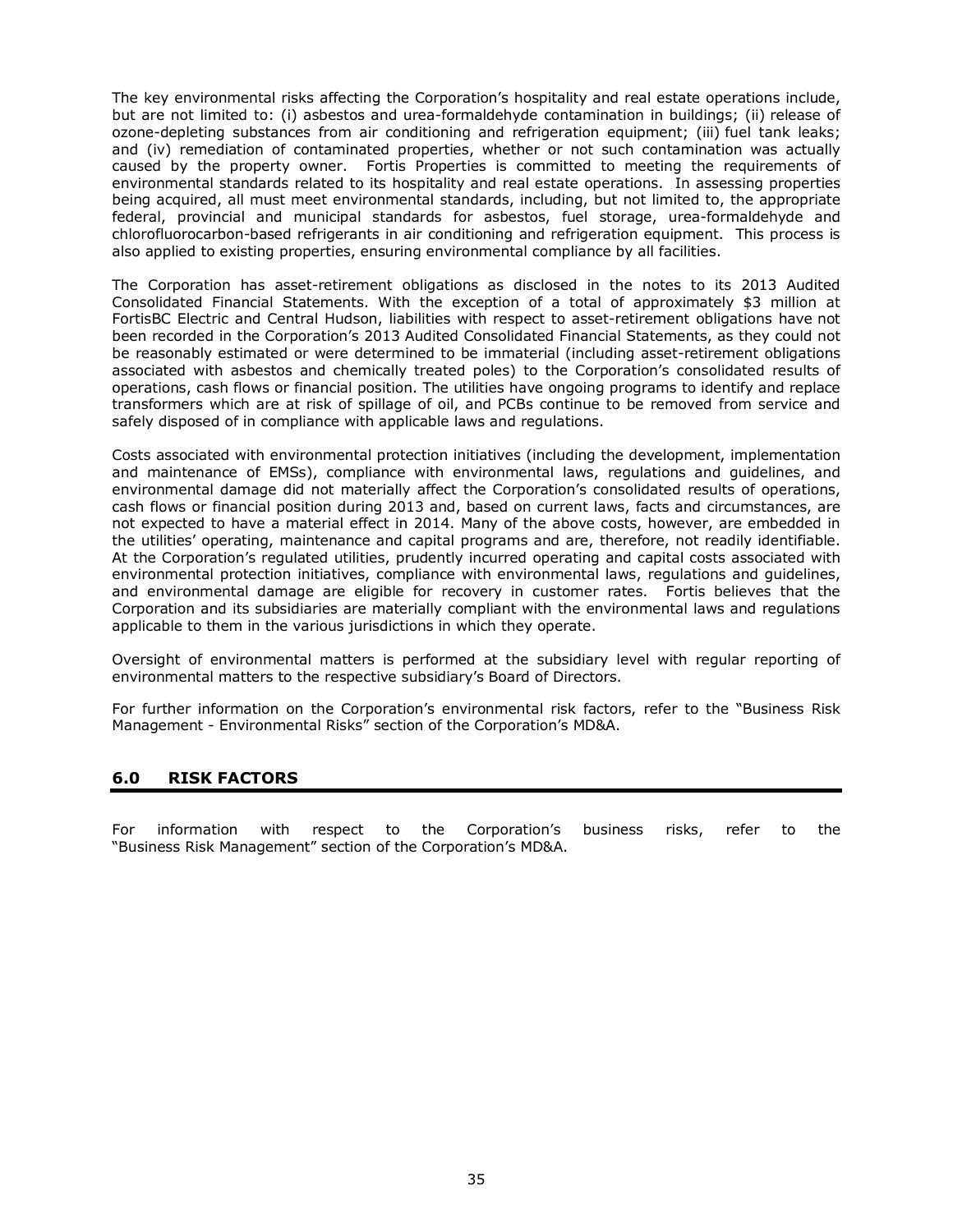## **7.0 GENERAL DESCRIPTION OF SHARE CAPITAL STRUCTURE**

The authorized share capital of the Corporation consists of the following:

- (a) an unlimited number of Common Shares without nominal or par value;
- (b) an unlimited number of First Preference Shares without nominal or par value; and
- (c) an unlimited number of Second Preference Shares without nominal or par value.

As at March 13, 2014, the following Common Shares and First Preference Shares were issued and outstanding.

| <b>Share Capital</b>              | <b>Issued and</b><br>Outstanding | Votes per Share (1) |
|-----------------------------------|----------------------------------|---------------------|
| <b>Common Shares</b>              | 214,120,742                      | <b>One</b>          |
| First Preference Shares, Series E | 7,993,500                        | None                |
| First Preference Shares, Series F | 5,000,000                        | None                |
| First Preference Shares, Series G | 9,200,000                        | None                |
| First Preference Shares, Series H | 10,000,000                       | None                |
| First Preference Shares, Series J | 8,000,000                        | None                |
| First Preference Shares, Series K | 10,000,000                       | None                |

 *(1) The First Preference Shares do not have voting rights unless and until Fortis fails to pay eight quarterly dividends, whether or not consecutive, and whether such dividends have been declared.* 

#### *Convertible Debentures Represented by Installment Receipts*

To finance a portion of the pending acquisition of UNS Energy, in January 2014 Fortis, through a direct wholly owned subsidiary, completed the sale of \$1.8 billion aggregate principal amount of 4% convertible unsecured subordinated debentures, represented by Installment Receipts.

The debentures were sold on an installment basis at a price of \$1,000 per debenture, of which \$333 was paid on closing and the remaining \$667 is payable on a date to be fixed following satisfaction of all conditions precedent to the closing of the acquisition. Prior to the final installment date, the debentures are represented by Installment Receipts. The Installment Receipts began trading on the TSX on January 9, 2014 under the symbol "FTS.IR". The debentures will not be listed. The debentures will mature on January 9, 2024 and bear interest at an annual rate of 4% per \$1,000 principal amount of debentures until and including the final installment date, after which the interest rate will be 0%.

At the option of the investors and provided that payment of the final installment has been made, each debenture will be convertible into Common Shares of Fortis at any time after the final installment date but prior to maturity or redemption by the Corporation at a conversion price of \$30.72 per common share, being a conversion rate of 32.5521 Common Shares per \$1,000 principal amount of debentures.

For additional information with respect to the debentures, refer to the "Significant Items – Convertible Debentures Represented by Installment Receipts" section of the Corporation's MD&A.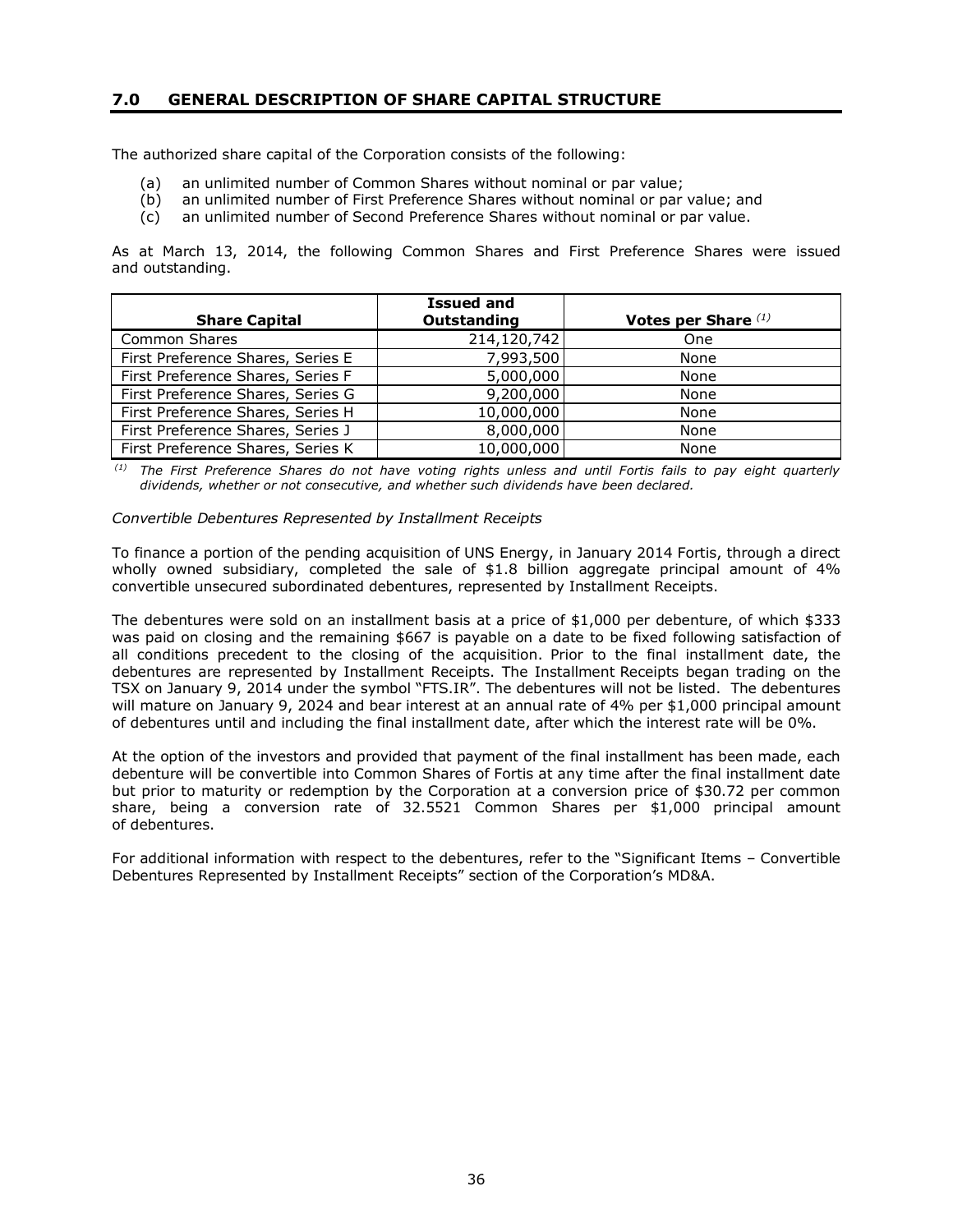## *Dividend Policy*

The following table summarizes the cash dividends declared per share for each of the Corporation's class of shares for the past three years.

|                                                  | <b>Dividends Declared</b><br>(per share) |                          |          |  |
|--------------------------------------------------|------------------------------------------|--------------------------|----------|--|
| <b>Share Capital</b>                             | 2013                                     | 2012                     | 2011     |  |
| Common Shares                                    | \$1.25                                   | \$1.21                   | \$1.17   |  |
| First Preference Shares, Series C (1)            | \$0.4862                                 | \$1.3625                 | \$1.3625 |  |
| First Preference Shares, Series E                | \$1,2250                                 | \$1.2250                 | \$1.2250 |  |
| First Preference Shares, Series F                | \$1.2250                                 | \$1.2250                 | \$1.2250 |  |
| First Preference Shares, Series G (2)            | \$1,1416                                 | \$1.3125                 | \$1.3125 |  |
| First Preference Shares, Series H                | \$1.0625                                 | \$1.0625                 | \$1.0625 |  |
| First Preference Shares, Series J <sup>(3)</sup> | \$1.1875                                 | \$0.3514                 |          |  |
| First Preference Shares, Series K <sup>(4)</sup> | \$0.6233                                 | $\overline{\phantom{0}}$ |          |  |

*(1) In July 2013 the Corporation redeemed all the issued and outstanding First Preference Shares, Series C at a redemption price of \$25.1456 per share, being equal to \$25.00 plus the amount of accrued and unpaid dividends per share.* 

*(2) The annual fixed dividend per share for the First Preference Shares, Series G was reset from \$1.3125 to \$0.9708 for the five-year period from and including September 1, 2013 to but excluding September 1, 2018.* 

*(3) The First Preference Shares, Series J were issued in November 2012 at \$25.00 per share and are entitled to receive cumulative dividends in the amount of \$1.1875 per share annum.* 

*(4) The Fixed Rate Reset First Preference Shares, Series K were issued in July 2013 at \$25.00 per share and are entitled to receive cumulative dividends in the amount of \$1.0000 per share per annum for the first six years.* 

For purposes of the enhanced dividend tax credit rules contained in the *Income Tax Act* (Canada) and any corresponding provincial and territorial tax legislation, all dividends paid on Common and Preferred Shares after December 31, 2005 by Fortis to Canadian residents are designated as "eligible dividends". Unless stated otherwise, all dividends paid by Fortis hereafter are designated as "eligible dividends" for the purposes of such rules.

On December 9, 2013, the Board declared an increase in the quarterly Common Share dividend to \$0.32 per share from \$0.31 per share, with the first payment made on March 1, 2014, to holders of record as of February 14, 2014. Also on December 9, 2013, the Board declared a first quarter 2014 dividend on the First Preference Shares, Series E, F, G, H, J and K in accordance with the applicable annual prescribed rate and was paid on March 1, 2014 to holders of record as of February 14, 2014.

On March 13, 2014, the Board declared a second quarter 2014 dividend of \$0.32 per Common Share and a second quarter 2014 dividend on the First Preference Shares, Series E, F, G, H, J and K in accordance with the applicable annual prescribed rate. In each case, the second quarter 2014 dividends will be paid on June 1, 2014 to holders of record as of May 16, 2014.

#### *Common Shares*

Dividends on Common Shares are declared at the discretion of the Board. Holders of Common Shares are entitled to dividends on a pro rata basis if, as, and when declared by the Board. Subject to the rights of the holders of the First Preference Shares and Second Preference Shares and any other class of shares of the Corporation entitled to receive dividends in priority to or rateably with the holders of the Common Shares, the Board may declare dividends on the Common Shares to the exclusion of any other class of shares of the Corporation.

On the liquidation, dissolution or winding-up of Fortis, holders of Common Shares are entitled to participate rateably in any distribution of assets of Fortis, subject to the rights of holders of First Preference Shares and Second Preference Shares and any other class of shares of the Corporation entitled to receive the assets of the Corporation on such a distribution in priority to or rateably with the holders of the Common Shares.

Holders of the Common Shares are entitled to receive notice of and to attend all annual and special meetings of the shareholders of Fortis, other than separate meetings of holders of any other class or series of shares, and are entitled to one vote in respect of each Common Share held at such meetings.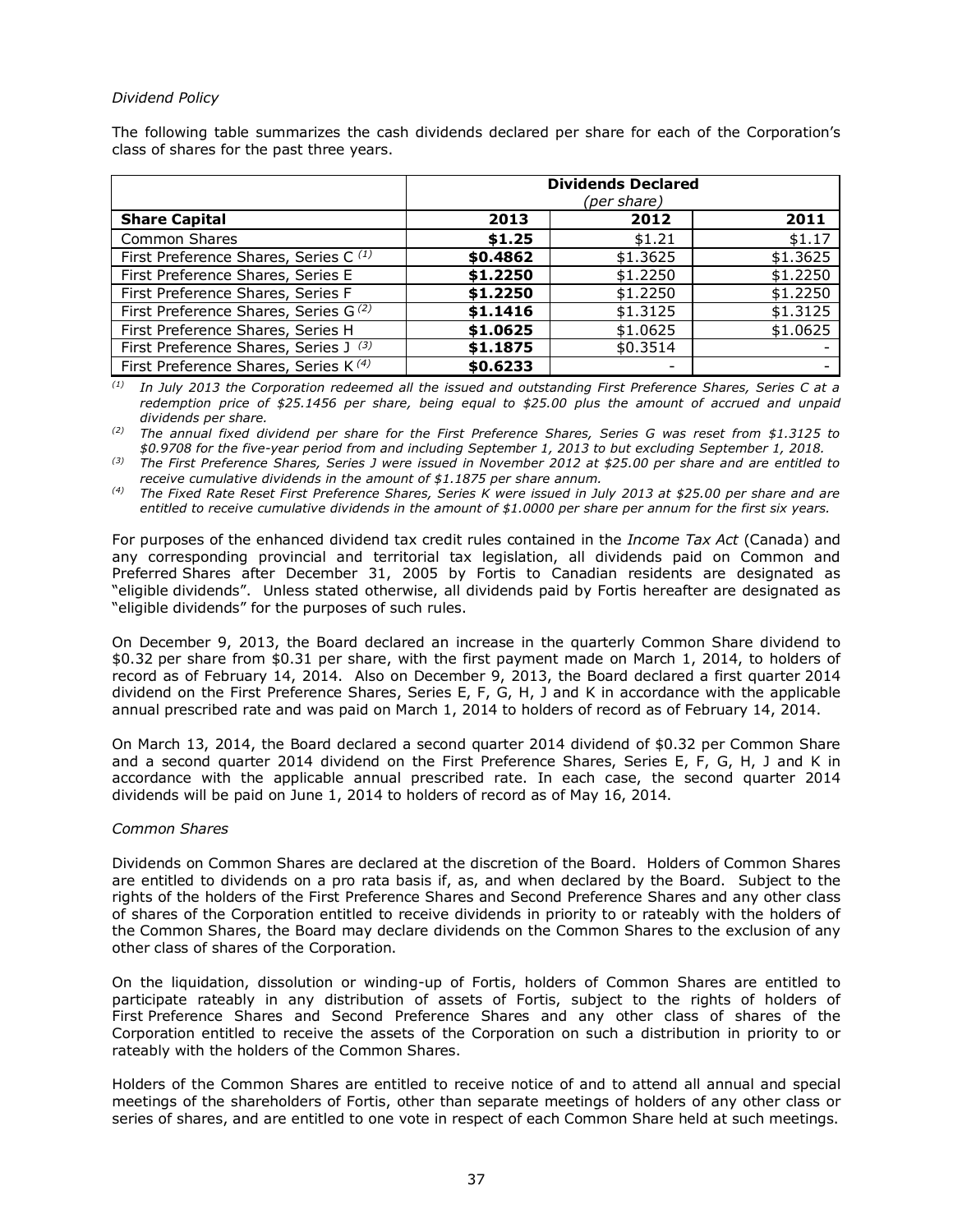### *First Preference Shares, Series C*

In July 2013 the Corporation redeemed all of the 5,000,000 issued and outstanding 5.45% First Preference Shares, Series C at a redemption price of \$25.1456 per share, being equal to \$25.00 plus the amount of accrued and unpaid dividends per share.

#### *First Preference Shares, Series E*

Holders of the 7,993,500 First Preference Shares, Series E are entitled to receive fixed cumulative preferential cash dividends at a rate of \$1.2250 per share per annum. The Corporation may, at its option, redeem all, or from time to time any part of, the outstanding First Preference Shares, Series E by the payment in cash of a sum per redeemed share equal to \$25.75 if redeemed during the 12 months commencing June 1, 2013; \$25.50 if redeemed during the 12 months commencing June 1, 2014; \$25.25 if redeemed during the 12 months commencing June 1, 2015; and \$25.00 if redeemed on or after June 1, 2016 plus, in each case, all accrued and unpaid dividends up to but excluding the date fixed for redemption. The Corporation may, at its option, convert all, or from time to time any part of the outstanding First Preference Shares, Series E into fully paid and freely tradeable Common Shares of the Corporation.

The number of Common Shares into which each Preference Share may be so converted will be determined by dividing the then-applicable redemption price per First Preference Share, Series E, together with all accrued and unpaid dividends up to but excluding the date fixed for conversion, by the greater of \$1.00 and 95% of the then-current market price of the Common Shares at such time. On or after September 1, 2016, each First Preference Share, Series E will be convertible at the option of the holder on the first business day of September, December, March and June of each year, into fully paid and freely tradeable Common Shares determined by dividing \$25.00, together with all accrued and unpaid dividends up to but excluding the date fixed for conversion, by the greater of \$1.00 and 95% of the then-current market price of the Common Shares. If a holder of First Preference Shares, Series E elects to convert any of such shares into Common Shares, the Corporation can redeem such First Preference, Shares E for cash or arrange for the sale of those shares to other purchasers.

#### *First Preference Shares, Series F*

Holders of the 5,000,000 First Preference Shares, Series F are entitled to receive fixed cumulative preferential cash dividends at a rate of \$1.2250 per share per annum. The Corporation may, at its option, redeem for cash the First Preference Shares, Series F, in whole at any time or in part from time to time, at \$25.50 per share if redeemed on or after December 1, 2013 but before December 1, 2014; at \$25.25 per share if redeemed on or after December 1, 2014 but before December 1, 2015; and at \$25.00 per share if redeemed on or after December 1, 2015 plus, in each case, all accrued and unpaid dividends up to but excluding the date fixed for redemption.

## *First Preference Shares, Series G*

Holders of the 9,200,000 First Preference Shares, Series G were entitled to receive fixed cumulative preferential cash dividends at a rate of \$1.3125 per share per annum for each year up to and including August 31, 2013. The annual fixed dividend rate per share for the First Preference Shares, Series G was reset to \$0.9708 per share per annum for the five-year period from and including September 1, 2013 to but excluding September 1, 2018. For each five-year period after that date, the holders of First Preference Shares, Series G are entitled to receive reset fixed cumulative preferential cash dividends. The reset annual dividends per share will be determined by multiplying \$25.00 per share by the annual fixed dividend rate, which is the sum of the five-year Government of Canada Bond Yield on the applicable reset date plus 2.13%. On September 1, 2018, and on September 1 every five years thereafter, the Corporation has the option to redeem for cash the outstanding First Preference Shares, Series G, in whole at any time, or in part from time to time, at a price of \$25.00 per share plus all accrued and unpaid dividends up to but excluding the date fixed for redemption.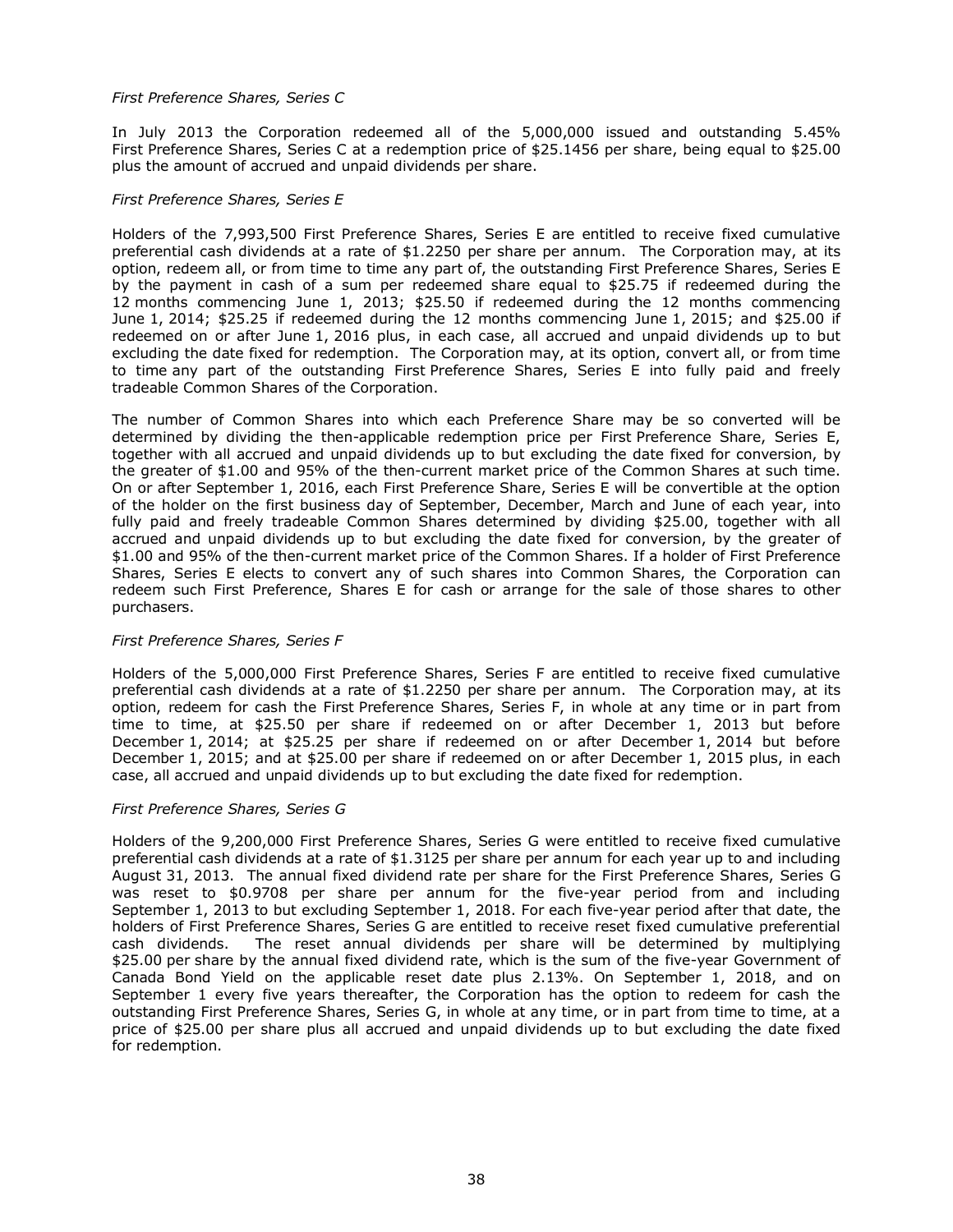#### *First Preference Shares, Series H*

Holders of the 10,000,000 First Preference Shares, Series H are entitled to receive fixed cumulative preferential cash dividends at a rate of \$1.0625 per share per annum for each year up to but excluding June 1, 2015. For each five-year period after that date, the holders of First Preference Shares, Series H are entitled to receive reset fixed cumulative preferential cash dividends. The reset annual dividends per share will be determined by multiplying \$25.00 per share by the annual fixed dividend rate, which is the sum of the five-year Government of Canada Bond Yield on the applicable reset date plus 1.45%.

On each Series H Conversion Date, being June 1, 2015, and June 1 every five years thereafter, the Corporation has the option to redeem for cash all or any part of the outstanding First Preference Shares, Series H, at a price of \$25.00 per share plus all accrued and unpaid dividends up to but excluding the date fixed for redemption. On each Series H Conversion Date, the holders of First Preference Shares, Series H, have the option to convert any or all of their First Preference Shares, Series H into an equal number of cumulative redeemable floating rate First Preference Shares, Series I.

Holders of the First Preference Shares, Series I will be entitled to receive floating rate cumulative preferential cash dividends in the amount per share determined by multiplying the applicable floating quarterly dividend rate by \$25.00. The floating quarterly dividend rate will be equal to the sum of the average yield expressed as a percentage per annum on three-month Government of Canada Treasury Bills plus 1.45%.

On each First Preference Shares, Series I Conversion Date, being June 1, 2020, and June 1 every five years thereafter, the Corporation has the option to redeem for cash all or any part of the outstanding First Preference Shares, Series I at a price of \$25.00 per share plus all accrued and unpaid dividends up to but excluding the date fixed for redemption. On any date after June 1, 2015, that is not a First Preference Shares, Series I Conversion Date, the Corporation has the option to redeem for cash all or any part of the outstanding First Preference Shares, Series I at a price of \$25.50 per share plus all accrued and unpaid dividends up to but excluding the date fixed for redemption. On each First Preference Shares, Series I Conversion Date, the holders of First Preference Shares, Series I have the option to convert any or all of their First Preference Shares, Series I into an equal number of First Preference Shares, Series H.

On any First Preference Shares, Series H Conversion Date, if the Corporation determines that there would be less than 1,000,000 First Preference Shares, Series H outstanding, such remaining First Preference Shares, Series H will automatically be converted into an equal number of First Preference Shares, Series I. On any First Preference Shares, Series I Conversion Date, if the Corporation determines that there would be less than 1,000,000 First Preference Shares, Series I outstanding, such remaining First Preference Shares, Series I will automatically be converted into an equal number of First Preference Shares, Series H. However, if such automatic conversions would result in less than 1,000,000 First Preference Shares, Series I or less than 1,000,000 First Preference Shares, Series H outstanding then no automatic conversion would take place.

#### *First Preference Shares, Series J*

Holders of the 8,000,000 First Preference Shares, Series J are entitled to receive fixed cumulative preferential cash dividends at a rate of \$1.1875 per share per annum. On or after December 1, 2017, the Corporation may, at its option, redeem for cash the First Preference Shares, Series J, in whole at any time or in part from time to time, at \$26.00 per share if redeemed before December 1, 2018; at \$25.75 per share if redeemed on or after December 1, 2018 but before December 1, 2019; at \$25.50 per share if redeemed on or after December 1, 2019 but before December 1, 2020; at \$25.25 per share if redeemed on or after December 1, 2020 but before December 1, 2021; and at \$25.00 per share if redeemed on or after December 1, 2021 plus, in each case, all accrued and unpaid dividends up to but excluding the date fixed for redemption.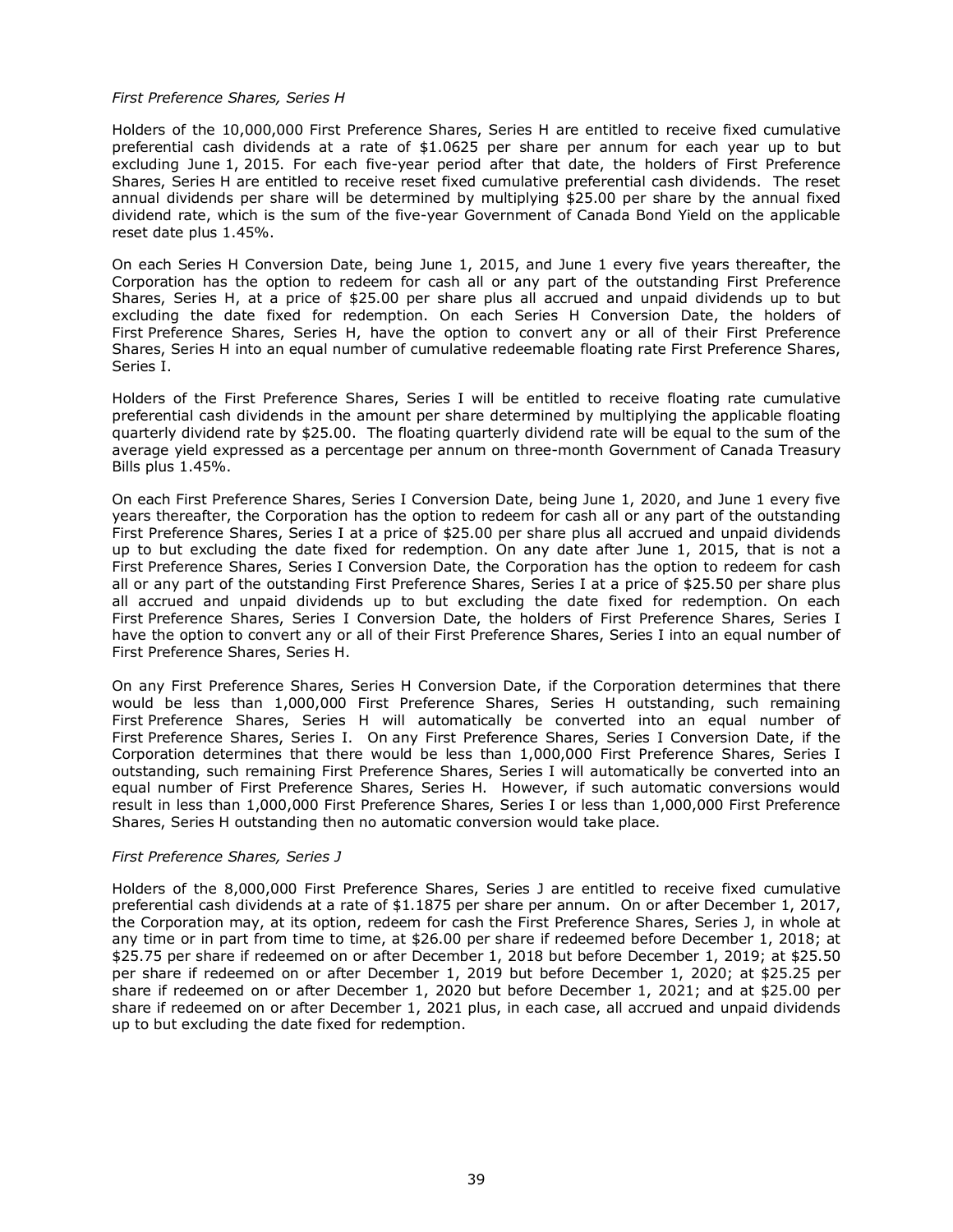#### *First Preference Shares, Series K*

Holders of the 10,000,000 First Preference Shares, Series K are entitled to receive fixed cumulative preferential cash dividends at a rate of \$1.0000 per share per annum for each year up to but excluding March 1, 2019. For each five-year period after that date, the holders of First Preference Shares, Series K are entitled to receive reset fixed cumulative preferential cash dividends. The reset annual dividends per share will be determined by multiplying \$25.00 per share by the annual fixed dividend rate, which is the sum of the five-year Government of Canada Bond Yield on the applicable reset date plus 2.05%.

On each Series K Conversion Date, being March 1, 2019, and March 1 every five years thereafter, the Corporation has the option to redeem for cash all or any part of the outstanding First Preference Shares, Series K, at a price of \$25.00 per share plus all accrued and unpaid dividends up to but excluding the date fixed for redemption. On each Series K Conversion Date, the holders of First Preference Shares, Series K have the option to convert any or all of their First Preference Shares, Series K into an equal number of cumulative redeemable floating rate First Preference Shares, Series L.

Holders of the First Preference Shares, Series L will be entitled to receive floating rate cumulative preferential cash dividends in the amount per share determined by multiplying the applicable floating quarterly dividend rate by \$25.00. The floating quarterly dividend rate will be equal to the sum of the average yield expressed as a percentage per annum on three-month Government of Canada Treasury Bills plus 2.05%.

On each First Preference Shares, Series L Conversion Date, being March 1, 2024, and March 1 every five years thereafter, the Corporation has the option to redeem for cash all or any part of the outstanding First Preference Shares, Series L at a price of \$25.00 per share plus all accrued and unpaid dividends up to but excluding the date fixed for redemption. On any date after March 1, 2019, that is not a First Preference Shares, Series L Conversion Date, the Corporation has the option to redeem for cash all or any part of the outstanding First Preference Shares, Series L at a price of \$25.50 per share plus all accrued and unpaid dividends up to but excluding the date fixed for redemption. On each First Preference Shares, Series L Conversion Date, the holders of First Preference Shares, Series L have the option to convert any or all of their First Preference Shares, Series L into an equal number of First Preference Shares, Series K.

On any First Preference Shares, Series K Conversion Date, if the Corporation determines that there would be less than 1,000,000 First Preference Shares, Series K outstanding, such remaining First Preference Shares, Series K will automatically be converted into an equal number of First Preference Shares, Series L. On any First Preference Shares, Series L Conversion Date, if the Corporation determines that there would be less than 1,000,000 First Preference Shares, Series L outstanding, such remaining First Preference Shares, Series L will automatically be converted into an equal number of First Preference Shares, Series K. However, if such automatic conversions would result in less than 1,000,000 First Preference Shares, Series L or less than 1,000,000 First Preference Shares, Series K outstanding then no automatic conversion would take place.

#### *Debt Covenant Restrictions on Dividend Distributions*

The Trust Indenture pertaining to the Corporation's \$200 million Senior Unsecured Debentures contains a covenant which provides that Fortis shall not declare or pay any dividends (other than stock dividends or cumulative preferred dividends on preferred shares not issued as stock dividends) or make any other distribution on its shares or redeem any of its shares or prepay subordinated debt if, immediately thereafter, its consolidated funded obligations would be in excess of 75% of its total consolidated capitalization.

The Corporation has a \$1 billion unsecured committed revolving corporate credit facility, maturing in July 2018, that is available for interim financing of acquisitions and for general corporate purposes. The credit facility contains a covenant which provides that Fortis shall not declare or pay any dividends or make any other restricted payments if, immediately thereafter, consolidated debt to consolidated capitalization ratio would exceed 70% at any time.

As at December 31, 2013 and 2012, the Corporation was in compliance with its debt covenant restrictions pertaining to dividend distributions, as described above.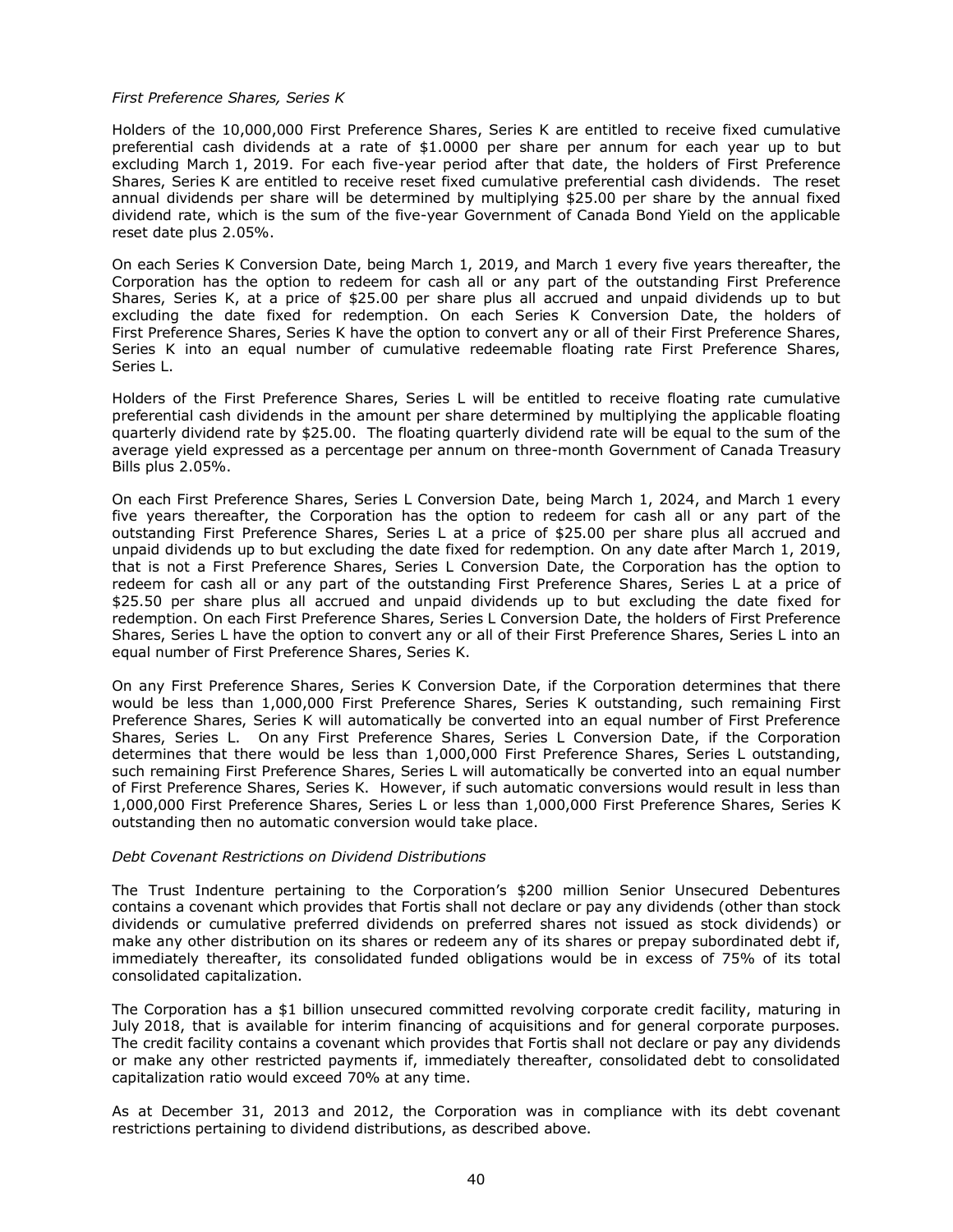## **8.0 CREDIT RATINGS**

Securities issued by Fortis and its utilities, that are currently rated, are rated by one or more credit rating agencies, namely, DBRS, S&P and/or Moody's. The ratings assigned to securities issued by Fortis and its utilities are reviewed by the agencies on an ongoing basis. Credit ratings and stability ratings are intended to provide investors with an independent measure of credit quality of an issue of securities and are not recommendations to buy, sell or hold securities. Ratings may be subject to revision or withdrawal at any time by the rating organization. The following table summarizes the Corporation's credit ratings as at March 13, 2014.

| <b>Fortis</b><br><b>Credit Ratings</b> |                                                                           |                                         |                                      |  |
|----------------------------------------|---------------------------------------------------------------------------|-----------------------------------------|--------------------------------------|--|
| <b>Company</b>                         | <b>DBRS</b>                                                               | <b>S&amp;P</b>                          | Moody's                              |  |
| Fortis                                 | A (low), under review with<br>developing implications<br>(unsecured debt) | A-, negative<br>(unsecured debt)        | N/A                                  |  |
| <b>FHI</b>                             | BBB (high), stable<br>(unsecured debt)                                    | N/A                                     | Baa2, negative<br>(unsecured debt)   |  |
| FEI                                    | A, stable<br>(secured & unsecured debt)                                   | N/A                                     | A3, negative<br>(unsecured debt)     |  |
| <b>FEVI</b>                            | N/A                                                                       | N/A                                     | A3, negative<br>(unsecured debt)     |  |
| Central Hudson (1)                     | N/A                                                                       | A, stable<br>(unsecured debt)           | A2, stable<br>(unsecured debt)       |  |
| FortisAlberta                          | A (low), positive<br>(senior unsecured debt)                              | A-, negative<br>(senior unsecured debt) | N/A                                  |  |
| <b>FortisBC Electric</b>               | A (low), stable<br>(secured & unsecured debt)                             | N/A                                     | Baa1, negative<br>(unsecured debt)   |  |
| Newfoundland Power                     | A, stable<br>(first mortgage bonds)                                       | N/A                                     | A2, stable<br>(first mortgage bonds) |  |
| <b>Maritime Electric</b>               | N/A                                                                       | A, negative<br>(senior secured debt)    | N/A                                  |  |
| Caribbean Utilities                    | A (low), stable<br>(senior unsecured debt)                                | A-, negative<br>(senior unsecured debt) | N/A                                  |  |

*(1) Central Hudson's senior unsecured debt is also rated by Fitch Ratings at 'A, stable'.* 

DBRS rates debt instruments by rating categories ranging from AAA to D, which represents the range from highest to lowest quality of such securities. DBRS states that: (i) its long-term debt ratings are meant to give an indication of the risk that the borrower will not fulfill its obligations in a timely manner with respect to both interest and principal commitments; (ii) its ratings do not take factors such as pricing or market risk into consideration and are expected to be used by purchasers as one part of their investment decision; and (iii) every rating is based on quantitative and qualitative considerations that are relevant for the borrowing entity. According to DBRS, a rating of A by DBRS is in the middle of three subcategories within the third highest of nine major categories. Such rating is assigned to debt instruments considered to be of satisfactory credit quality and for which protection of interest and principal is still substantial, but the degree of strength is less than with AA rated entities. Entities rated in the BBB category are considered to have long-term debt of adequate credit quality. Protection of interest and principal is considered acceptable, but the entity is fairly susceptible to adverse changes in financial and economic conditions, or there may be other adverse conditions present which reduce the strength of the entity and its rated securities. The assignment of a (high) or (low) modifier within each rating category indicates relative standing within such category.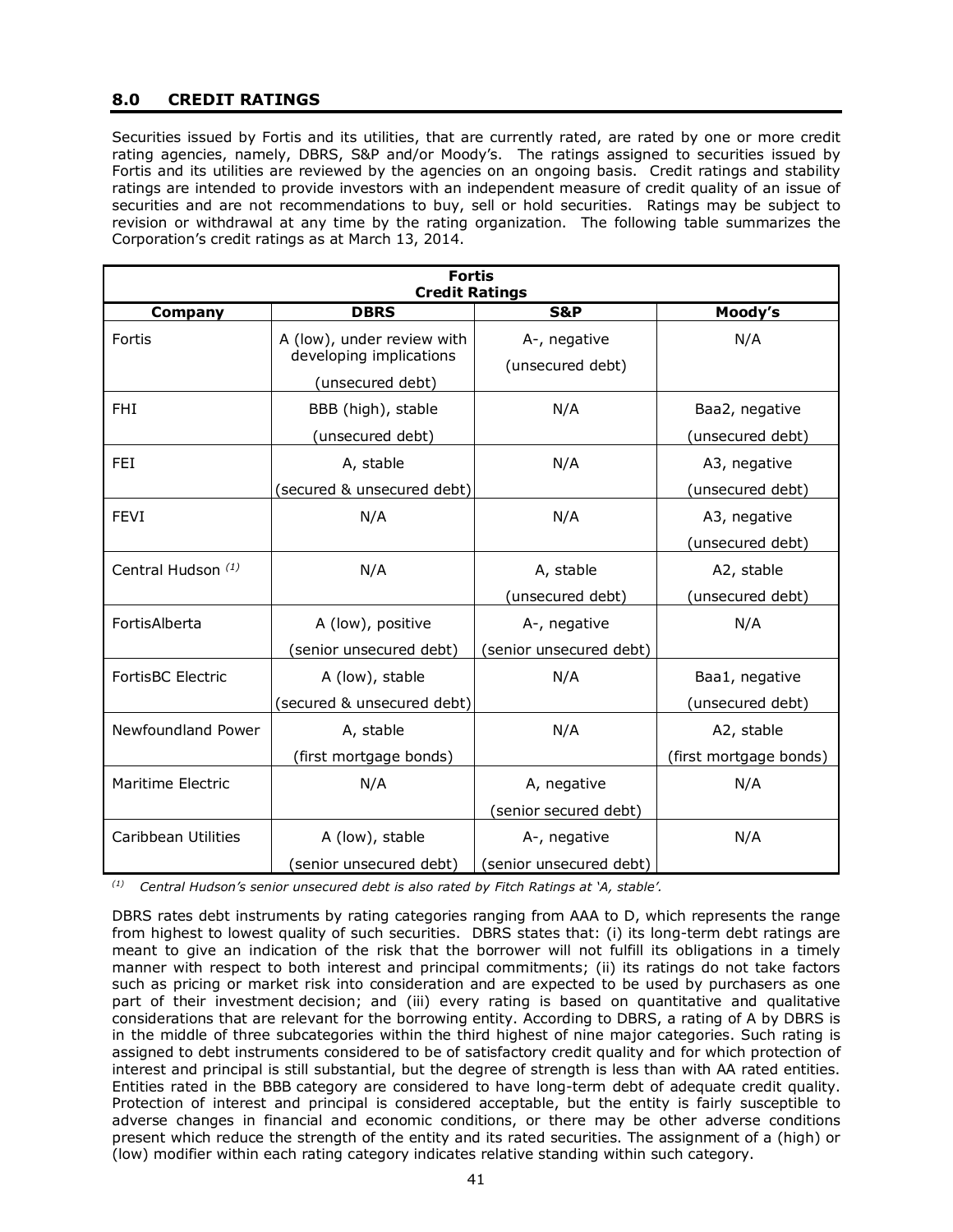S&P long-term debt ratings are on a ratings scale that ranges from AAA to D, which represents the range from highest to lowest quality of such securities. S&P uses '+' or '-' designations to indicate the relative standing of securities within a particular rating category. S&P states that its credit ratings are current opinions of the financial security characteristics with respect to the ability to pay under contracts in accordance with their terms. This opinion is not specific to any particular contract, nor does it address the suitability of a particular contract for a specific purpose or purchaser. An issuer rated A is regarded as having financial security characteristics to meet its financial commitments but is somewhat more susceptible to the adverse effects of changes in circumstances and economic conditions than those in higher-rated categories.

Moody's long-term debt ratings are on a rating scale that ranges from Aaa to C, which represents the range from highest to lowest quality of such securities. In addition, Moody's applies numerical modifiers 1, 2 and 3 in each generic rating classification from Aa to Caa to indicate relative standing within such classification. The modifier 1 indicates that the security ranks in the higher end of its generic rating category, the modifier 2 indicates a mid-range ranking and the modifier 3 indicates that the security ranks in the lower end of its generic rating category. Moody's states that its long-term debt ratings are opinions of relative risk of fixed-income obligations with an original maturity of one year or more and that such ratings reflect both the likelihood of default and any financial loss suffered in the event of default. According to Moody's, a rating of Baa is the fourth highest of nine major categories and such a debt rating is assigned to debt instruments considered to be of medium-grade quality. Debt instruments rated Baa are subject to moderate credit risk and may possess certain speculative characteristics. Debt instruments rated A are considered upper-medium grade and are subject to low credit risk.

## **9.0 MARKET FOR SECURITIES**

The Common Shares; First Preference Shares, Series E; First Preference Shares, Series F; First Preference Shares, Series G; First Preference Shares, Series H; First Preference Shares, Series J; and First Preference Shares, Series K of Fortis are listed on the TSX under the symbols FTS, FTS.PR.E, FTS.PR.F, FTS.PR.G, FTS.PR.H, FTS.PR.J and FTS.PR.K, respectively. The First Preference Shares, Series C and Subscription Receipts of Fortis were previously listed on the TSX under the symbols FTS.PR.C and FTS.R, respectively. Beginning in January 2014, the Installment Receipts of Fortis began trading on the TSX under the symbol FTS.IR.

The following table sets forth the reported high and low trading prices and trading volumes for the Common Shares; First Preference Shares, Series C; First Preference Shares, Series E; First Preference Shares, Series F; First Preference Shares, Series G; First Preference Shares, Series H; First Preference Shares, Series J; First Preference Shares, Series K; and Subscription Receipts on a monthly basis for the year ended December 31, 2013.

| <b>Fortis</b> |                                        |                      |            |              |                          |                                                  |
|---------------|----------------------------------------|----------------------|------------|--------------|--------------------------|--------------------------------------------------|
|               | <b>2013 Trading Prices and Volumes</b> |                      |            |              |                          |                                                  |
|               |                                        | <b>Common Shares</b> |            |              |                          | First Preference Shares, Series C <sup>(1)</sup> |
| Month         | High $($ \$ $)$                        | Low $($ \$ $)$       | Volume     | High $($ \$) | Low $($ \$ $)$           | Volume                                           |
| January       | 34.85                                  | 33.92                | 7,028,930  | 25.80        | 25.50                    | 37,516                                           |
| February      | 34.89                                  | 32.89                | 8,565,427  | 25.68        | 25.14                    | 371,329                                          |
| March         | 34.29                                  | 33.21                | 9,213,786  | 25.34        | 25.15                    | 176,447                                          |
| April         | 35.08                                  | 33.06                | 9,634,522  | 25.50        | 25.22                    | 263,259                                          |
| May           | 35.14                                  | 33.00                | 11,446,339 | 25.46        | 25.07                    | 191,089                                          |
| June          | 33.32                                  | 30.70                | 13,177,638 | 25.16        | 25.10                    | 30,776                                           |
| July          | 32.95                                  | 31.25                | 8,084,459  | 25.24        | 25.12                    | 4,956                                            |
| August        | 32.45                                  | 29.92                | 8,815,840  |              |                          |                                                  |
| September     | 31.57                                  | 29.78                | 13,894,725 |              | -                        |                                                  |
| October       | 32.80                                  | 30.76                | 9,216,065  |              | -                        |                                                  |
| November      | 32.84                                  | 31.00                | 9,871,013  |              | $\overline{\phantom{a}}$ |                                                  |
| December      | 31.68                                  | 29.51                | 11,521,039 |              | $\overline{\phantom{0}}$ |                                                  |

*(1) The First Preference Shares, Series C were redeemed in July 2013.*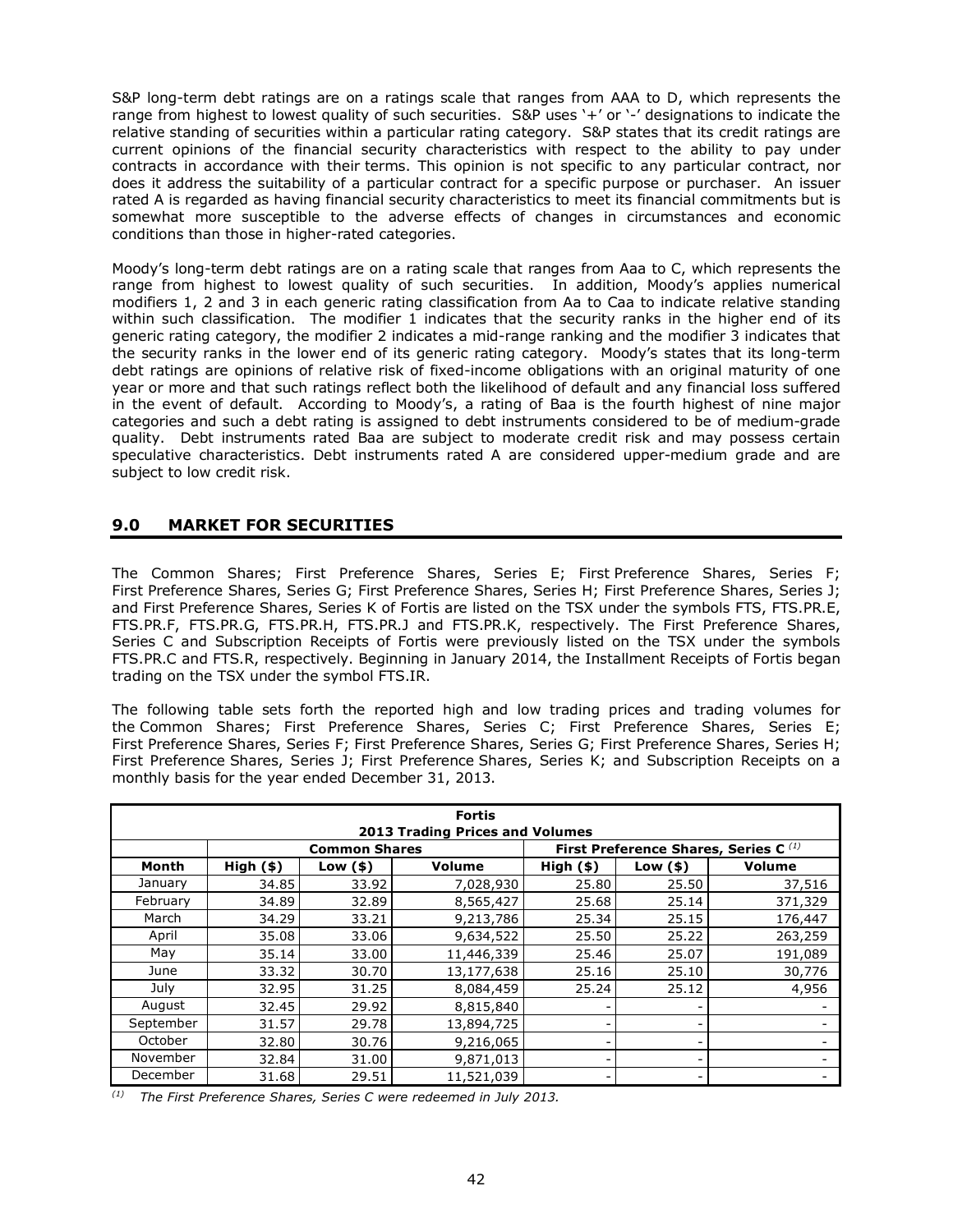| <b>Fortis</b><br><b>2013 Trading Prices and Volumes</b> |           |                                          |           |                              |                                   |                                                  |
|---------------------------------------------------------|-----------|------------------------------------------|-----------|------------------------------|-----------------------------------|--------------------------------------------------|
|                                                         |           | First Preference Shares, Series E        |           |                              | First Preference Shares, Series F |                                                  |
| <b>Month</b>                                            | High (\$) | Low $(*)$                                | Volume    | High ( \$)                   | Low $($ \$ $)$                    | Volume                                           |
| January                                                 | 27.19     | 26.64                                    | 38,132    | 26.05                        | 25.80                             | 63,277                                           |
| February                                                | 27.03     | 26.30                                    | 61,519    | 26.25                        | 25.74                             | 372,278                                          |
| March                                                   | 26.64     | 26.18                                    | 161,461   | 26.02                        | 25.79                             | 68,561                                           |
| April                                                   | 26.83     | 26.27                                    | 62,483    | 26.17                        | 25.65                             | 49,615                                           |
| May                                                     | 26.54     | 26.08                                    | 151,923   | 26.06                        | 25.08                             | 133,510                                          |
| June                                                    | 26.27     | 25.95                                    | 17,127    | 25.12                        | 22.89                             | 109,880                                          |
| July                                                    | 26.16     | 25.90                                    | 25,989    | 24.76                        | 23.28                             | 93,996                                           |
| August                                                  | 26.15     | 25.15                                    | 102,324   | 23.64                        | 21.51                             | 160,433                                          |
| September                                               | 26.04     | 25.80                                    | 277,950   | 24.12                        | 21.67                             | 268,832                                          |
| October                                                 | 26.16     | 25.90                                    | 142,029   | 24.77                        | 22.87                             | 110,290                                          |
| November                                                | 26.22     | 25.83                                    | 110,659   | 24.05                        | 23.25                             | 83,563                                           |
| December                                                | 26.25     | 25.62                                    | 144,603   | 23.51                        | 21.66                             | 235,877                                          |
|                                                         |           | First Preference Shares, Series G        |           |                              | First Preference Shares, Series H |                                                  |
| Month                                                   | High (\$) | Low $(*)$                                | Volume    | $High($ \$)                  | Low $(*)$                         | Volume                                           |
| January                                                 | 25.10     | 24.32                                    | 619,282   | 26.03                        | 25.43                             | 236,790                                          |
| February                                                | 25.31     | 24.87                                    | 462,897   | 26.25                        | 25.45                             | 232,420                                          |
| March                                                   | 25.38     | 24.99                                    | 231,399   | 26.38                        | 25.80                             | 293,989                                          |
| April                                                   | 25.39     | 25.09                                    | 166,680   | 26.26                        | 25.29                             | 166,015                                          |
| May                                                     | 25.78     | 25.01                                    | 223,188   | 25.92                        | 25.10                             | 142,715                                          |
| June                                                    | 25.12     | 22.33                                    | 141,639   | 25.46                        | 24.05                             | 169,198                                          |
| July                                                    | 24.92     | 24.03                                    | 172,482   | 24.62                        | 22.53                             | 186,298                                          |
| August                                                  | 24.05     | 22.90                                    | 152,750   | 22.98                        | 19.90                             | 266,107                                          |
| September                                               | 23.82     | 23.20                                    | 186,736   | 22.17                        | 20.68                             | 254,009                                          |
| October                                                 | 24.10     | 23.35                                    | 210,044   | 22.30                        | 20.12                             | 329,107                                          |
| November                                                | 24.19     | 23.78                                    | 166,399   | 22.38                        | 20.80                             | 447,312                                          |
| December                                                | 24.13     | 23.76                                    | 235,211   | 21.55                        | 21.00                             | 587,546                                          |
|                                                         |           | <b>First Preference Shares, Series J</b> |           |                              |                                   | First Preference Shares, Series K <sup>(1)</sup> |
| Month                                                   | High (\$) | Low $(*)$                                | Volume    | $High($ \$)                  | Low $(*)$                         | Volume                                           |
| January                                                 | 26.09     | 25.54                                    | 455,909   | $\qquad \qquad \blacksquare$ |                                   | $\blacksquare$                                   |
| February                                                | 26.27     | 25.56                                    | 296,524   | $\overline{\phantom{0}}$     |                                   |                                                  |
| March                                                   | 26.12     | 25.60                                    | 307,650   |                              |                                   | $\overline{\phantom{a}}$                         |
| April                                                   | 26.26     | 25.85                                    | 271,529   |                              |                                   | $\overline{\phantom{a}}$                         |
| $\overline{May}$                                        | 26.10     | 25.52                                    | 166,192   |                              |                                   |                                                  |
| June                                                    | 25.60     | 22.31                                    | 206,705   |                              |                                   |                                                  |
| July                                                    | 24.49     | 22.75                                    | 193,041   | 25.29                        | 24.90                             | 619,484                                          |
| August                                                  | 23.58     | 20.99                                    | 239,500   | 25.25                        | 24.25                             | 216,119                                          |
| September                                               | 23.75     | 21.13                                    | 378,127   | 24.84                        | 24.10                             | 158,746                                          |
| October                                                 | 23.75     | 22.33                                    | 215,801   | 24.76                        | 24.20                             | 329,716                                          |
| November                                                | 23.59     | 22.37                                    | 252,735   | 24.78                        | 23.96                             | 137,442                                          |
| December                                                | 22.70     | 21.24                                    | 378,358   | 24.84                        | 24.05                             | 194,721                                          |
|                                                         |           | <b>Subscription Receipts (2)</b>         |           |                              |                                   |                                                  |
| Month                                                   | High (\$) | Low $(*)$                                | Volume    |                              |                                   |                                                  |
| January                                                 | 35.02     | 33.94                                    | 1,182,323 |                              |                                   |                                                  |
| February                                                | 35.10     | 32.25                                    | 451,480   |                              |                                   |                                                  |
| March                                                   | 34.87     | 33.89                                    | 868,842   |                              |                                   |                                                  |
| April                                                   | 35.31     | 33.64                                    | 331,471   |                              |                                   |                                                  |
| May                                                     | 35.40     | 33.25                                    | 1,076,259 |                              |                                   |                                                  |
| June                                                    | 34.47     | 31.89                                    | 1,557,411 |                              |                                   |                                                  |

*(1) The First Preference Shares, Series K were issued in July 2013.* 

*(2) The Subscription Receipts were converted into Common Shares in June 2013.*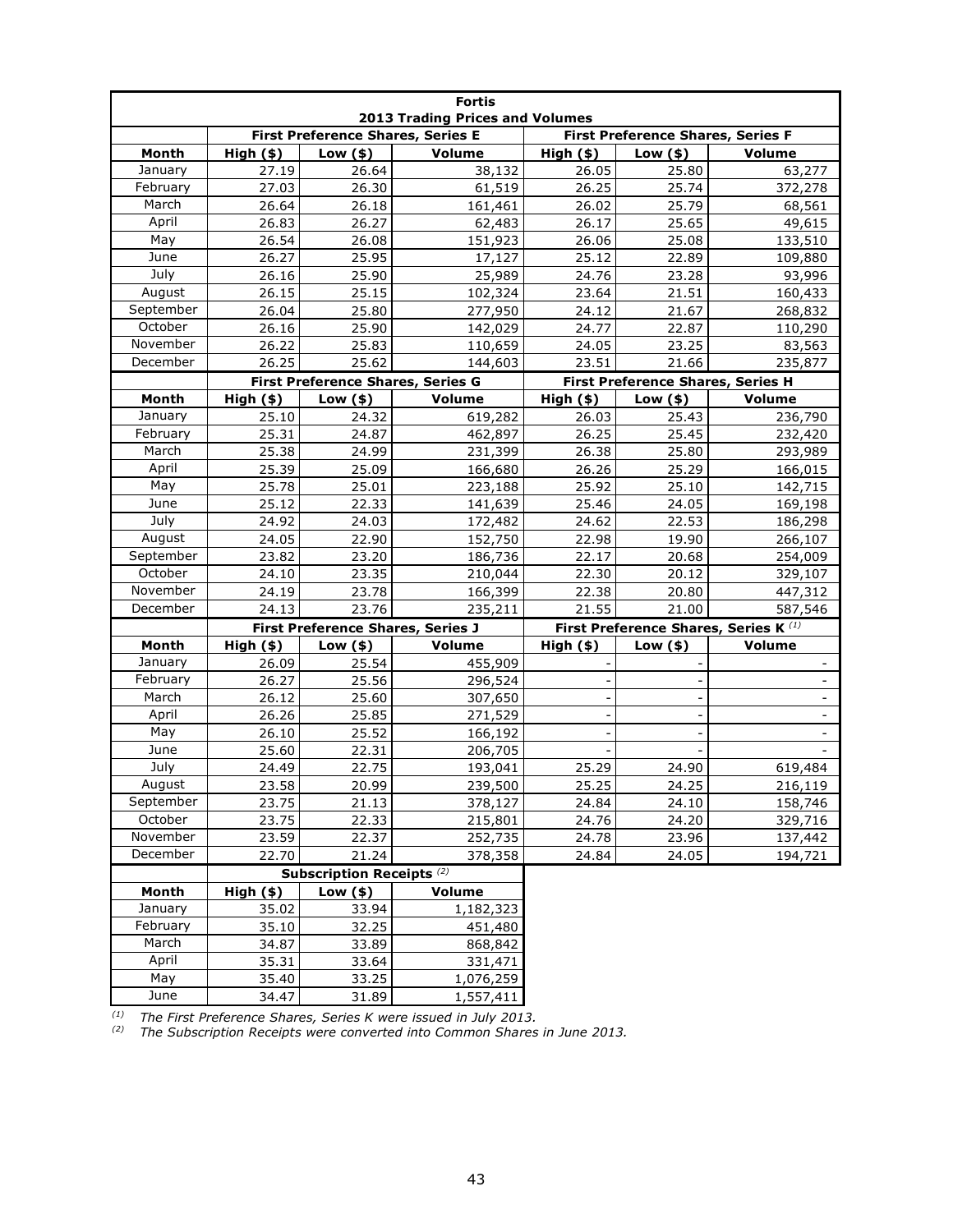## **10.0 DIRECTORS AND OFFICERS**

The Board has governance guidelines which cover various items, including director tenure. The governance guidelines provide that Directors of the Corporation are to be elected for a term of one year and, except in appropriate circumstances determined by the Board, be eligible for re-election until the Annual Meeting of Shareholders next following the date on which they achieve age 70 or the 12<sup>th</sup> anniversary of their initial election to the Board. The policy does not apply to Mr. Marshall, whose service on the Board is related to his tenure as CEO. The following chart sets out the name and municipality of residence of each of the Directors of Fortis and indicates their principal occupations within five preceding years.

٣Ī,

| <b>Fortis Directors</b>                            |                                                                                                                                                                                                                                                                                                                                                                                                                                                                                                                                                                                                                                                                                                                                                                                                                                                                                                                                                                                                             |  |  |
|----------------------------------------------------|-------------------------------------------------------------------------------------------------------------------------------------------------------------------------------------------------------------------------------------------------------------------------------------------------------------------------------------------------------------------------------------------------------------------------------------------------------------------------------------------------------------------------------------------------------------------------------------------------------------------------------------------------------------------------------------------------------------------------------------------------------------------------------------------------------------------------------------------------------------------------------------------------------------------------------------------------------------------------------------------------------------|--|--|
| <b>Name</b>                                        | <b>Principal Occupations Within Five Preceding Years</b>                                                                                                                                                                                                                                                                                                                                                                                                                                                                                                                                                                                                                                                                                                                                                                                                                                                                                                                                                    |  |  |
| <b>PETER E. CASE (1) (2)</b><br>Kingston, Ontario  | Mr. Case, 59, a Corporate Director, retired in February 2003 as<br>Executive Director, Institutional Equity Research at CIBC World<br>Markets. During his 17-year career as senior investment analyst with<br>CIBC World Markets and BMO Nesbitt Burns and its predecessors,<br>Mr. Case's coverage of Canadian and selected U.S. pipeline and<br>energy utilities was consistently rated among the top rankings.<br>Mr. Case was awarded a Bachelor of Arts and an MBA from<br>Queen's University and a Master of Divinity from Wycliffe College,<br>University of Toronto. He was first elected to the Board in May 2005<br>and has been Chair of the Audit Committee of the Board since March<br>2011. Mr. Case was a Director of FortisOntario from 2003 through<br>2010 and served as Chair of the FortisOntario Board from 2009<br>through 2010. He does not serve as a director of any other<br>reporting issuer.                                                                                    |  |  |
| <b>FRANK J. CROTHERS (2)</b><br>Nassau, Bahamas    | Mr. Crothers, 69, is Chairman and Chief Executive Officer of Island<br>Corporate Holdings<br>Limited,<br>Nassau,<br>Bahamas,<br>a<br>private<br>Bahamas-based<br>investment<br>company<br>with<br>diverse<br>interests<br>throughout the Caribbean, North America, Australia and South Africa.<br>For more than 35 years, he has served on many public and private<br>sector boards. For over a decade he was on the Board of Harvard<br>University Graduate School of Education and also served a three-year<br>term as Chairman of CARILEC, the Caribbean Association of Electrical<br>Utilities. Mr. Crothers is the past President of FortisTCI, which was<br>acquired by the Corporation in August 2006. He serves on the Board<br>of Caribbean Utilities. Mr. Crothers was first elected to the Fortis<br>Board in May 2007. He was previously a director of Belize Electricity<br>from 2007 to 2010. Mr. Crothers is also a director of reporting issuers<br>AML Limited and Templeton Mutual Funds. |  |  |
| IDA J. GOODREAU (3)<br>Vancouver, British Columbia | Ms. Goodreau, 62, is an Adjunct Professor at Sauder School of<br>Business, University of British Columbia. She is a past President and<br>Chief Executive Officer of LifeLabs. Prior to joining LifeLabs in<br>March 2009, she served as President and Chief Executive Officer of<br>Vancouver Coastal Health Authority from 2002. Ms. Goodreau has<br>held senior leadership roles in several Canadian and international<br>pulp and paper and natural gas companies. She was awarded an MBA<br>and a Bachelor of Commerce, Honours, degree from the University of<br>Windsor and a Bachelor of Arts (English and Economics) from the<br>University of Western Ontario. Ms. Goodreau was first elected to the<br>Board in May 2009. She has served on numerous private and public<br>sector boards and has been a director of FHI and FortisBC Inc. since<br>2007 and 2010, respectively. Ms. Goodreau does not serve as a<br>director of any other reporting issuer.                                      |  |  |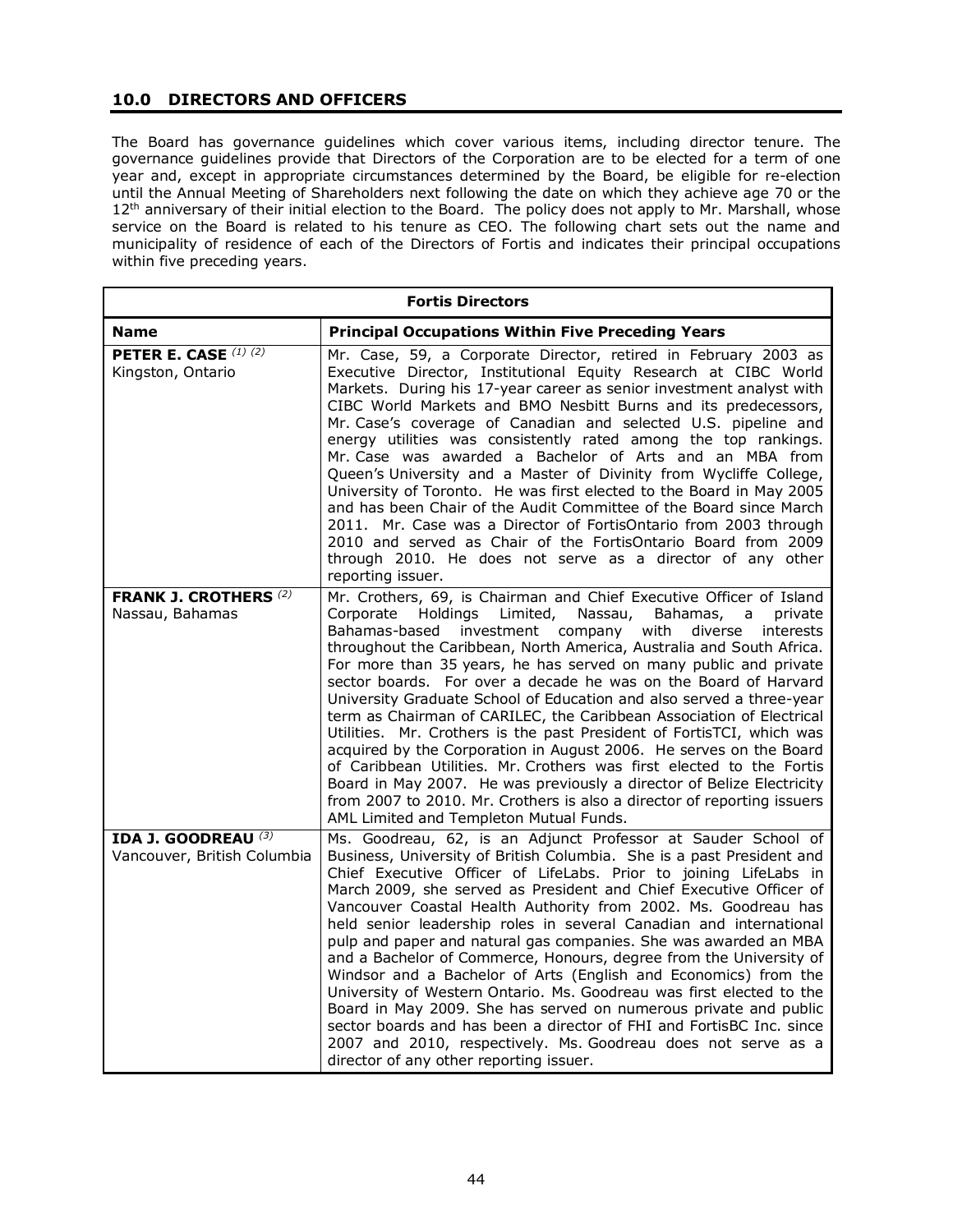| <b>Fortis Directors</b> (continued)                                  |                                                                                                                                                                                                                                                                                                                                                                                                                                                                                                                                                                                                                                                                                                                                                                                                                                                                                                                                                                                                                                                                                                                                                                                                                                                                                                           |  |  |
|----------------------------------------------------------------------|-----------------------------------------------------------------------------------------------------------------------------------------------------------------------------------------------------------------------------------------------------------------------------------------------------------------------------------------------------------------------------------------------------------------------------------------------------------------------------------------------------------------------------------------------------------------------------------------------------------------------------------------------------------------------------------------------------------------------------------------------------------------------------------------------------------------------------------------------------------------------------------------------------------------------------------------------------------------------------------------------------------------------------------------------------------------------------------------------------------------------------------------------------------------------------------------------------------------------------------------------------------------------------------------------------------|--|--|
| <b>Name</b>                                                          | <b>Principal Occupations Within Five Preceding Years</b>                                                                                                                                                                                                                                                                                                                                                                                                                                                                                                                                                                                                                                                                                                                                                                                                                                                                                                                                                                                                                                                                                                                                                                                                                                                  |  |  |
| <b>DOUGLAS J. HAUGHEY (1) (3)</b><br>Calgary, Alberta                | Mr. Haughey, 57, from August 2012 through May 2013, was<br>Chief Executive Officer of The Churchill Corporation, a commercial<br>construction and industrial services company focused on the<br>western Canadian market. From 2010 through its successful sale to<br>Pembina Pipeline in April 2012, he served as President and<br>Chief Executive Officer of Provident Energy Ltd., an owner/operator<br>of natural gas liquids midstream facilities. From 1999 through<br>2008, he held several executive roles with Spectra Energy and<br>predecessor companies. Mr. Haughey had overall responsibility for<br>its western Canadian natural gas midstream business, was<br>President and Chief Executive Officer of Spectra Energy Income<br>Fund and also led Spectra's strategic development and mergers<br>and acquisitions teams based in Houston, Texas. He graduated<br>from the University of Regina with a Bachelor of Administration and<br>from the University of Calgary with an MBA. Mr. Haughey also<br>holds an ICD.D designation from the Institute of Corporate<br>Directors. He was first elected to the Board in May 2009.<br>Mr. Haughey became a director of FortisAlberta in 2010, and serves<br>as Chair of that Board. Mr. Haughey is also a director of<br>Keyera Corporation. |  |  |
| <b>H. STANLEY MARSHALL</b><br>Paradise, Newfoundland and<br>Labrador | Mr. Marshall, 63, is President and Chief Executive Officer of the<br>Corporation. He joined Newfoundland Power in 1979 and was<br>appointed President and Chief Executive Officer of Fortis in 1996.<br>Mr. Marshall graduated from the University of Waterloo with a<br>Bachelor of Applied Science (Chemical Engineering) and from<br>Dalhousie University with a Bachelor of Laws. He is a member of<br>the Law Society of Newfoundland and Labrador and a Registered<br>Professional Engineer in the Province of Newfoundland and<br>Labrador. Mr. Marshall was first elected to the<br>Board<br>in<br>October 1995. He serves as a Director of Fortis utility subsidiaries<br>in British Columbia, Ontario, New York and the Caribbean, as well<br>as Fortis Properties. Mr. Marshall is also a director of Enerflex Ltd.                                                                                                                                                                                                                                                                                                                                                                                                                                                                            |  |  |
| <b>JOHN S. McCALLUM (1) (2)</b><br>Winnipeg, Manitoba                | Mr. McCallum, 70, has been a Professor of Finance at the University<br>of Manitoba since July 1973. He served as Chairman of<br>Manitoba Hydro from 1991 to 2000 and as Policy Advisor to the<br>Federal Minister of Finance from 1984 to 1991. Mr. McCallum<br>graduated from the University of Montreal with a Bachelor of Arts<br>(Economics) and a Bachelor of Science (Mathematics). He was<br>awarded an MBA from Queen's University and a PhD in Finance<br>from the University of Toronto. Mr. McCallum was first elected to<br>the Board in July 2001 and was appointed Chair of the Governance<br>and Nominating Committee of the Board in May 2005. He was<br>previously a Director of FortisBC Inc. and FortisAlberta from 2004<br>through 2010 and from 2005 through 2010, respectively.<br>Mr. McCallum also serves as a director of IGM Financial Inc. and<br>Toromont Industries Ltd.                                                                                                                                                                                                                                                                                                                                                                                                     |  |  |
| <b>HARRY MCWATTERS (2)</b><br>Summerland, British<br>Columbia        | Mr. McWatters, 68, is President of Vintage Consulting Group Inc.,<br>Harry McWatters Inc., and TIME Estate Winery, all of which are<br>engaged in various aspects of the British Columbia wine industry.<br>He is the founder and past President of Sumac Ridge Estate Wine<br>Group. Mr. McWatters was first elected to the Board in May 2007.<br>He was a Director of FHI and FortisBC Inc., where he served as<br>Chair from 2006 through 2010. Mr. McWatters does not serve as a<br>director of any other reporting issuer.                                                                                                                                                                                                                                                                                                                                                                                                                                                                                                                                                                                                                                                                                                                                                                           |  |  |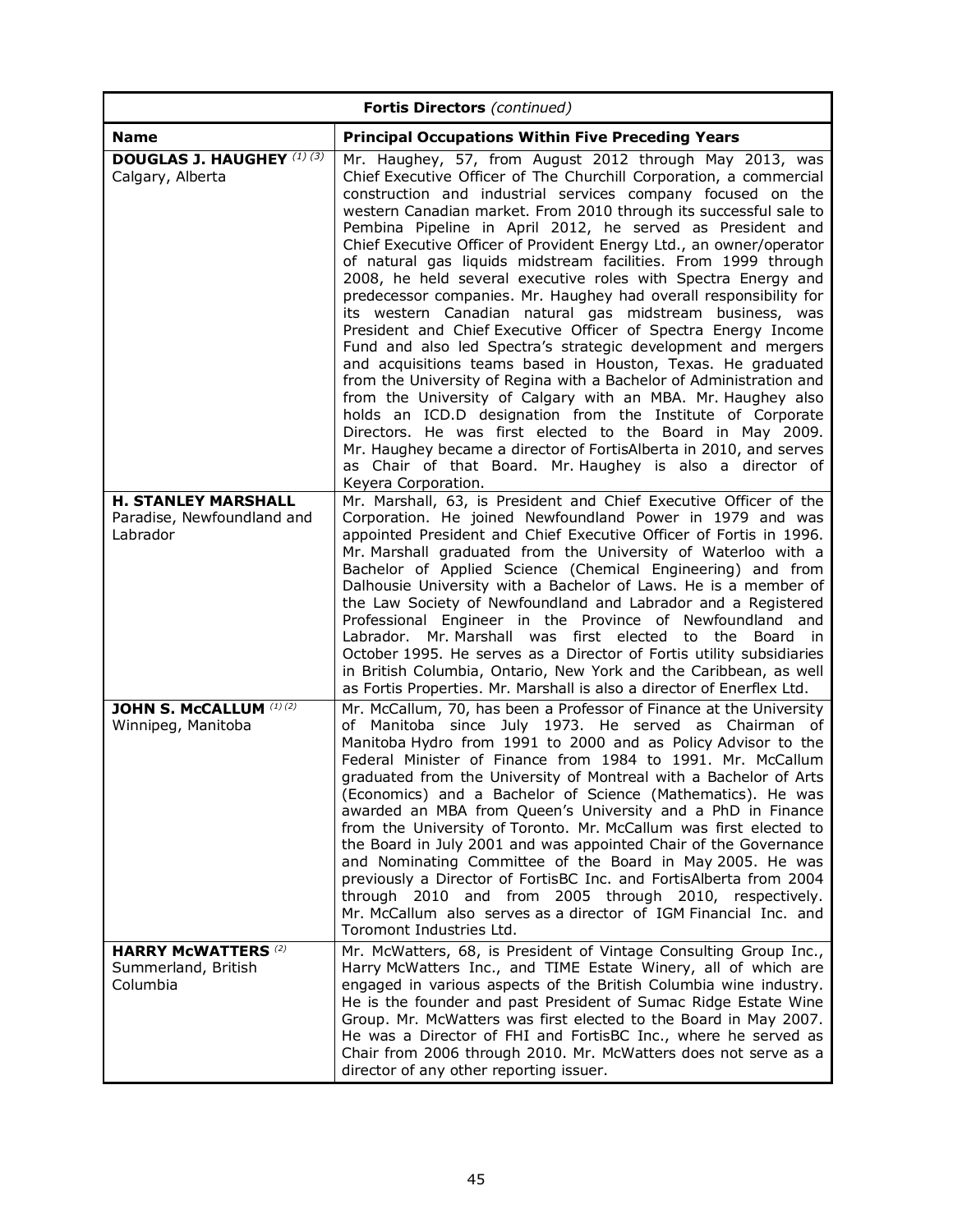| <b>Fortis Directors (continued)</b>                         |                                                                                                                                                                                                                                                                                                                                                                                                                                                                                                                                                                                                                                                                                                                                                                                                                                                                                                                                                                                                                     |  |  |
|-------------------------------------------------------------|---------------------------------------------------------------------------------------------------------------------------------------------------------------------------------------------------------------------------------------------------------------------------------------------------------------------------------------------------------------------------------------------------------------------------------------------------------------------------------------------------------------------------------------------------------------------------------------------------------------------------------------------------------------------------------------------------------------------------------------------------------------------------------------------------------------------------------------------------------------------------------------------------------------------------------------------------------------------------------------------------------------------|--|--|
| <b>Name</b>                                                 | <b>Principal Occupations Within Five Preceding Years</b>                                                                                                                                                                                                                                                                                                                                                                                                                                                                                                                                                                                                                                                                                                                                                                                                                                                                                                                                                            |  |  |
| RONALD D. MUNKLEY (2) (3)<br>Mississauga, Ontario           | Mr. Munkley, 68, a Corporate Director, retired in April 2009 as<br>Vice Chairman and Head of the Power and Utility Business of<br>CIBC World Markets. Mr. Munkley had acted as an advisor on most<br>Canadian utility transactions since joining CIBC World Markets in<br>1998. Prior to that, he was employed at Enbridge Consumers Gas<br>for 27 years, culminating in his role as Chairman, President and<br>Chief Executive Officer. Mr. Munkley led Enbridge Consumers Gas<br>through its deregulation and restructuring in the 1990s. He<br>graduated from Queen's University with a Bachelor of Science<br>(Engineering), Honours. Mr. Munkley is a professional engineer and<br>has completed the Executive and Senior Executive Programs of the<br>University of Western Ontario and the Partners, Directors and<br>Senior Officers Certificate of the Canadian Securities Institute. He<br>was first elected to the Board in May 2009. Mr. Munkley also<br>serves as a director of Bird Construction Inc. |  |  |
| DAVID G. NORRIS (1) (2) (3)<br>St. John's, Newfoundland and | Mr. Norris, 66, a Corporate Director, was a financial and<br>management consultant from 2001 until his retirement in                                                                                                                                                                                                                                                                                                                                                                                                                                                                                                                                                                                                                                                                                                                                                                                                                                                                                                |  |  |
| Labrador                                                    | December 2013. Prior to that he was Executive Vice President,<br>Business Development of Fishery<br>Finance<br>and<br>Products<br>International Limited. Previously, he held Deputy Minister positions<br>with the Department of Finance and Treasury Board of the<br>Government of Newfoundland and Labrador. Mr. Norris graduated<br>with a Bachelor of Commerce, Honours, from Memorial University<br>of Newfoundland and an MBA from McMaster University. He was<br>first elected to the Board in May 2005 and was appointed Chair of<br>the Board in December 2010. Mr. Norris served as Chair of the<br>Audit Committee of the Board from May 2006 through March 2011.<br>He was a director of Newfoundland Power from 2003 through 2010<br>and served as Chair of that Board from 2006 through 2010.<br>Mr. Norris served as a director of Fortis Properties from 2006<br>through 2010. He does not serve as a director of any other<br>reporting issuer.                                                    |  |  |
| <b>MICHAEL A. PAVEY (1) (3)</b><br>Moncton, New Brunswick   | Mr. Pavey, 66, a Corporate Director, retired as Executive<br>Vice President and Chief Financial Officer of Major Drilling Group<br>International Inc. in September 2006. Prior to joining Major Drilling<br>Group International Inc. in 1999, he held senior executive<br>positions, including Senior Vice President and Chief Financial Officer<br>of TransAlta Corporation. Mr. Pavey graduated from University of<br>Waterloo with a<br>Bachelor of Applied Science (Mechanical<br>Engineering) and from McGill University with an MBA. He served as<br>a Director of Maritime Electric from 2001 through 2007 and was<br>Chair of that Company's Audit and Environment Committee from<br>2003 through 2007. Mr. Pavey was first elected to the Board in May<br>2004 and was appointed Chair of the Human Resources Committee<br>in May 2013. He does not serve as a director of any other<br>reporting issuer.                                                                                                  |  |  |

*(1) Serves on the Audit Committee* 

*(2) Serves on the Governance and Nominating Committee* 

*(3) Serves on the Human Resources Committee*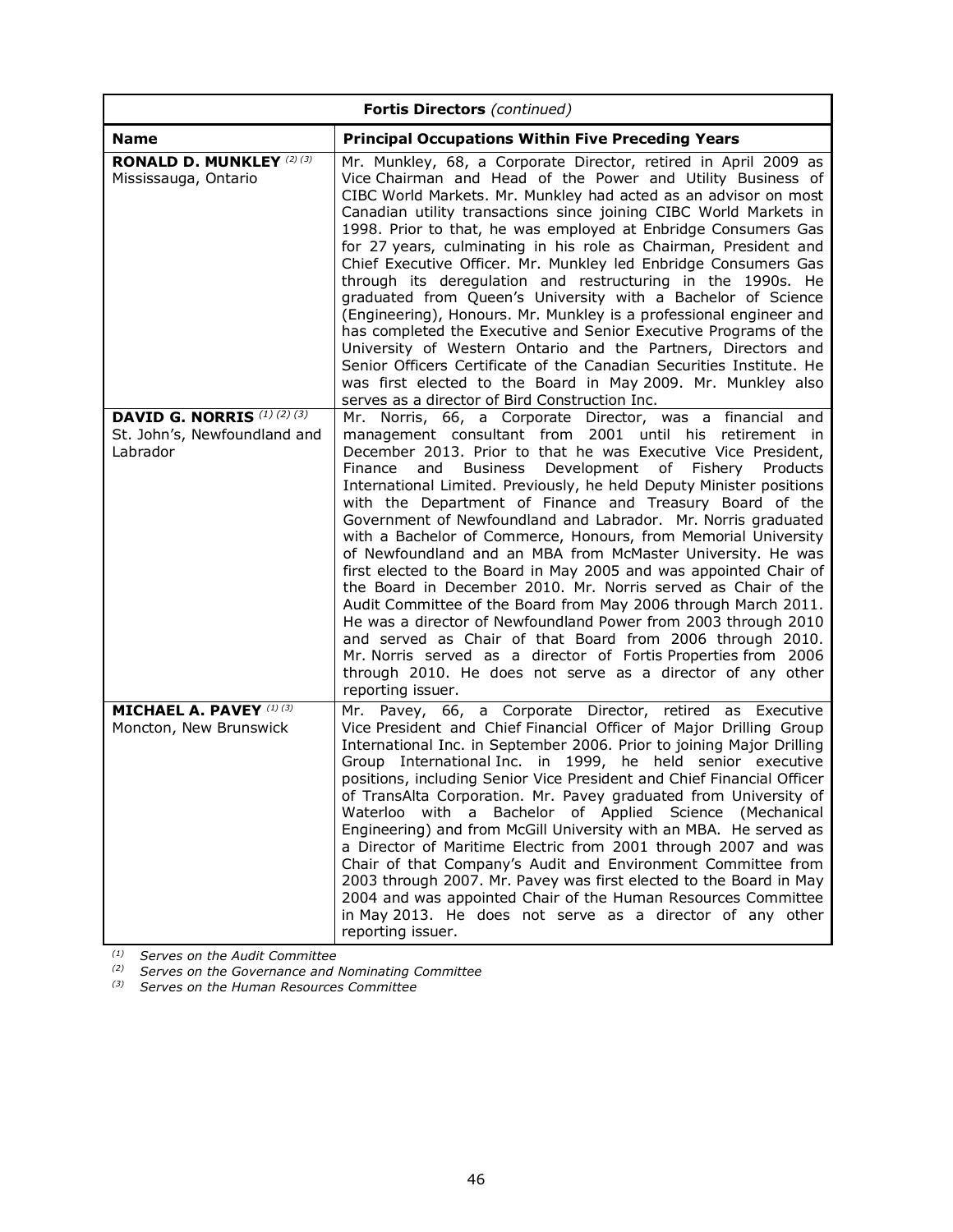The following table sets out the name and municipality of residence of each of the officers of Fortis and indicates the office held.

| <b>Fortis Officers</b>                                            |                                                                              |  |  |  |
|-------------------------------------------------------------------|------------------------------------------------------------------------------|--|--|--|
| <b>Name and Municipality of Residence</b>                         | <b>Office Held</b>                                                           |  |  |  |
| <b>H. Stanley Marshall</b><br>Paradise, Newfoundland and Labrador | President and Chief Executive Officer <sup>(1)</sup>                         |  |  |  |
| <b>Barry V. Perry</b><br>Mount Pearl, Newfoundland and Labrador   | Vice President, Finance and Chief Financial Officer (2)                      |  |  |  |
| Ronald W. McCabe<br>St. John's, Newfoundland and Labrador         | Vice President, General Counsel and<br>Corporate<br>Secretary <sup>(3)</sup> |  |  |  |
| James D. Spinney<br>Mount Pearl, Newfoundland and Labrador        | Treasurer $(4)$                                                              |  |  |  |
| Jamie D. Roberts<br>Mount Pearl, Newfoundland and Labrador        | Controller <sup>(5)</sup>                                                    |  |  |  |
| Donna G. Hynes<br>St. John's, Newfoundland and Labrador           | Assistant Secretary (6)                                                      |  |  |  |

*(1) Mr. Marshall was appointed President and Chief Operating Officer, effective October 1, 1995. Effective May 1, 1996, Mr. Marshall became Chief Executive Officer.* 

*(2) Mr. Perry was appointed Vice President, Finance and Chief Financial Officer, effective January 1, 2004. Prior to that time, Mr. Perry was Vice President, Finance and Chief Financial Officer of Newfoundland Power.* 

*(3) Mr. McCabe was appointed General Counsel and Corporate Secretary, effective January 1, 1997. Effective May 6, 2008, Mr. McCabe became Vice President, General Counsel and Corporate Secretary.* 

*(4) Mr. Spinney was appointed Treasurer, effective March 20, 2013. Prior to that time, Mr. Spinney was Manager, Treasury at Fortis since October 2002.* 

*(5) Mr. Roberts was appointed Controller, effective March 20, 2013. Prior to that time, Mr. Roberts was Vice President, Finance and Chief Financial Officer of Fortis Properties since July 2008.* 

*(6) Ms. Hynes was appointed Assistant Secretary, effective December 8, 1999. She joined Fortis as Manager, Investor and Public Relations in October 1999 and, prior to that time, was employed by Newfoundland Power.*

As at December 31, 2013, the directors and officers of Fortis, as a group, beneficially owned, directly or indirectly, or exercised control or direction over 819,243 Common Shares, representing 0.4% of the issued and outstanding Common Shares of Fortis. The Common Shares are the only voting securities of the Corporation.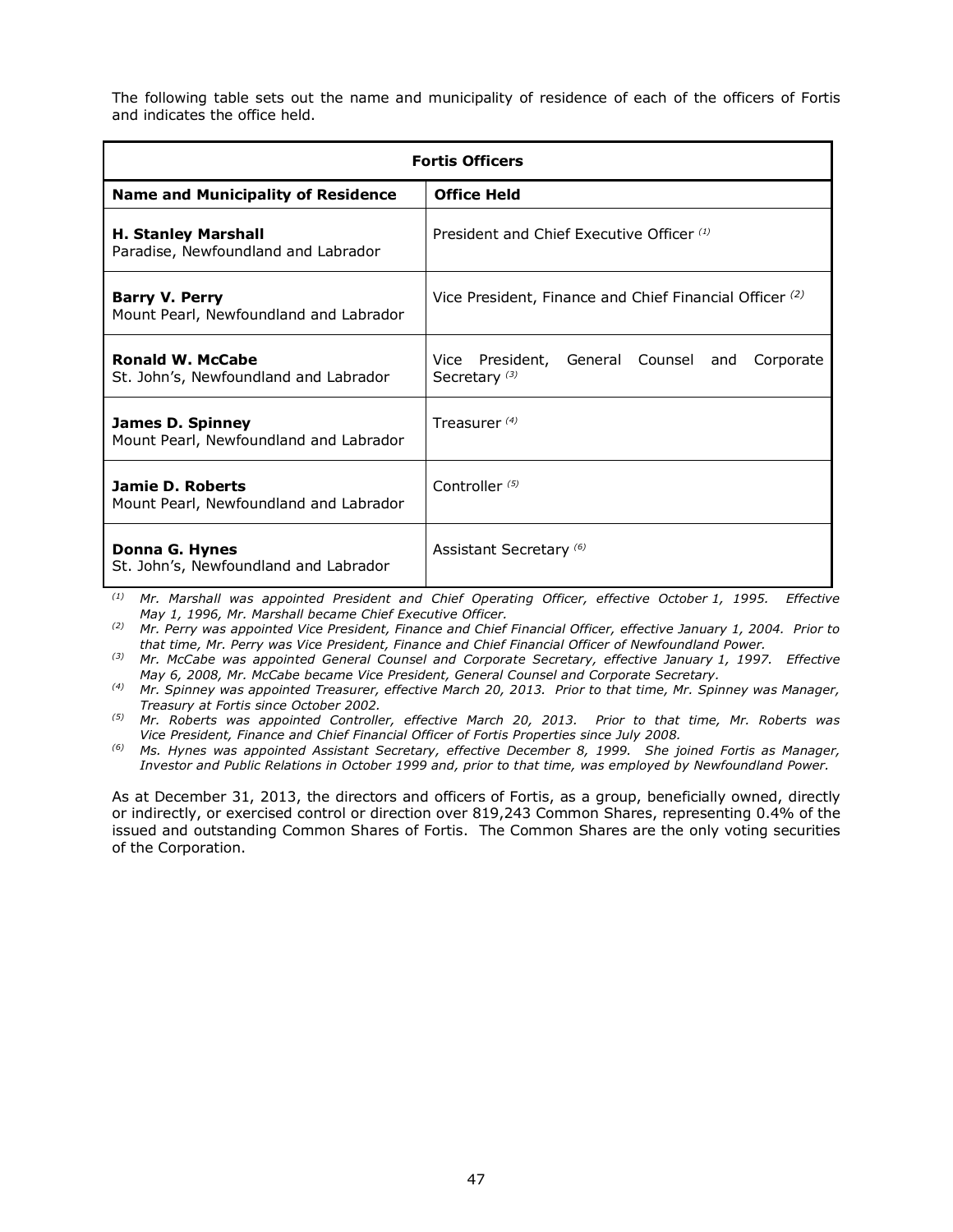## **11.0 AUDIT COMMITTEE**

## **11.1 Education and Experience**

The education and experience of each Audit Committee Member that is relevant to such Member's responsibilities as a Member of the Audit Committee are set out below. As at December 31, 2013, the Audit Committee was composed of the following persons.

| <b>Fortis</b>                                                      |                                                                                                                                                                                                                                                                                                                                                                                                                                                                                                                                             |  |  |
|--------------------------------------------------------------------|---------------------------------------------------------------------------------------------------------------------------------------------------------------------------------------------------------------------------------------------------------------------------------------------------------------------------------------------------------------------------------------------------------------------------------------------------------------------------------------------------------------------------------------------|--|--|
| <b>Audit Committee</b>                                             |                                                                                                                                                                                                                                                                                                                                                                                                                                                                                                                                             |  |  |
| <b>Name</b>                                                        | <b>Relevant Education and Experience</b>                                                                                                                                                                                                                                                                                                                                                                                                                                                                                                    |  |  |
| PETER E. CASE (Chair)<br>Kingston, Ontario                         | Mr. Case retired in February 2003 as Executive Director,<br>Institutional Equity Research at CIBC World Markets. He was<br>awarded a Bachelor of Arts and an MBA from Queen's University<br>and a Master of Divinity from Wycliffe College, University<br>of Toronto.                                                                                                                                                                                                                                                                       |  |  |
| <b>DOUGLAS J. HAUGHEY</b><br>Calgary, Alberta                      | Mr. Haughey, from August 2012 through May 2013, was Chief<br>Executive Officer of The Churchill Corporation. Prior to that, he<br>served as President and Chief Executive Officer of Provident<br>Energy Ltd. and held several executive roles with Spectra Energy<br>and predecessor companies. He graduated from the University of<br>Regina with a Bachelor of Administration and from the University<br>of Calgary with an MBA. Mr. Haughey also<br>holds<br>an<br>ICD.D designation from the Institute of Corporate Directors.         |  |  |
| <b>JOHN S. McCALLUM</b><br>Winnipeg, Manitoba                      | Mr. McCallum is a Professor of Finance at the University of<br>Manitoba. He graduated from the University of Montreal with a<br>Bachelor of Arts (Economics) and a Bachelor of Science<br>(Mathematics). Mr. McCallum was awarded an MBA from<br>Queen's University and a PhD in Finance from the University<br>of Toronto.                                                                                                                                                                                                                 |  |  |
| <b>DAVID G. NORRIS</b><br>St. John's, Newfoundland and<br>Labrador | Mr. Norris was a financial and management consultant from<br>2001 until his retirement in December 2013. Prior to that he<br>Vice<br>President, Finance<br>Executive<br>and<br><b>Business</b><br>was<br>Development of Fishery Products International Limited. He<br>graduated with a Bachelor of Commerce,<br>Honours, from<br>Memorial University of Newfoundland and<br>an MBA from<br>McMaster University.                                                                                                                             |  |  |
| <b>MICHAEL A. PAVEY</b><br>Moncton, New Brunswick                  | Mr. Pavey retired as Executive Vice President and Chief Financial<br>Officer<br>of<br>Drilling<br>Group<br>Major<br>International<br>Inc.<br>in.<br>September 2006. Prior to<br>joining<br>Major Drilling<br>Group<br>International Inc. in 1999, he held senior executive positions,<br>including Senior Vice President and Chief Financial Officer of<br>TransAlta Corporation. Mr. Pavey graduated from University of<br>Waterloo with a Bachelor of Applied Science (Mechanical<br>Engineering) and from McGill University with an MBA. |  |  |

The Board has determined that each of the Audit Committee Members is independent and financially literate. Independent means free from any direct or indirect material relationship with the Corporation which, in the view of the Board, could reasonably be expected to interfere with the exercise of a Member's independent judgment as more particularly described in Multilateral Instrument 52-110 - *Audit Committees*. Financially literate means having the ability to read and understand a set of financial statements that present a breadth and level of complexity of accounting issues that are generally comparable to the breath and complexity of the issues that can reasonably be expected to be raised by the Corporation's consolidated financial statements.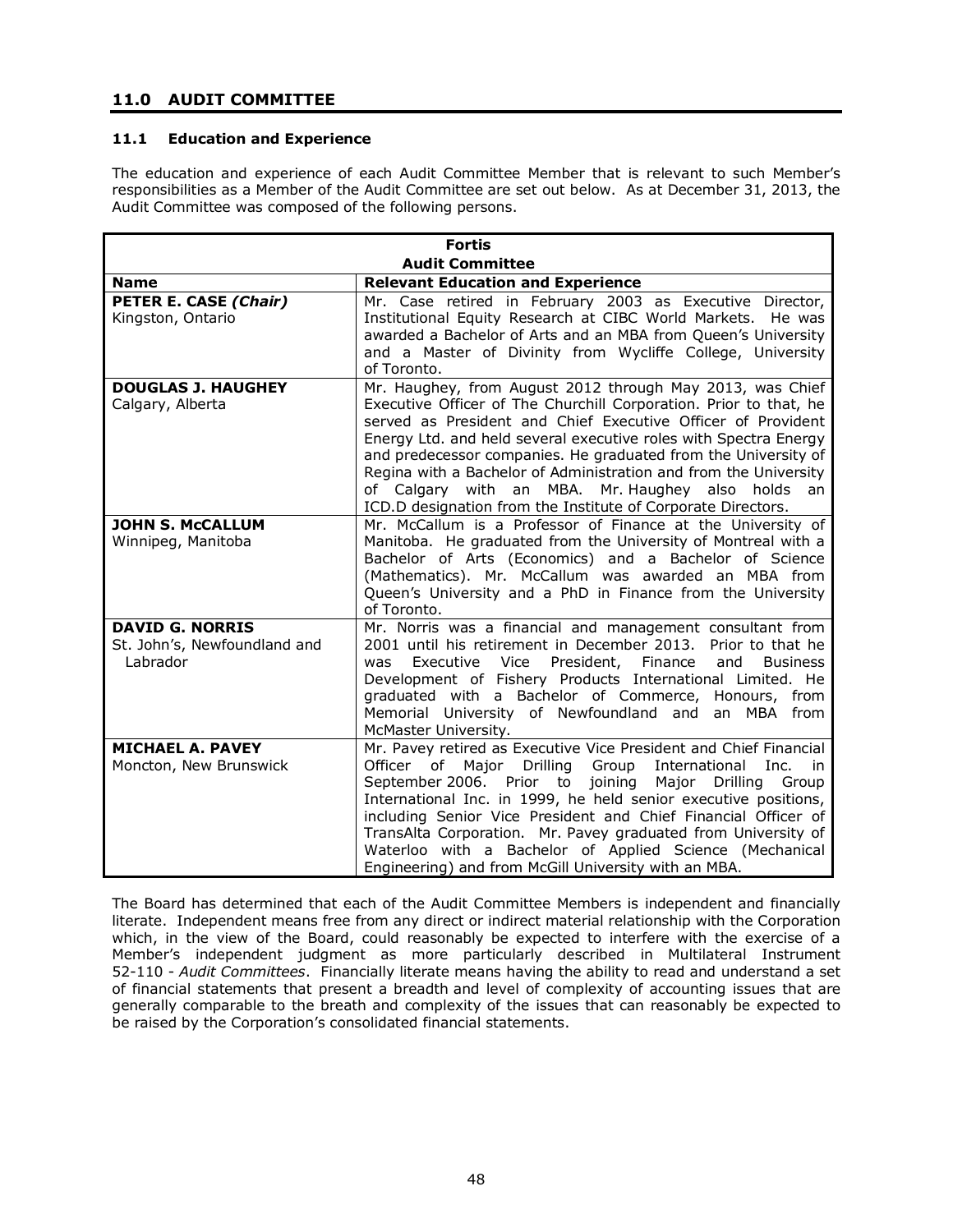## **11.2 Audit Committee Mandate**

The text of the Corporation's Audit Committee Mandate is detailed below.

*A. Objective* 

The Committee shall provide assistance to the Board by overseeing the external audit of the Corporation's annual financial statements and the accounting and financial reporting and disclosure processes and policies of the Corporation.

*B. Definitions* 

In this mandate:

**"AIF"** means the Annual Information Form filed by the Corporation;

**"Committee"** means the Audit Committee appointed by the Board pursuant to this mandate;

**"Board"** means the board of directors of the Corporation;

**"Corporation"** means Fortis Inc.;

**"Director"** means a member of the Board;

**"Financially Literate"** means having the ability to read and understand a set of financial statements that present a breadth and level of complexity of accounting issues that are generally comparable to the breath and complexity of the issues that can reasonably be expected to be present in the Corporation's financial statements;

**"External Auditor"** means the firm of chartered accountants, registered with the Canadian Public Accountability Board or its successor, and appointed by the shareholders of the Corporation to act as external auditor of the Corporation;

**"Independent"** means free from any direct or indirect material relationship with the Corporation which, in the view of the Board, could reasonably be expected to interfere with the exercise of a Member's independent judgment as more particularly described in Multilateral Instrument 52-110;

**"Internal Auditor"** means the person employed or engaged by the Corporation to perform the internal audit function of the Corporation;

**"Management"** means the senior officers of the Corporation;

**"MD&A"** means the Corporation's management discussion and analysis prepared in accordance with National Instrument 51-102F1 in respect of the Corporation's annual and interim financial statements; and

**"Member"** means a Director appointed to the Committee.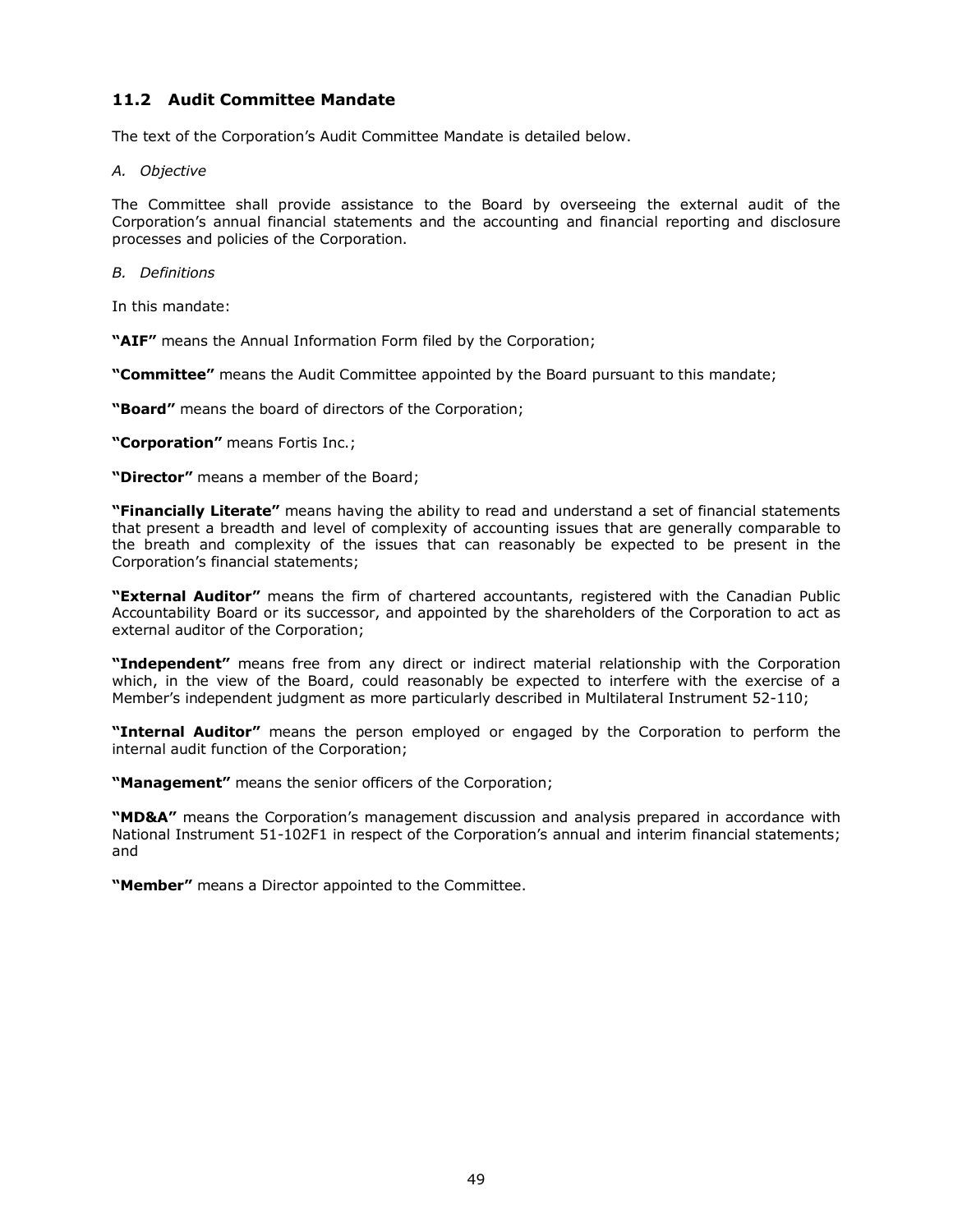- *C.* Composition and Meetings
- 1. The Committee shall be appointed annually by the Board and shall be comprised of three (3) or more Directors, each of whom is Independent and Financially Literate and none of whom is a member of Management or an employee of the Corporation or of any affiliate of the Corporation.
- 2. The Board shall appoint a Chair of the Committee on the recommendation of the Corporation's Governance and Nominating Committee, or such other committee as the Board may authorize.
- 3. The Committee shall meet at least four (4) times each year and shall meet at such other times during the year as it deems appropriate. Meetings of the Committee shall be held at the call (i) of the Chair of the Committee, or (ii) of any two (2) Members, or (iii) of the External Auditor.
- 4. The President and Chief Executive Officer, the Vice President, Finance and Chief Financial Officer, the External Auditor and the Internal Auditor, shall receive notice of, and (unless otherwise determined by the Chair of the Committee) shall attend all meetings of the Committee.
- 5. A quorum at any meeting of the Committee shall be three (3) Members.
- 6. The Chair of the Committee shall act as chair of all meetings of the Committee at which the Chair is present. In the absence of the Chair from any meeting of the Committee, the Members present at the meeting shall appoint one of their Members to act as Chair of the meeting.
- 7. Unless otherwise determined by the Chair of the Committee, the Secretary of the Corporation shall act as secretary of all meetings of the Committee.
- *D. Oversight of the External Audit and the Accounting and Financial Reporting and Disclosure Processes and Policies*

The primary purpose of the Committee is oversight of the Corporation's external audit and the accounting and financial reporting and disclosure processes and policies on behalf of the Board. Management of the Corporation is responsible for the selection, implementation and maintenance of appropriate accounting and financial reporting principles and policies and internal controls and procedures that provide for compliance with accounting standards and applicable laws and regulations. Management is responsible for the preparation and integrity of the financial statements of the Corporation.

1. Oversight of the External Audit

The oversight of the external audit pertains to the audit of the Corporation's annual financial statements.

- 1.1. The Committee is responsible for the evaluation and recommendation of the External Auditor to be proposed by the Board for appointment by the shareholders.
- 1.2. In advance of each audit, the Committee shall review the External Auditor's audit plan including the general approach, scope and areas subject to risk of material misstatement.
- 1.3. The Committee is responsible for approving the terms of engagement and fees of the External Auditor.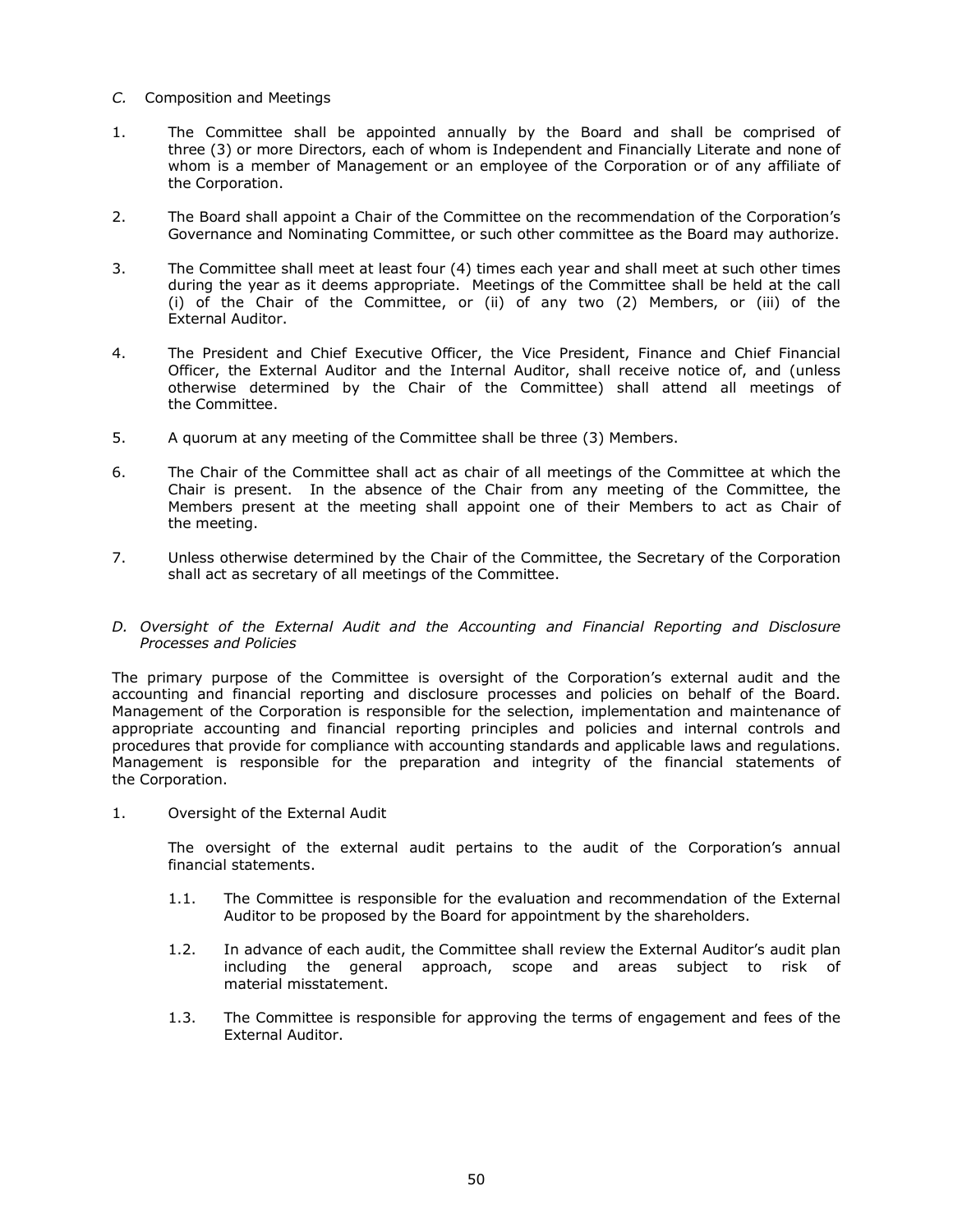- 1.4. The Committee shall review and discuss the Corporation's annual audited financial statements, together with the External Auditor's report thereon, and MD&A with Management and the External Auditor to gain reasonable assurance as to the accuracy, consistency and completeness thereof. The Committee shall meet privately with the External Auditor. The Committee shall oversee the work of the External Auditor and resolve any disagreements between Management and the External Auditor.
- 1.5. The Committee shall use reasonable efforts, including discussion with the External Auditor, to satisfy itself as to the External Auditor's independence as defined in Canadian Auditing Standard – 260.
- 2. Oversight of the Accounting and Financial Reporting and Disclosure Processes
	- 2.1. The Committee shall recommend the annual audited financial statements together with the MD&A for approval by the Board.
	- 2.2. The Committee shall review the interim unaudited financial statements with the External Auditor and Management, together with the External Auditor's review engagement report thereon.
	- 2.3. The Committee shall review and approve publication of the interim unaudited financial statements together with notes thereto, the interim MD&A and earnings media release on behalf of the Board.
	- 2.4. The Committee shall review and recommend approval by the Board of the Corporation's AIF, Management Information Circular, any prospectus and other financial information or disclosure documents to be issued by the Corporation prior to their public release.
	- 2.5. The Committee shall use reasonable efforts to satisfy itself as to the integrity of the Corporation's financial information systems, internal control over financial reporting and the competence of the Corporation's accounting personnel and senior financial management responsible for accounting and financial reporting.
	- 2.6. The Committee shall use reasonable efforts to satisfy itself as to the appropriateness of the Corporation's material financing and tax structures.
	- 2.7. The Committee shall be responsible for the oversight of the Internal Auditor.
	- 2.8. The Committee shall monitor and report on the development of the Enterprise Risk Management Program.
- 3. Oversight of the Audit Committee Mandate and Policies

On a periodic basis, the Committee shall review and report to the Board on the Audit Committee Mandate as well as on the following policies:

- 3.1. Reporting Allegations of Suspected Improper Conduct and Wrongdoing Policy;
- 3.2. Derivative Financial Instruments and Hedging Policy;
- 3.3. Pre-Approval of Audit and Non-Audit Services Policy;
- 3.4. Hiring of Employees from Independent Auditing Firms Policy;
- 3.5. The Internal Audit Role and Function Policy; and
- 3.6. Any other policies that may be established, from time to time, relating to accounting and financial reporting and disclosure processes; oversight of the external audit of the Corporation's financial statements; and oversight of the internal audit function.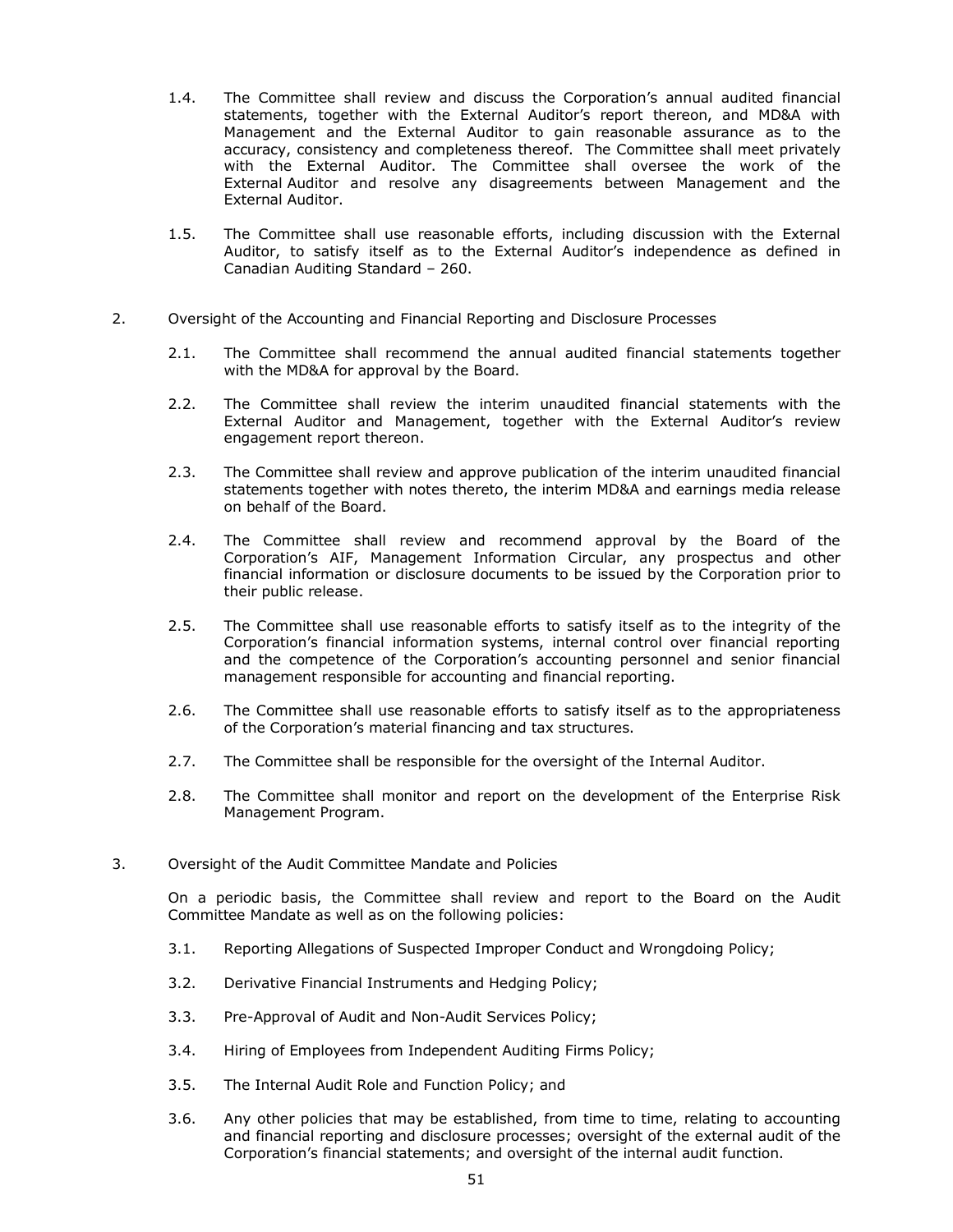## *E. Reporting*

The Chair of the Committee, or another designated Member, shall report to the Board at each regular meeting on those matters which were dealt with by the Committee since the last regular meeting of the Board.

- *F. Other*
- 1. The Committee shall perform such other functions as may, from time to time, be assigned to the Committee by the Board.
- 2. The Committee may approve, in circumstances that it considers appropriate, the engagement by the Committee or any Director of outside advisors or persons having special expertise at the expense of the Corporation.

## **11.3 Pre-Approval Policies and Procedures**

The Audit Committee has established a policy which requires pre-approval of all audit and non-audit services provided to the Corporation and its subsidiaries by the Corporation's External Auditor. The Pre-Approval of Audit and Non-Audit Services Policy describes the services which may be contracted from the External Auditor and the limitations and authorization procedures related thereto. This policy defines services such as bookkeeping, valuations, internal audit and management functions which may not be contracted from the External Auditor and establishes an annual limit for permissible non-audit services not greater than the total fee for audit services. Audit Committee pre-approval is required for all audit and non-audit services.

## **11.4 External Auditor Service Fees**

Fees incurred by the Corporation for work performed by Ernst & Young LLP, the Corporation's External Auditors, during each of the last two fiscal years for audit, audit-related, tax, and non-audit services were as follows.

| <b>Fortis</b><br><b>External Auditor Service Fees</b><br>(\$ thousands) |       |       |  |
|-------------------------------------------------------------------------|-------|-------|--|
| <b>Ernst &amp; Young LLP</b>                                            | 2013  | 2012  |  |
| <b>Audit Fees</b>                                                       | 3,190 | 2,484 |  |
| <b>Audit-Related Fees</b>                                               | 673   | 806   |  |
| Tax Fees                                                                | 221   | 139   |  |
| Non-Audit Services                                                      | ۰     | 138   |  |
| <b>Total</b>                                                            | 4,084 | 3,567 |  |

Audit fees were higher in 2013 mainly due to work performed by Ernst & Young LLP related to CH Energy Group's annual audit and quarterly reviews since acquisition in June 2013. The increase in tax fees was related to a capital asset review at Fortis Properties in 2013. Ernst & Young LLP did not provide any non-audit services in 2013.